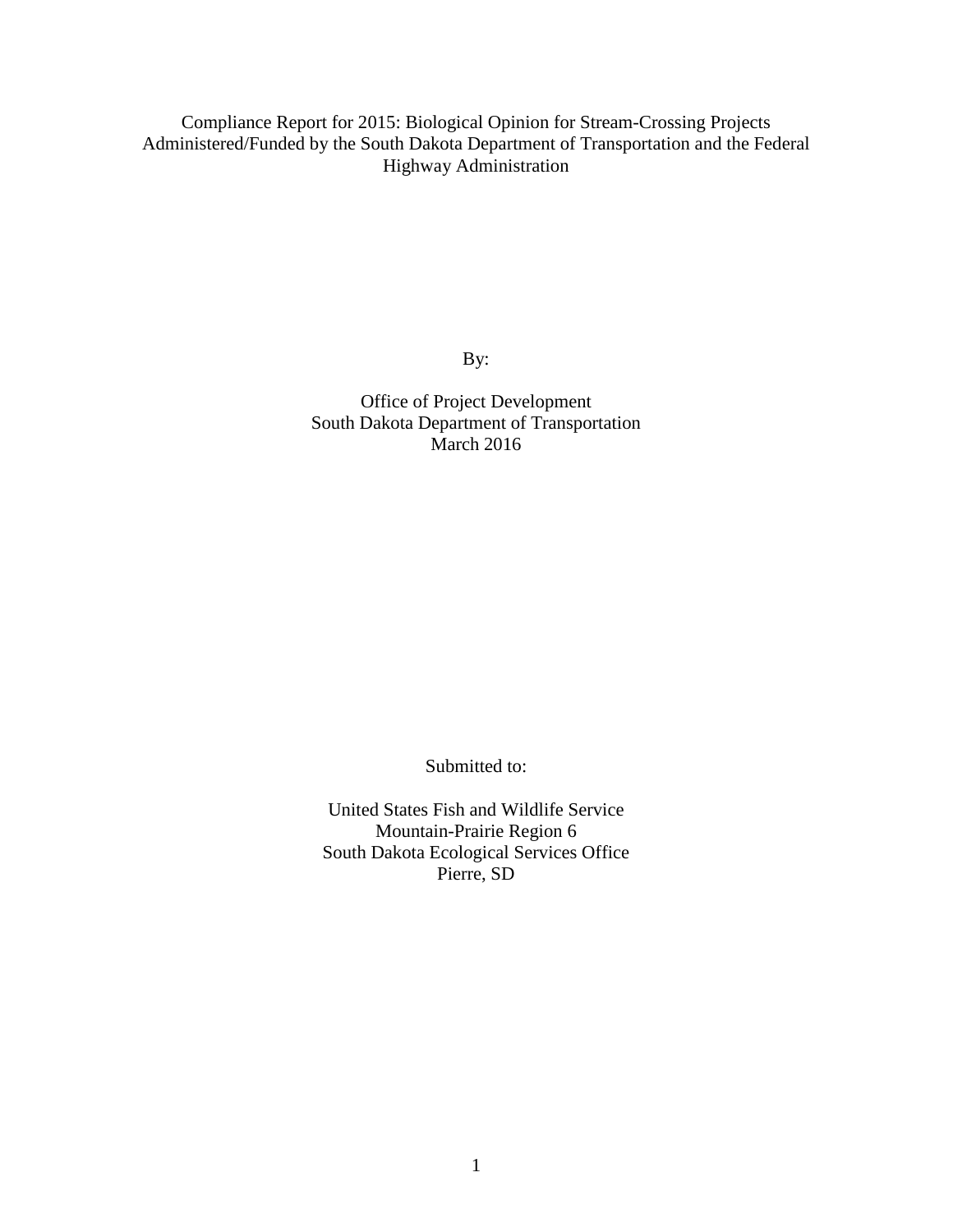|  | <b>Table of Contents</b> |  |
|--|--------------------------|--|
|--|--------------------------|--|

| <b>Figure 1:</b> |                                                                        |  |
|------------------|------------------------------------------------------------------------|--|
|                  |                                                                        |  |
|                  |                                                                        |  |
|                  |                                                                        |  |
|                  |                                                                        |  |
|                  |                                                                        |  |
|                  |                                                                        |  |
|                  |                                                                        |  |
|                  |                                                                        |  |
|                  |                                                                        |  |
|                  | Table 1: Project identification, location, and Topeka shiner           |  |
|                  |                                                                        |  |
|                  | Table 2: Stream length impacted by new (2015) and                      |  |
|                  |                                                                        |  |
|                  | <b>Table 3:</b> Summary of RPMs implemented at 2015 projects that      |  |
|                  |                                                                        |  |
|                  | Table 4: Summary of seining information at 2015 projects that          |  |
|                  |                                                                        |  |
|                  | Table 5: Project identification, location, and American burying beetle |  |
|                  |                                                                        |  |
|                  | Table 6: Stream length impacted by new (2015) and previous stream      |  |
|                  |                                                                        |  |
|                  | Table 7: Summary of RPMs implemented at 2015 projects that             |  |
|                  |                                                                        |  |
|                  |                                                                        |  |
| Appendix I.      | Individual stream crossing reporting forms for 2015                    |  |
|                  |                                                                        |  |
|                  |                                                                        |  |
| Appendix II.     | Individual stream crossing reporting forms for 2015                    |  |
|                  |                                                                        |  |
|                  |                                                                        |  |
|                  |                                                                        |  |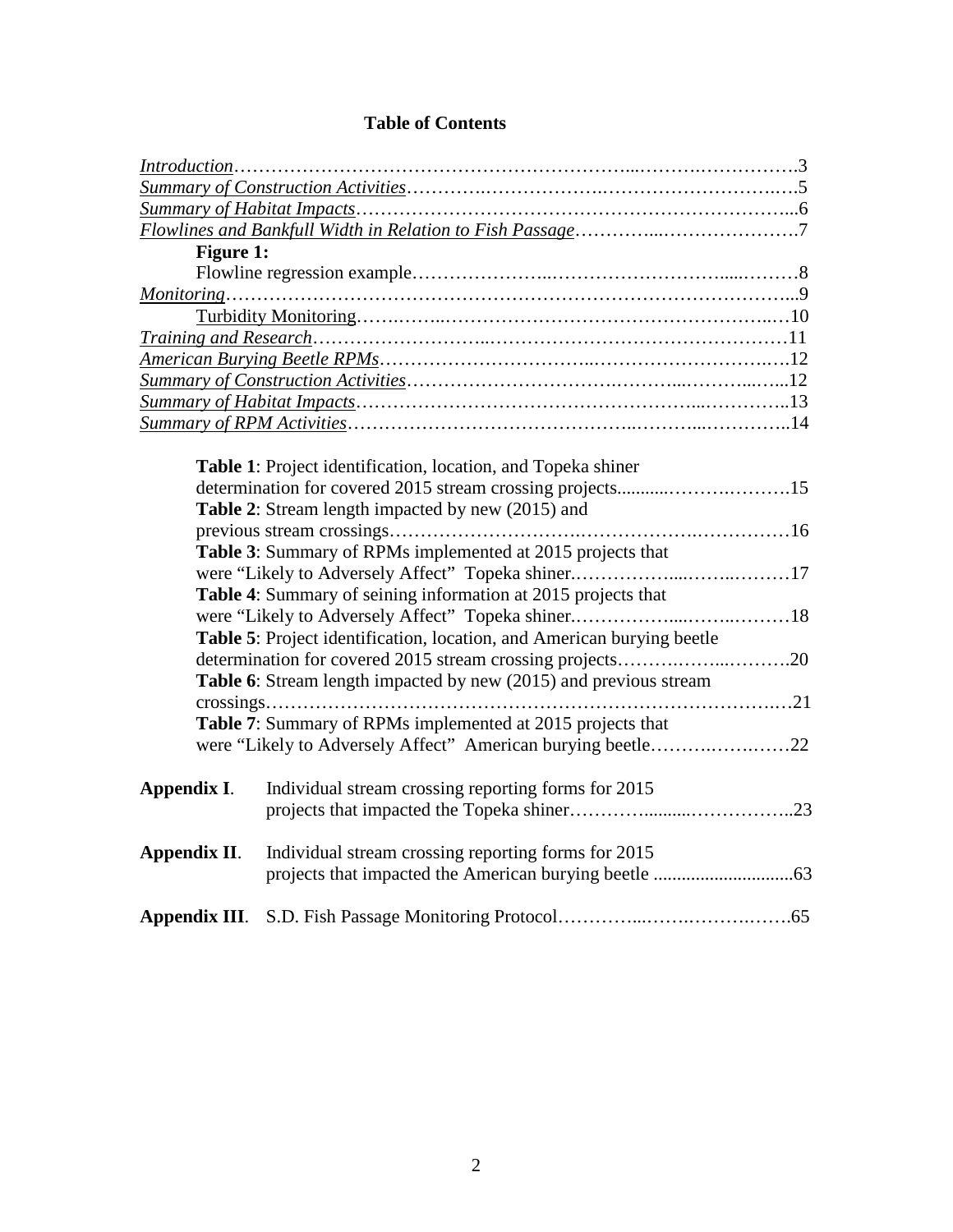#### *Introduction:*

In August of 2008 a new Biological Opinion (Opinion) was accepted by the United States Fish and Wildlife Service (FWS) for projects implemented by the South Dakota Department of Transportation (SDDOT) and the Federal Highway Administration (FHWA). In this newest Opinion, policy changes allowed construction projects to proceed during the previous "blackout period" (May to August). However, for implementation of this "no blackout" construction schedule some new and additional Reasonable and Prudent Measures (RPMs) were set in place:

- 1) Habitat fragmentation/ Fish Passage
- 2) Minimize Fish Mortality
- 3) Sediment and Erosion Controls
- 4) Monitoring
- 5) Training
- 6) Reporting
- 7) Including Current or New Scientific Information

In this document data will be included on 1) each RPM which can be found in the reporting forms (Appendix 1) and in the text to follow, 2) the efforts to implement a monitoring program, 3) turbidity monitoring at construction sites, and 4) a brief section on recent scientific publications.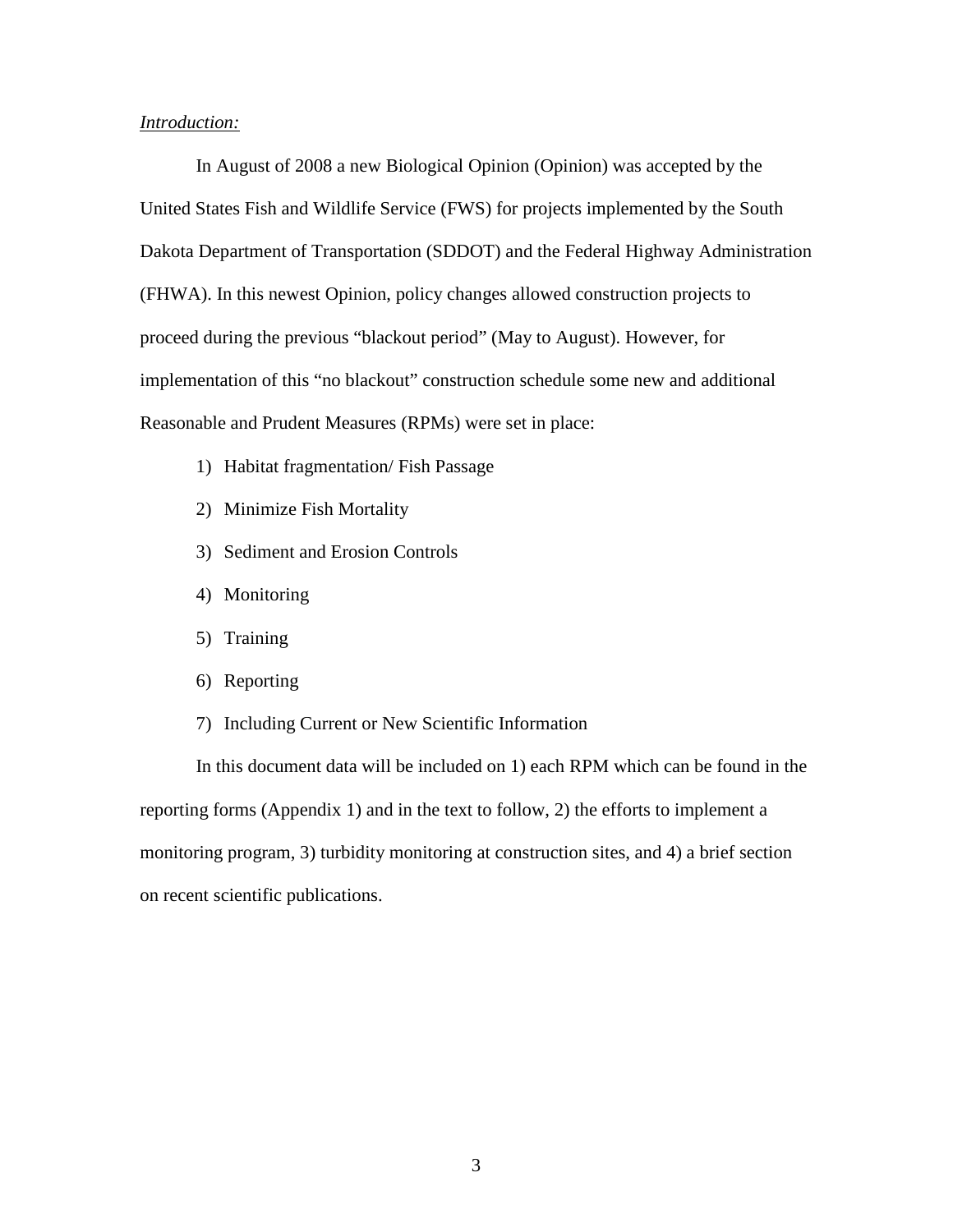In addition to the new RPMs, three Conservation Recommendations (CR) were implemented in the 2008 Biological Opinion:

- 1) Develop methodology to identify, track, and prioritize, for replacement, any existing structures that are found to fragment Topeka shiner habitat.
- 2) Develop strategies that can enhance riparian habitat along known and potential Topeka shiner streams.
- 3) Develop strategies to improve in-stream habitat for Topeka shiners.

There are currently discussions with three other state DOTs and two other Fish and Wildlife offices on applying tracking measures to culverts. Missouri recently implemented a tracking and mitigation program. Information on this program is being collected to see if similar procedures might be utilized by South Dakota for tracking fish passage concerns. Similarly, biologists at Kansas State University and South Dakota State University are also being contacted in regards to prioritizing culverts, particularly in Topeka shiner habitat.

During Type, Size, & Location (TS&L) and preconstruction meetings, riparian habitat protection measures are usually discussed with contractors and engineers. Typically this involves recommending bioengineering around the structure, maintaining a section of natural stream bottom through the structure (if a bridge is going in), and ensuring all BMP's will be used and maintained accurately. Development of construction practices which will protect or improve habitat available to stream fish (including the Topeka shiner) is under consideration. Other countries (New Zealand, Australia, and some African Countries) are trying to minimize in-stream work by leaving the channel

4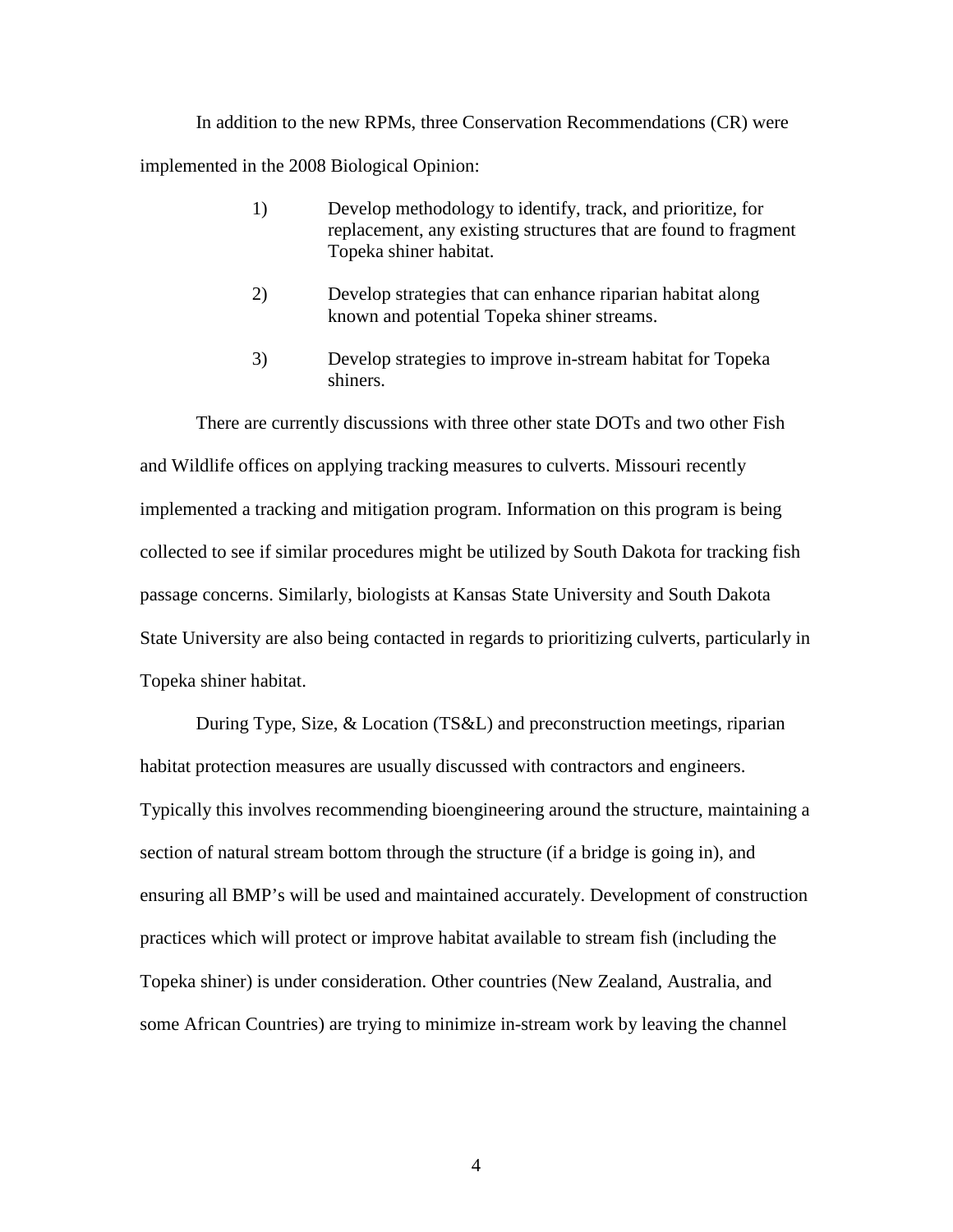intact with work zones outside the banks two to four feet. However, more research is needed to get a complete picture of stream habitat maintenance.

#### *Summary of Construction Activities:*

In this Annual Compliance Report, data related to construction at 23 bridges, culverts, and pipes built in the State of South Dakota by the Department of Transportation will be documented (Tables 1 and 2). This data will relate to Reasonable and Prudent Measures (RPMs) and Conservation Measures (CMs) indicated in the *Biological Opinion: Stream-Crossing projects funded/administered by the South Dakota Department of Transportation and the Federal Highway Administration* (Opinion). All structures reported on in this document were completed between January  $1<sup>st</sup>$  2015 and December  $31<sup>st</sup>$  2015. It should be noted that with limited resources and the complications of locating projects, it is possible that a minimal number of "Affect, Not Likely to Adversely Affect" projects may be missing from this document. It is certain that all "Affect, Likely to Adversely Affect" projects have been located and totaled for this report. At present, a way to collect and file documents related to the Biological Assessments (B.A.s) is being devised.

For 20 construction projects within the Topeka shiner range during 2015, 15.17 acres of riparian area was temporarily affected by vehicles or construction activities. Three of the 20 projects listed in the SDDOT Project Reporting Forms affected over 1.0 acre in 2015. Fourteen of the 20 projects listed affected between 0.2 and 0.6 acres. Observations of projects under construction indicated that the reported 0.2 to 0.6 acres may be greater than the area that is actually affected by activities.

5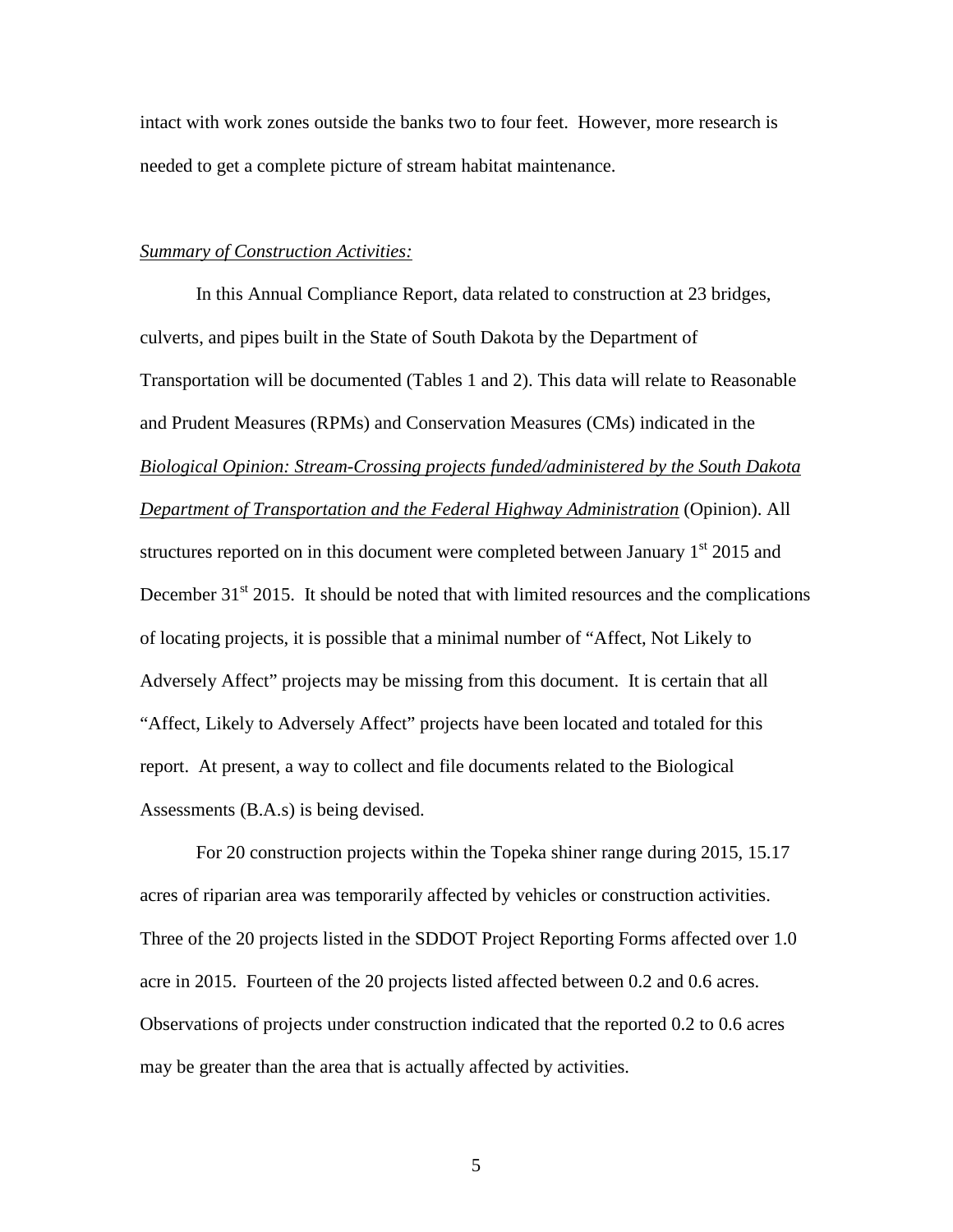#### *Summary of Problems Encountered During Construction:*

Contractors and Project Engineers were informed of requirements listed in the *Biological Opinion* and the *Topeka Shiner Special Provision*. To our knowledge, requirements were followed for projects completed in 2015 with only three exceptions. During seining and project inspection, it was observed that erosion control was insufficient and installed incorrectly at structures 50-030-065, 50-030-052, and 50-030-049 in Minnehaha County (pages 35-40 of this report). The SDDOT Project Engineer, FHWA, and the primary contractor were notified of the problem. Erosion and sediment control BMPs were corrected.

#### *Summary of Habitat Impacts:*

Projects in 2015 which were listed to "Affect, Likely to Adversely Affect" the Topeka shiner totaled 20; and 3 projects were listed "Affect, Not Likely to Adversely Affect" the Topeka shiner (Table 1). The RPMs of the Opinion are applied on projects which will "Adversely Affect." This is due to the fact that anticipated "take" of Topeka shiner is expected to be zero at sites "Not Likely to Adversely Affect."

The 20 stream crossings permanently impacted 2,763.98 feet of stream channel. This length of channel impact is primarily due to placement of structures, scour protection in and along the stream, and riprap erosion protection along the banks of the stream. Riprap placement made up 1,184.00 feet of stream channel impact. The primary cause of this impact was placement of riprap at the inlet and outlet of box culverts, and riprap placed for abutment protection at bridges. Riprap placement for scour protection projects at bridge abutments, and upstream and downstream of bridge abutments (980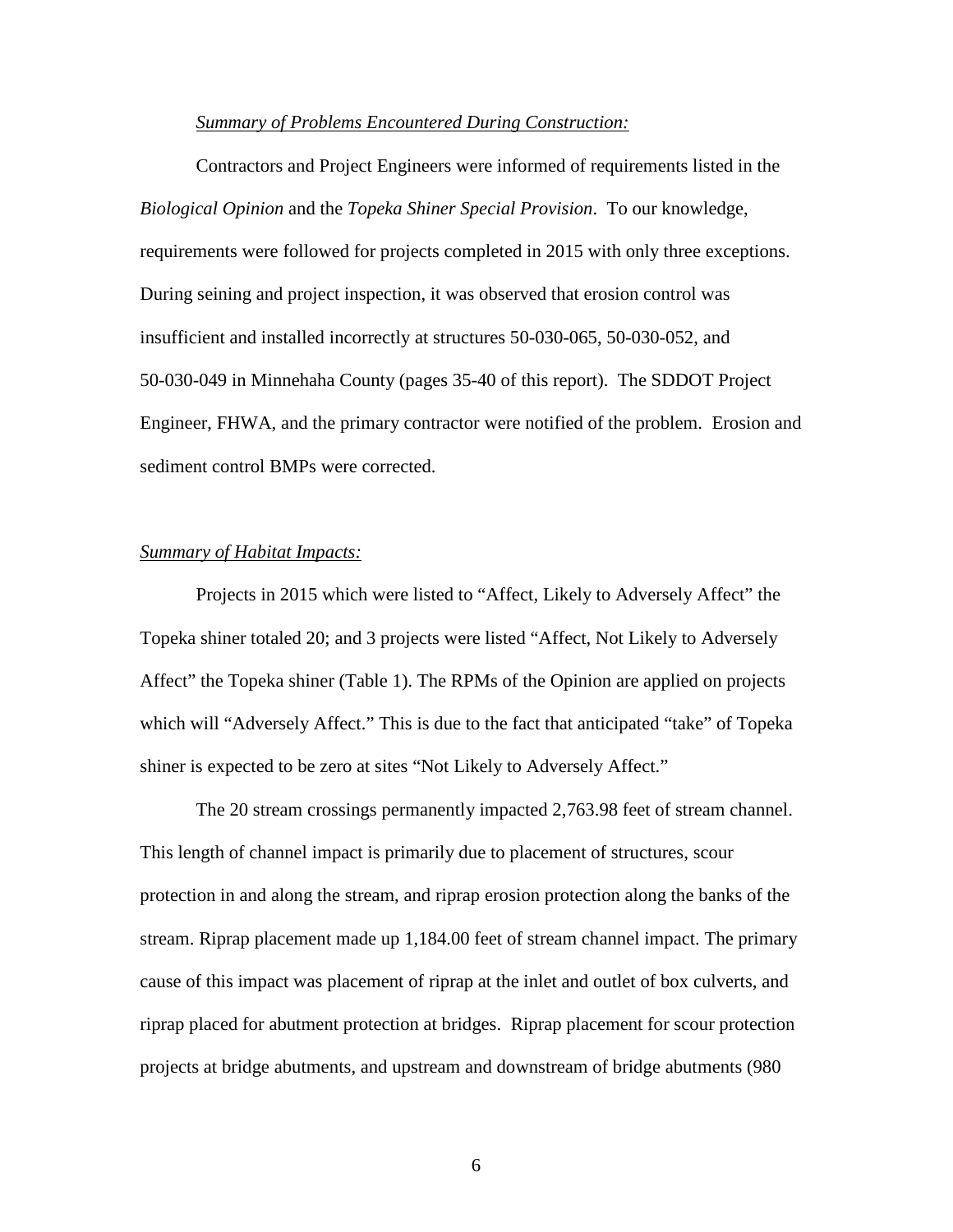feet) accounted for the majority of stream channel impact due to riprap. The remaining 204 feet of riprap placement occurred at inlets and outlets of box culverts and concrete arch pipes. The remaining 1,579.98 feet of stream channel impacts to the channel was due to replacing an old structure with a new longer structure, or extending the ends of an existing structure (Table 2).

#### *Flowlines and Bankfull Width in Relation to Fish Passage*

In general, culvert projects affect more stream channel than bridge projects. Lengths of stream impacts reported in this document do not make any suggestion of the severity of impacts at individual project sites. Although culverts impacted more stream length than bridges, RPMs implemented at culvert projects minimized impacts to stream channels. All new culverts were lowered at least twelve inches based on elevations of the stream channel per the 2008 Opinion's Fish Passage RPM. From these elevations linear regressions were run and provided an estimation of flowlines; and the expected depth culverts should be countersunk in order for natural geomorphic processes to occur within the box.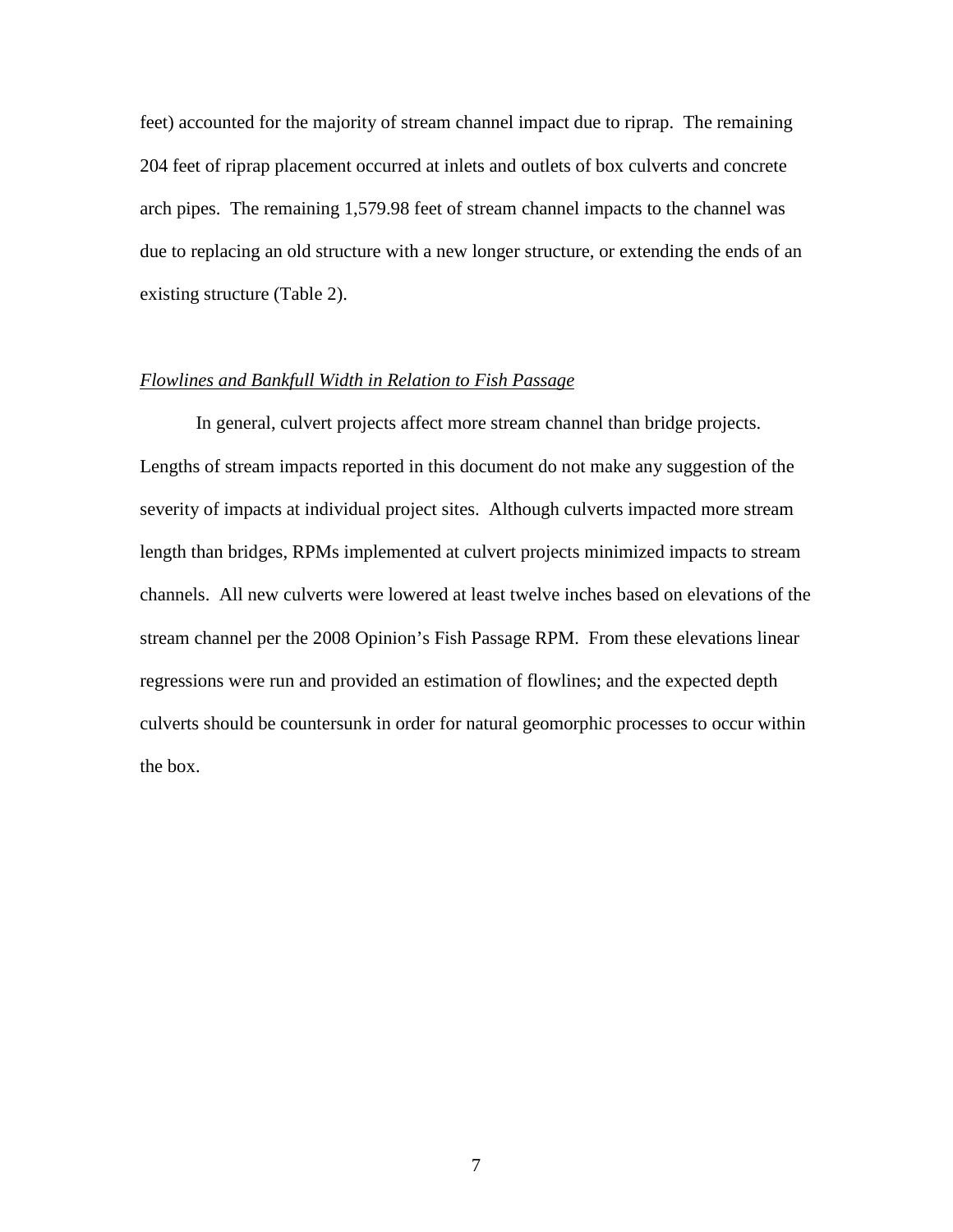

**Figure 1**: Flowline regression for a prior project in Clark County (2012). "Series 1" is the actual elevations provided by our consultants, with this data a trendline is set (and can be seen in the highest solid black line). This is our expected flowline given the data and an elevation for the structure can be identified at the roadway station (in this example the roadway is at station 1000). Scour can be seen in front of and behind the roadway. Data series labeled with a (-) indicate possible culvert floor elevations.

Furthermore, the newest policy (March 2012) by the U.S. Army Corps of Engineers (COE) also requires new culverts and pipes at most stream-crossing projects to be countersunk a minimum of 12 inches.

In addition to ensuring fish passage by sinking the culvert floor, bankfull width of the channel is also measured based on the Q2 (normal discharge elevation) at five locations upstream and five locations downstream of the culvert or bridge. All channel profiles are provided by our consultants and have been standardized to every hundred feet for each measurement. Anomalies in the stream are bypassed, such as the area in close proximity to the structure or an area in which two streams come together, to give a more accurate representation of the stream channel. From this data an average bankfull width is determined, multiplied by 1.2 and then compared to the widths of potential structure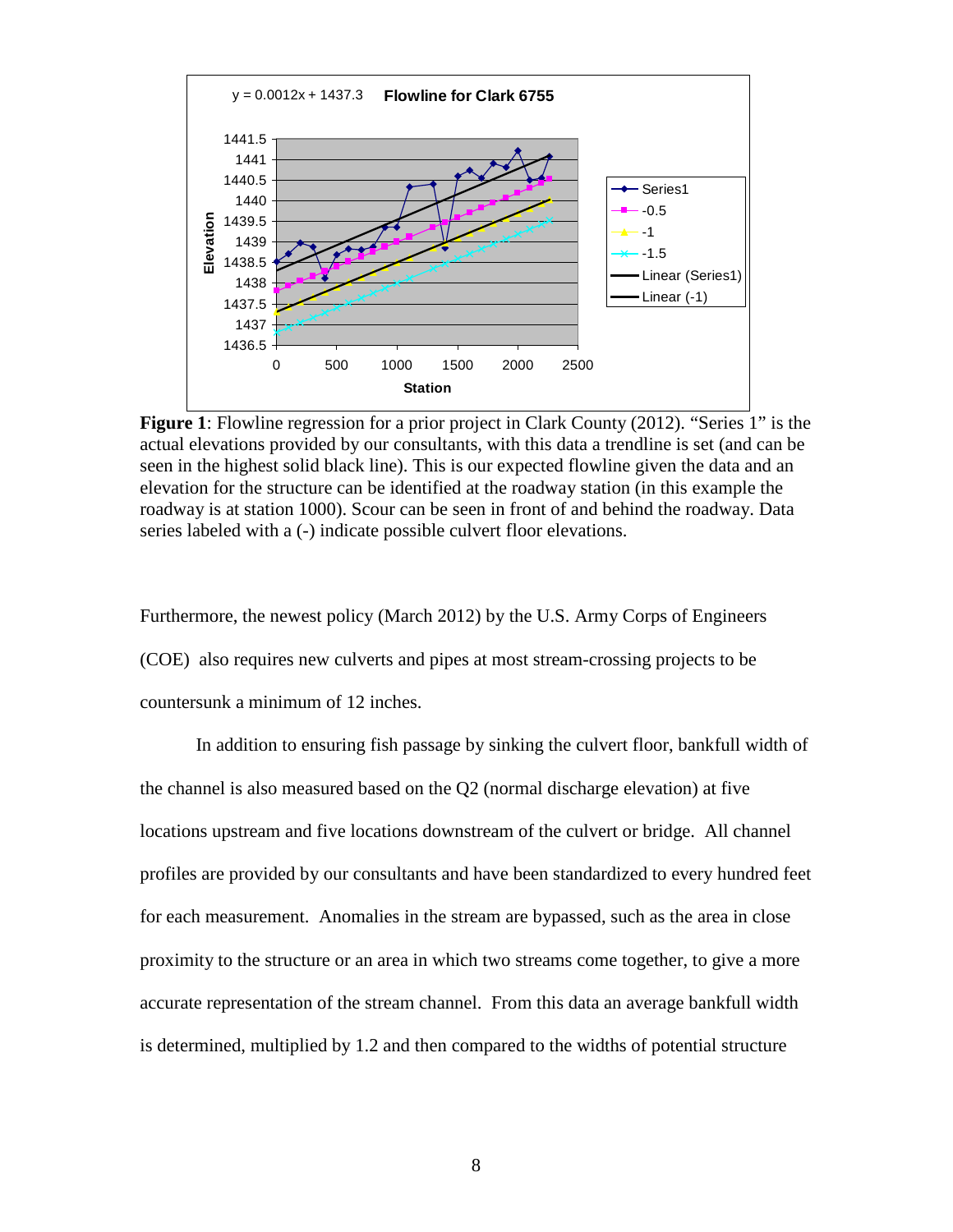options. Structure options typically take this measurement into consideration already; if they have not then we require redesign of the structure.

The second RPM for the 2008 Opinion is to minimize fish mortality. RPMs 2 and 3 will be listed for each project in Table 3. Seining was conducted at three sites in 2015. Of these three sites, construction activities were completed at only two (PCNs 02RX, 5319) in calendar year 2015. It is expected that the third seining site (PCN 022C, structures 06-184-074/06-185-074) will be included in the Annual Report for calendar year 2016. Eleven sites where seining was conducted in calendar year 2014 (PCN 025Z (9 sites), PCN 034S, PCN 020S) are also included in this report, since construction activities were actually completed in calendar year 2015.

#### *Monitoring*

RPM four refers to the monitoring of all replaced structures found to "Adversely Affect" Topeka shiners. During development of the Monitoring Program, a number of data sources were examined. Wayne Stancill (FWS), Nathan Morey (COE), and Ryan Huber (SDDOT) provided necessary information on measurements for such a program. The Monitoring Program Plan "*South Dakota Fish Passage Monitoring Protocol for Projects Regulated by the 2008 Programmatic Biological Opinion: Stream Crossing Projects Administered/Funded by the South Dakota Department of Transportation and the Federal Highway Administration*" was completed and approved by FWS, FHWA, and SDDOT in July, 2012 (Appendix III). After approval of the Monitoring Program Plan, representatives from FWS, FHWA, and SDDOT continued to discuss and revise data collection methods and guidelines. In October 2012, this group agreed upon a set of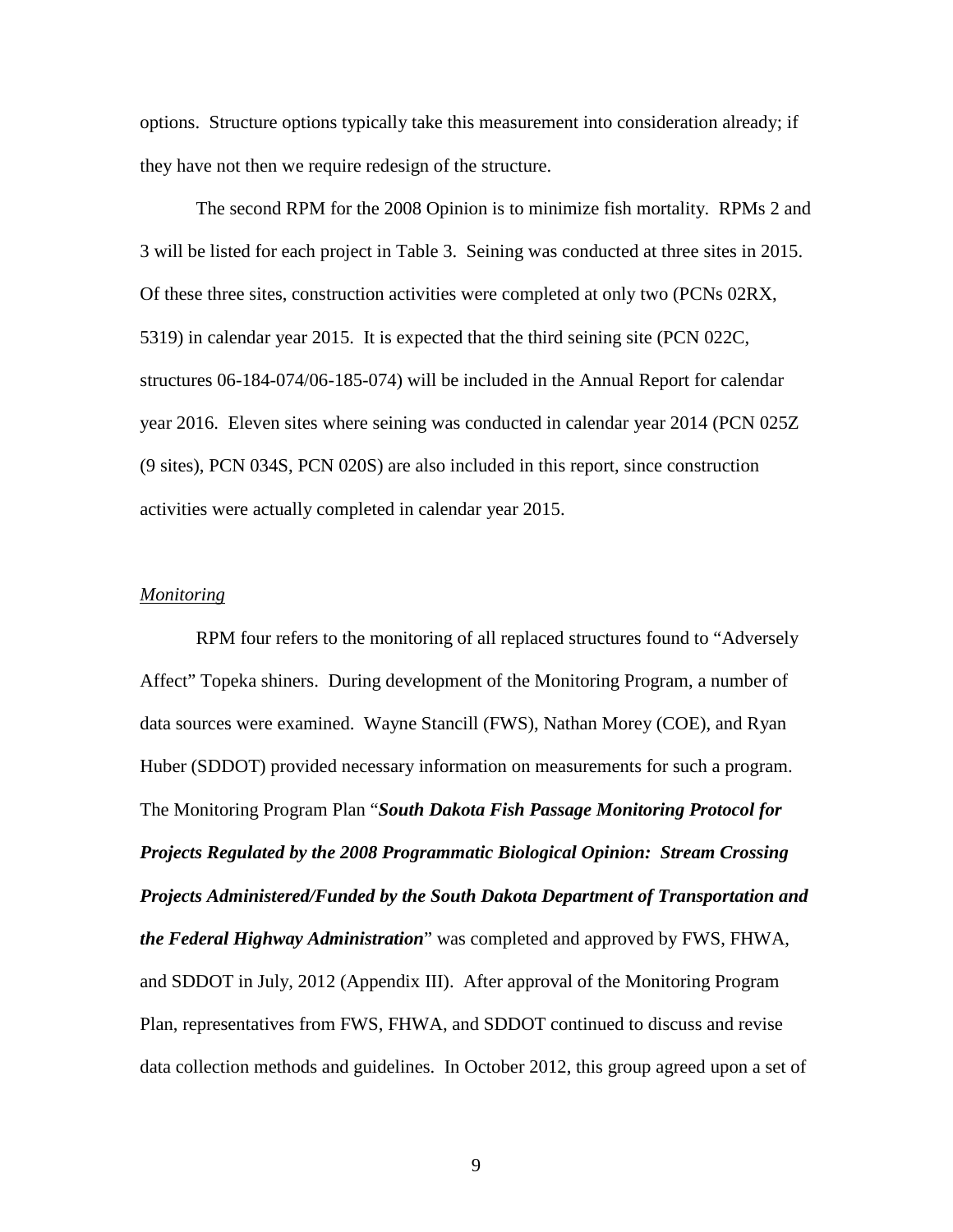data collection guidelines and a '*SDDOT Fish Passage Assessment Work Sheet*' for use beginning in 2012.

Monitoring of 9 structures where construction occurred in 2014 with a determination of 'May Affect, Likely to Adversely Affect' Topeka shiners, was conducted in July and August 4 2015. In addition, seven structures were monitored specifically because concerns or questions were raised after the 2013 and 2014 monitoring seasons. Scheduled third-year monitoring was also conducted at 21 structures constructed in 2012, as indicated in the Monitoring Plan. As a condition of the Monitoring Plan, the *2015 Monitoring Report* is submitted with the *2015 Annual Compliance Report*. Within one month of distribution of the *215 Monitoring Report* (or other time agreed to by all parties), the FWS, FHWA, and SDDOT will meet to review the *2015 Monitoring Report* findings. Revisions will be discussed and implemented as needed to meet the term and conditions of the 2008 Biological Opinion.

#### *Turbidity Monitoring*:

For these projects, monitoring of turbidity around the construction sites is required to ensure that measurements remain within 50 NTUs of the background turbidity. All engineers have been provided with our Turbidity Reporting Form. Engineers are informed during preconstruction meetings of the need to monitor turbidity at stream crossing construction projects. They are also informed of the need to provide copies of completed Turbidity Reporting Forms to the DOT Environmental Office within 14 days of each measurement. Observations will be made on and off through the coming

10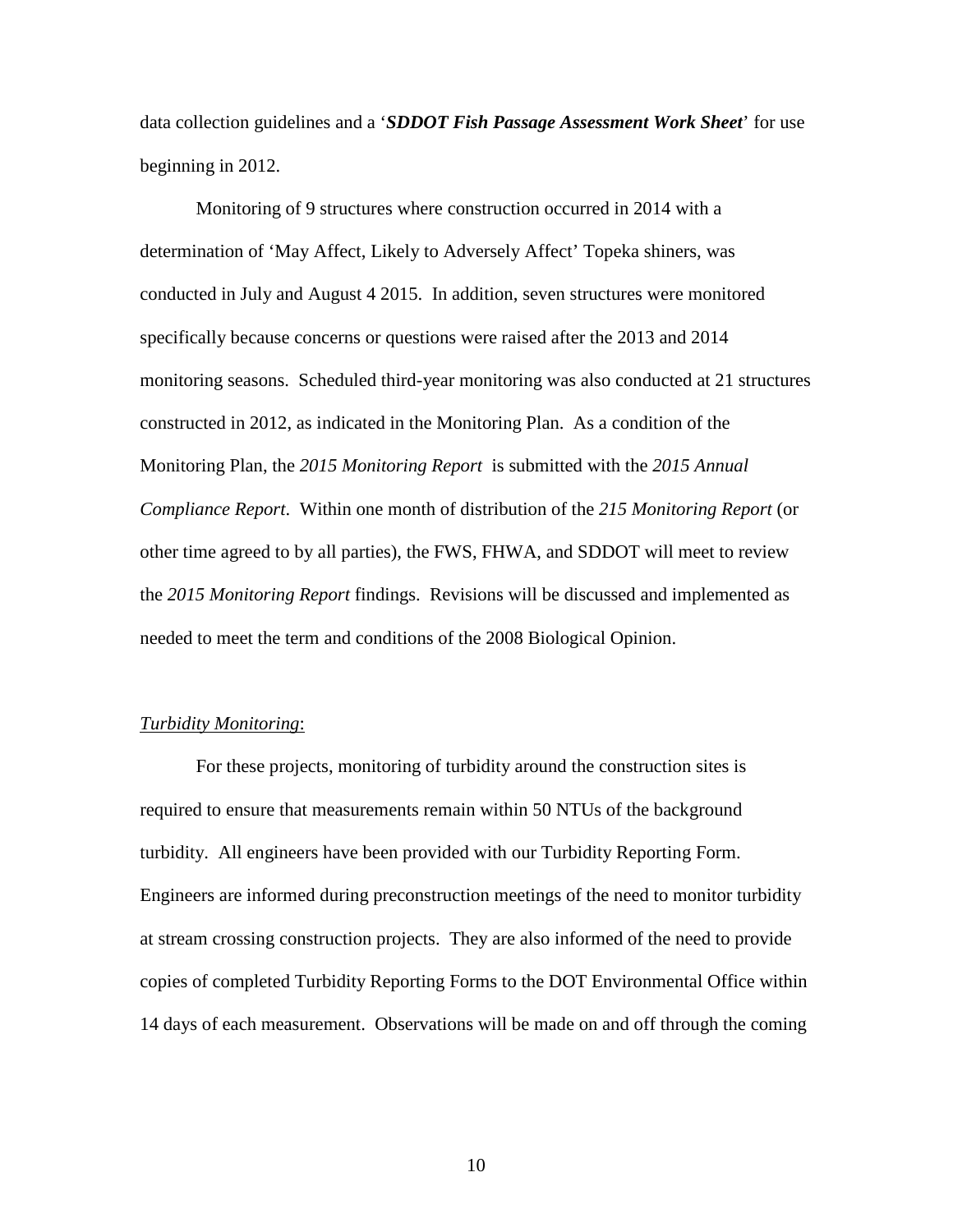field season to check use and implementation of turbidity meters. This will also be for quality assurance purposes.

#### *Training and Research*

The last two RPMs which will be discussed are numbers 5 (training) and 7 (new scientific information). As listed in the Opinion, RPM 5 is carried out at preconstruction meetings where we ensure that contractors are aware of all requirements for fish passage, any diversion channel work, and all erosion control methods. In addition, turbidity meters are also discussed (when, where, and how to use) in reference to quality assurance. Reporting forms for turbidity meters have been covered and a copy is taken to each preconstruction meeting in case Area Engineers or Project Engineers do not have a copy with them. These forms are completed during construction; and observed turbidity, over the background, is double checked for any anomalies.

Department of Transportation (SDDOT) employees and contractors continue to attend Sediment and Erosion Control Training each spring. As of December 31, 2015 approximately 474 people have gone through the Sediment and Erosion Control Training and have maintained their certification.

Maintaining competency in small fish identification is critical during fish rescue (seining) operations at stream crossing projects. In July 2015, the SDDOT wildlife biologist and a summer intern participated in a two day small fish identification workshop/field survey coordinated by the South Dakota Department of Environment and Natural Resources (DENR). Participating in this workshop improved fish identification

11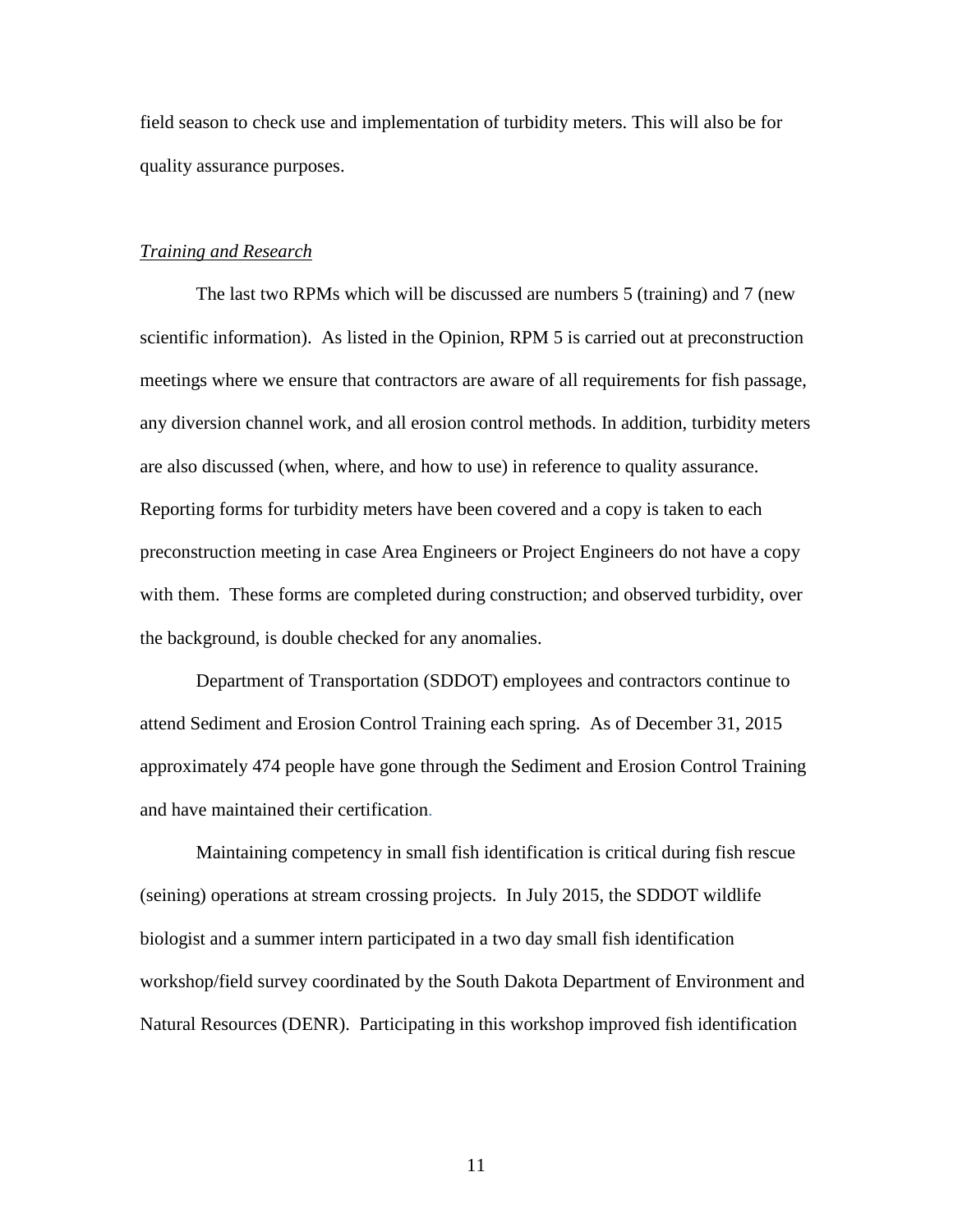skills. Continued participation in these types of experiences is recommended as a means of maintaining small fish identification skills.

#### *American Burying Beetle RPMs:*

As part of the 2008 Biological Opinion (Opinion), Reasonable and Prudent Measures (RPMs) were also set in place for projects affecting the American burying beetle:

- 1) Avoidance or Minimizing Habitat Disturbance (Ground-disturbing Activities) in Riparian and Grassland Habitats
- 2) Training
- 3) Reporting
- 4) Including Current or New Scientific Information

In this document data will be included on each RPM, which can be found in the reporting forms (Appendix II) and in the text to follow.

#### *Summary of Construction Activities:*

In this Annual Compliance Report, data related to construction at one structure replacement project built in the State of South Dakota by the Department of Transportation will be documented (Table 4 and 5). This data will relate to Reasonable and Prudent Measures (RPMs) and Conservation Measures (CMs) indicated in the Biological Opinion: Stream-Crossing projects funded/administered by the South Dakota Department of Transportation and the Federal Highway Administration (Opinion). All structures reported on in this document were completed between January  $1<sup>st</sup>$  2015 and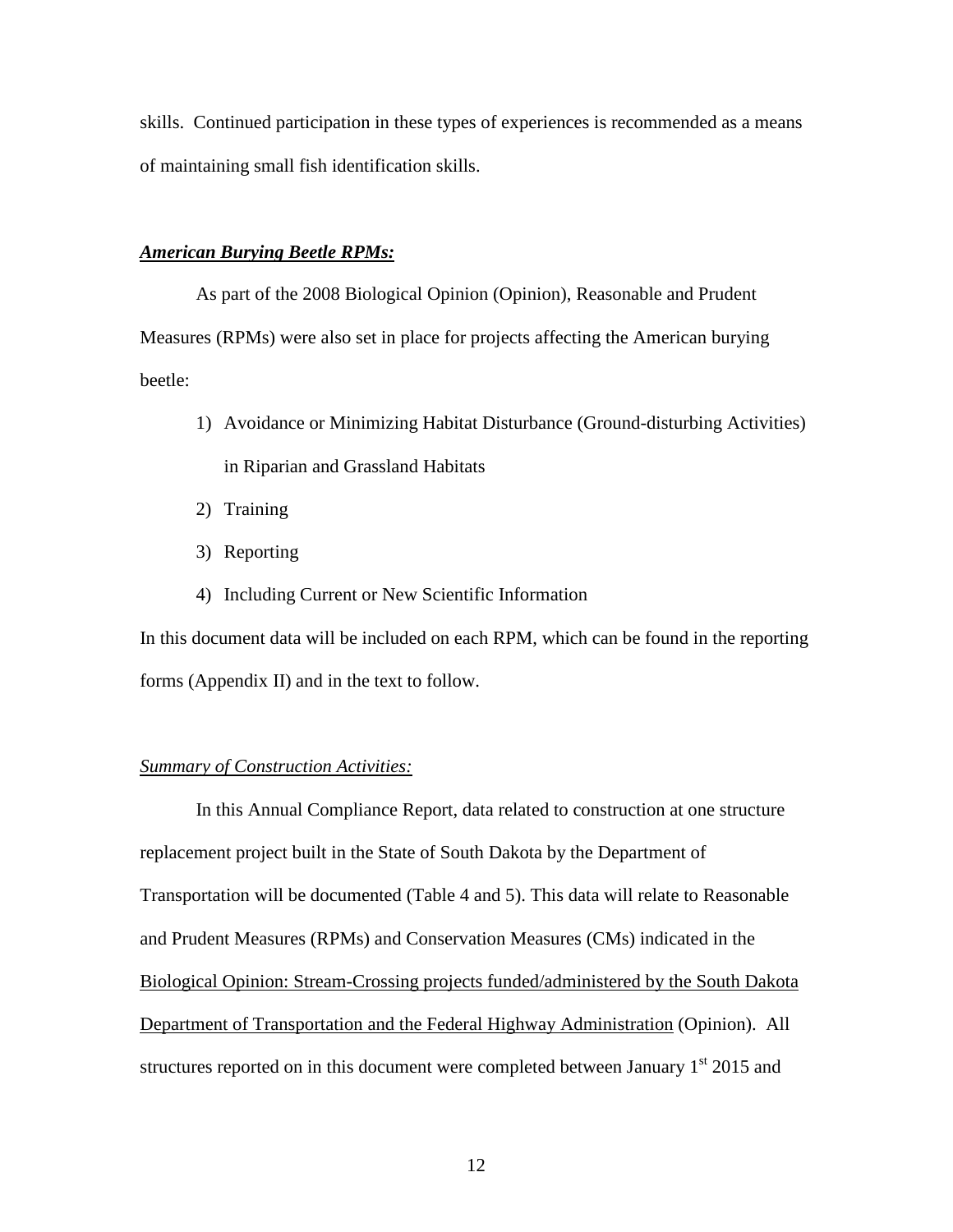December  $31<sup>st</sup>$  2015. It should be noted that with limited resources and the complications of locating projects, it is possible that a minimal number of "Affect, Not Likely to Adversely Affect" projects may be missing from this document. It is certain that all "Affect, Likely to Adversely Affect" projects have been located and totaled for this report. At present, a way to collect and file documents related to the Biological Assessments (B.A.s) is being devised.

For one structure replacement project within the American burying beetle range during 2015, approximately 1.10 acres were temporarily affected by vehicles or construction activities.

#### *Summary of Habitat Impacts:*

One project in 2015 was determined to "Affect, Likely to Adversely Affect" the American burying beetle (Table 4). The RPMs of the Opinion are applied on projects which will "Adversely Affect." This is due to the fact that anticipated "take" of American burying beetle is expected to be zero at sites "Not Likely to Adversely Affect."

This project did occur in a forested area associated with stream habitat. During the preconstruction meeting, work limits were pulled in to reduce the area impacted by ground-disturbing activities (Table 5).

#### *Avoidance or Minimizing Habitat Disturbance (Ground-disturbing Activities)*

The first RPM for the 2008 Opinion is to minimize riparian and grassland habitat during construction of stream crossing structures. During the environmental clearance process, we ensure that contractors, Area Engineers, and Project Engineers are aware of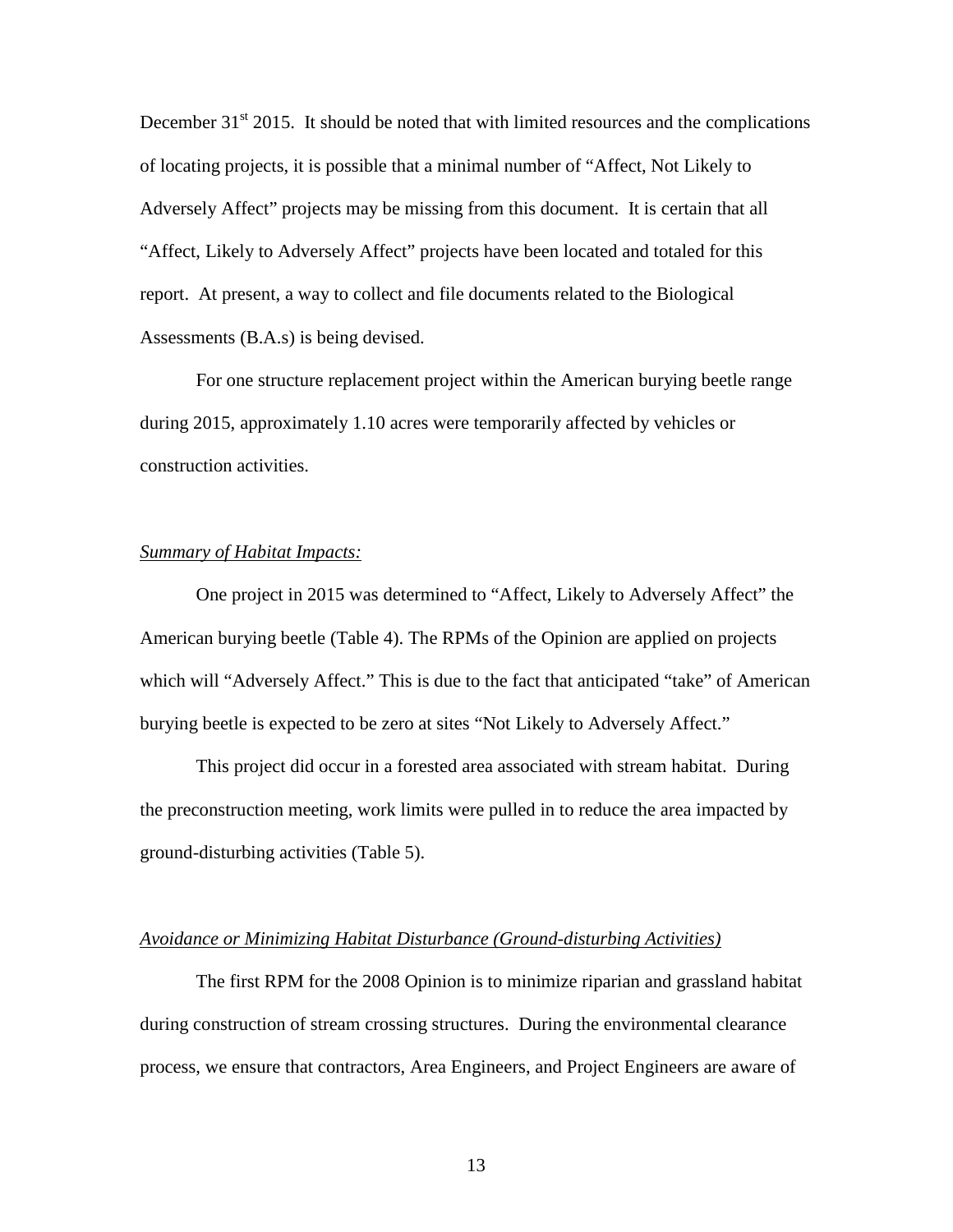all requirements for minimizing ground-disturbing activities in riparian and grassland communities located within Tripp, Todd, Gregory, and Bennett counties. We continue to provide this information at TS&L and preconstruction meetings within known American burying beetle range. Riparian and grassland habitats are avoided with exception of activities critical to the construction process and that are specified in the project plans. Ground-disturbing activities outside of the project work limits are reviewed by the SDDOT environmental office and are not allowed if those activities may impact the American burying beetle. All efforts are made to minimize the construction footprint at these sites.

#### *Training and Research*

As listed in the Opinion, RPM 2 is carried out at preconstruction meetings where we ensure that contractors and Project Engineers are aware of all requirements for minimizing ground-disturbing activities in riparian and grassland communities. Area Engineers and Project Engineers within known American burying beetle range are made aware of all requirements of the 2008 Biological Opinion.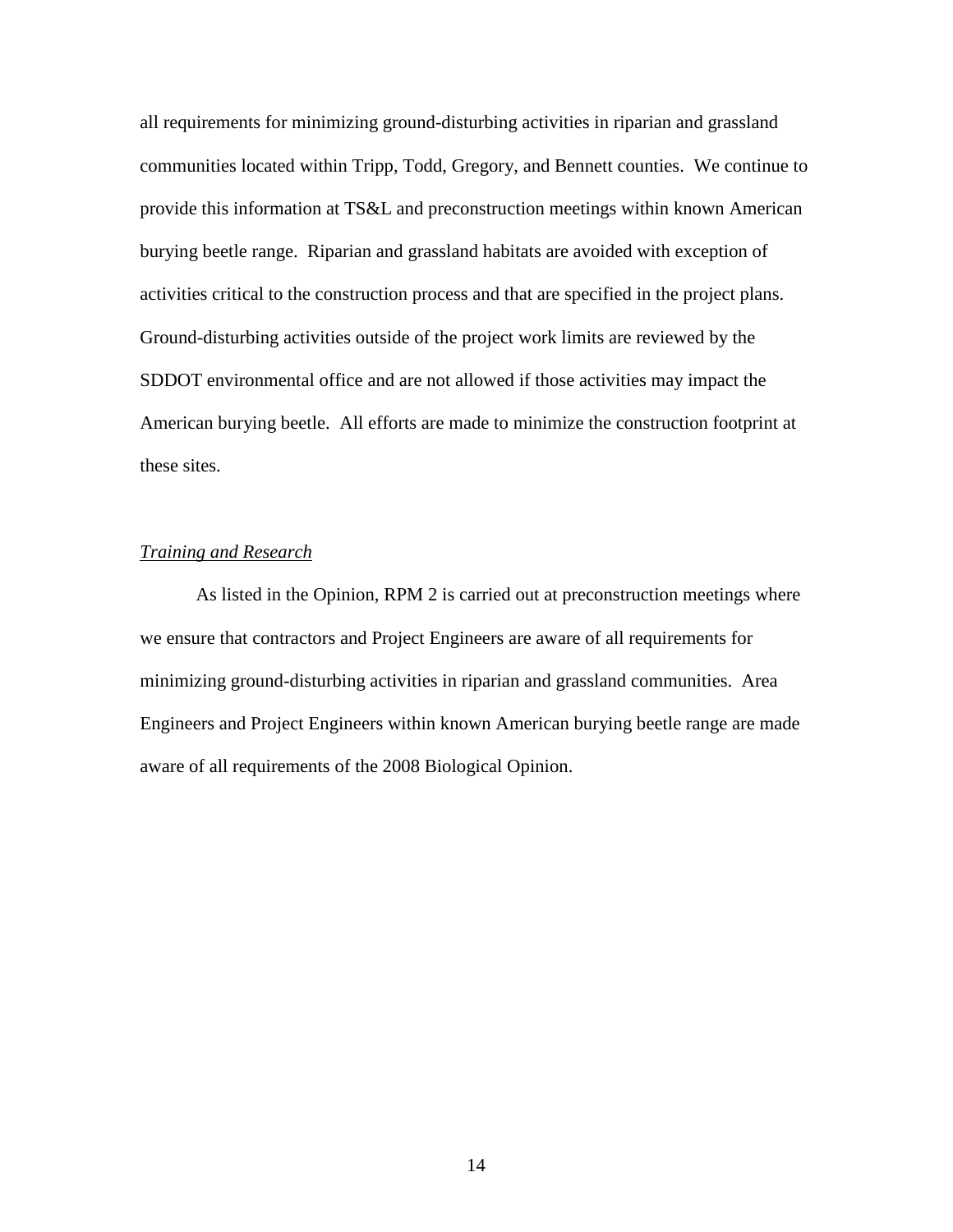Table 1. Project identification, location, and Topeka shiner determination for stream crossing projects covered that involved construction between January 1, 2015 and December 31, 2015. Only projects affecting the Topeka shiner are included in this table. Projects determined to "Affect, likely to adversely affect" this species are signified by ALTAA. Projects determined to "Affect, not likely to adversely affect" this species are signified by ANLTAA.

| <b>PCN</b> | County           | <b>Project Number</b> | <b>Structure Number</b> | <b>Stream</b>               | Latitude  | Longitude   | <b>Topeka shiner</b> |
|------------|------------------|-----------------------|-------------------------|-----------------------------|-----------|-------------|----------------------|
|            |                  |                       |                         |                             |           |             | <b>Status</b>        |
| 034S       | <b>Brown</b>     | BRF 6251(06)          | 07-200-234              | Elm River                   | 45.5985   | $-98.3112$  | <b>ALTAA</b>         |
| 020S       | <b>Brown</b>     | BRF 6170(01)          | 07-010-070              | Elm River                   | 45.83758  | $-98.70161$ | <b>ALTAA</b>         |
| 02RX       | <b>Brown</b>     | NH 0281(94)220        | 07-100-086              | Maple River                 | 45.8136   | $-98.5176$  | <b>ALTAA</b>         |
| 01W7       | <b>Brookings</b> | BRO 8006(50)          | 06-209-150              | Deer Creek                  | 44.325968 | -96.71063   | <b>ALTAA</b>         |
| 00K2       | Lincoln          | BRO 8042(39)          | 42-163-137              | <b>Beaver Creek</b>         | 43.1815   | $-96.3614$  | <b>ALTAA</b>         |
| 5319       | Lincoln          | BRO 8042(29)          | 42-016-140              | Long Creek                  | 43.3015   | $-96.8971$  | <b>ALTAA</b>         |
| 025Z       | Minnehaha        | P-PH 0019(31)73       | 50-030-065              | W Br Skunk Creek            | 43.7535   | $-97.0696$  | <b>ALTAA</b>         |
| 025Z       | Minnehaha        | P-PH 0019(31)73       | 50-030-052              | Trib to W Br Skunk Creek    | 43.7711   | $-97.0695$  | <b>ALTAA</b>         |
| 025Z       | Minnehaha        | P-PH 0019(31)73       | 50-030-049              | Trib to W Br Skunk Creek    | 43.7768   | $-97.0695$  | <b>ALTAA</b>         |
| 025Z       | Minnehaha        | P-PH 0019(31)73       | 50-030-044              | Trib to W Br Skunk Creek    | 43.7859   | $-97.0695$  | <b>ALTAA</b>         |
| 025Z       | Minnehaha        | P-PH 0019(31)73       | 50-030-017              | Trib to Buffalo Lake        | 43.8248   | $-97.0695$  | <b>ALTAA</b>         |
| 025Z       | Lake             | P-PH 0019(31)73       | 40-150-239              | Trib to Buffalo Lake        | 43.8494   | $-97.0695$  | <b>ALTAA</b>         |
| 025Z       | Lake             | P-PH 0019(31)73       | 40-150-196              | Negro Creek                 | 43.9117   | $-97.0690$  | <b>ALTAA</b>         |
| 025Z       | Lake             | P-PH 0019(31)73       | 40-150-210              | North Buffalo Creek         | 43.8917   | $-97.0690$  | <b>ALTAA</b>         |
| 025Z       | Lake             | P-PH 0019(31)73       | 40-149-155              | Park Creek                  | 43.9723   | $-97.0713$  | <b>ALTAA</b>         |
|            |                  |                       |                         |                             |           |             |                      |
| 03T6       | <b>McCook</b>    | P 0038(43)321         | 44-031-090              | Trib. to Wolf Creek         | 43.71707  | $-97.54732$ | <b>ALTAA</b>         |
| 03T6       | <b>McCook</b>    | P 0038(43)321         | None                    | <b>Wolf Creek</b>           | 43.71044  | $-97.6021$  | <b>ALTAA</b>         |
| 03T6       | <b>McCook</b>    | P 0038(43)321         | None                    | Trib. to W. Fork Vermillion | 43.71717  | $-97.42370$ | <b>ALTAA</b>         |
|            |                  |                       |                         | River                       |           |             |                      |
| 03A7       | Aurora           | NH 0281(97)85         | 02-180-013              | <b>Firesteel Creek</b>      | 43.91933  | -98.45149   | <b>ALTAA</b>         |
| 03A7       | Jerauld          | NH 0281(97)85         | 37-239-014              | Sand Creek                  | 44.17943  | -98.45360   | <b>ALTAA</b>         |
|            |                  |                       |                         |                             |           |             |                      |
| 00KE       | Minnehaha        | P 1282(06)            | 50-183-195              | <b>Big Sioux River</b>      | 43.5661   | -96.76564   | <b>ANLTAA</b>        |
| 00KE       | Minnehaha        | P 1282(06)            | 50-183-196              | <b>Big Sioux River</b>      | 43.5658   | -96.7656    | <b>ANLTAA</b>        |
| 01E2       | Minnehaha        | BRO 8050(63)          | 50-210-018              | <b>Big Sioux River</b>      | 43.8209   | $-96.7067$  | <b>ANLTAA</b>        |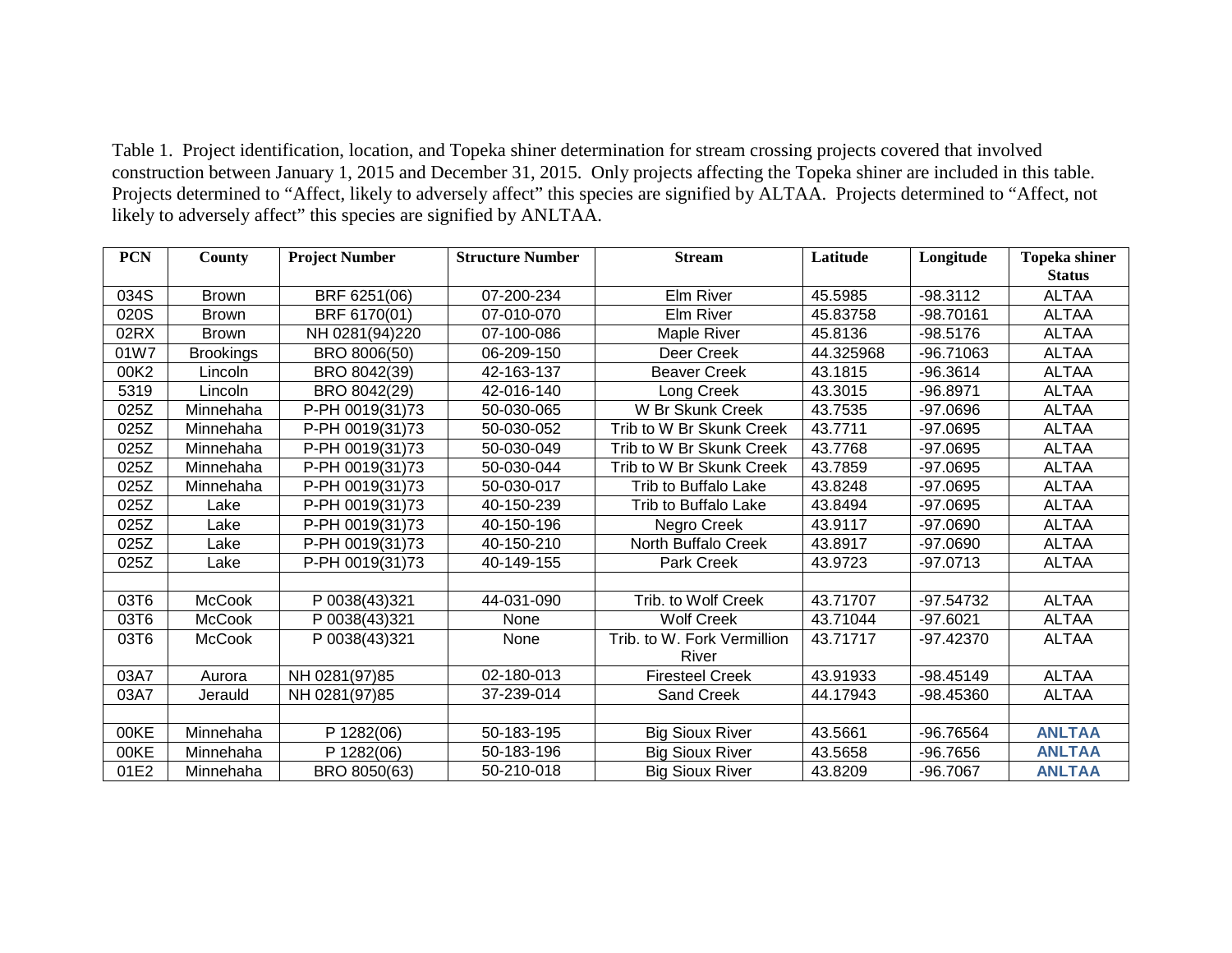Table 2. Stream length impacted by the new stream crossing (2015) and stream length impacted by the previous stream crossing. Structure width was defined as the opening width of a culvert including all barrels or the opening width of a bridge measured from abutment to abutment. Structure length was defined as the longitudinal length of stream channel impacted by a culvert, bridge abutment, or bridge column. Total impacted length was defined as the longitudinal stream length impacted by both the stream crossings structure and riprap scour protection.

| <b>PCN</b> | <b>Structure</b> | <b>Old Structure</b> | Old              | Old              | <b>New Structure</b>    | <b>New</b>       | <b>New</b>       | <b>Total</b>    |
|------------|------------------|----------------------|------------------|------------------|-------------------------|------------------|------------------|-----------------|
|            | <b>Number</b>    | <b>Type</b>          | <b>Structure</b> | <b>Structure</b> | <b>Type</b>             | <b>Structure</b> | <b>Structure</b> | <b>Impacted</b> |
|            |                  |                      | Length (ft)      | Width (ft)       |                         | Length $(ft)$    | Width (ft)       | Length (ft)     |
| 034S       | 07-200-234       | <b>Bridge</b>        | 24.00            | 206.50           | <b>Bridge</b>           | 32.00            | 167.00           | 90.00           |
| 020S       | 07-010-070       | <b>Bridge</b>        | 24.00            | 150.00           | <b>Bridge</b>           | 32.50            | 166.25           | 174.00          |
| 02RX       | 07-100-086       | <b>Bridge</b>        | 30.00            | 134.00           | <b>Bridge</b>           | 42.75            | 150.50           | 170.00          |
| 01W7       | 06-209-150       | <b>Bridge</b>        | 28.00            | 63.50            | <b>Bridge</b>           | 30.75            | 65.50            | 74.00           |
| 00K2       | 07-200-234       | <b>Bridge</b>        | 30.00            | 60.00            | <b>Bridge</b>           | 48.00            | 82.00            | 150.00          |
| 5319       | 42-016-140       | <b>Bridge</b>        | 28.00            | 60.00            | <b>Box Culvert</b>      | 134.33           | 36.00            | 174.33          |
| 025Z       | 50-030-065       | <b>Bridge</b>        | 32.30            | 53.67            | <b>Box Culvert</b>      | 115.00           | 33.00            | 127.00          |
| 025Z       | 50-030-052       | <b>Box Culvert</b>   | 42.00            | 20.00            | <b>Box Culvert</b>      | 122.00           | 22.00            | 139.00          |
| 025Z       | 50-030-049       | <b>Box Culvert</b>   | 43.00            | 10.00            | <b>Box Culvert</b>      | 110.50           | 11.00            | 122.50          |
| 025Z       | 50-030-044       | <b>Box Culvert</b>   | 62.00            | 7.00             | <b>Box Culvert</b>      | 122.50           | 16.00            | 134.50          |
| 025Z       | 50-030-017       | <b>Box Culvert</b>   | 38.00            | 30.00            | <b>Box Culvert</b>      | 106.00           | 48.00            | 118.00          |
| 025Z       | 40-150-239       | <b>Box Culvert</b>   | 46.00            | 18.00            | <b>Box Culvert</b>      | 145.40           | 33.00            | 160.40          |
| 025Z       | 40-150-196       | <b>Box Culvert</b>   | 45.00            | 16.00            | <b>Box Culvert</b>      | 156.25           | 16.00            | 176.25          |
| 025Z       | 40-150-210       | <b>Box Culvert</b>   | 90.00            | 30.00            | <b>Box Culvert</b>      | 166.00           | 33.00            | 178.00          |
| 025Z       | 40-149-155       | <b>Box Culvert</b>   | 34.00            | 20.00            | <b>Box Culvert</b>      | 114.00           | 20.00            | 126.00          |
| 03T6       | 44-031-090       | <b>Box Culvert</b>   | 48.00            | 5.00             | <b>Box Culvert</b>      | 108.00           | 14.00            | 120.00          |
| 03T6       | None             | <b>Box Culvert</b>   | 46.00            | 5.00             | RCP Arch                | 108.00           | 8.00             | 122.00          |
| 03T6       | None             | <b>Box Culvert</b>   | 52.00            | 5.00             | <b>RCP</b> Arch         | 72.00            | 4.50             | 86.00           |
| 03A7       | 02-180-013       | <b>Bridge</b>        | 34.00            | 151.50           | <b>Scour Protection</b> | <b>NA</b>        | <b>NA</b>        | 193.00          |
| 03A7       | 37-239-014       | <b>Bridge</b>        | 34.00            | 117.00           | <b>Scour Protection</b> | NA               | NA               | 129.00          |
|            |                  |                      |                  |                  |                         |                  |                  | Ttl 2763.98     |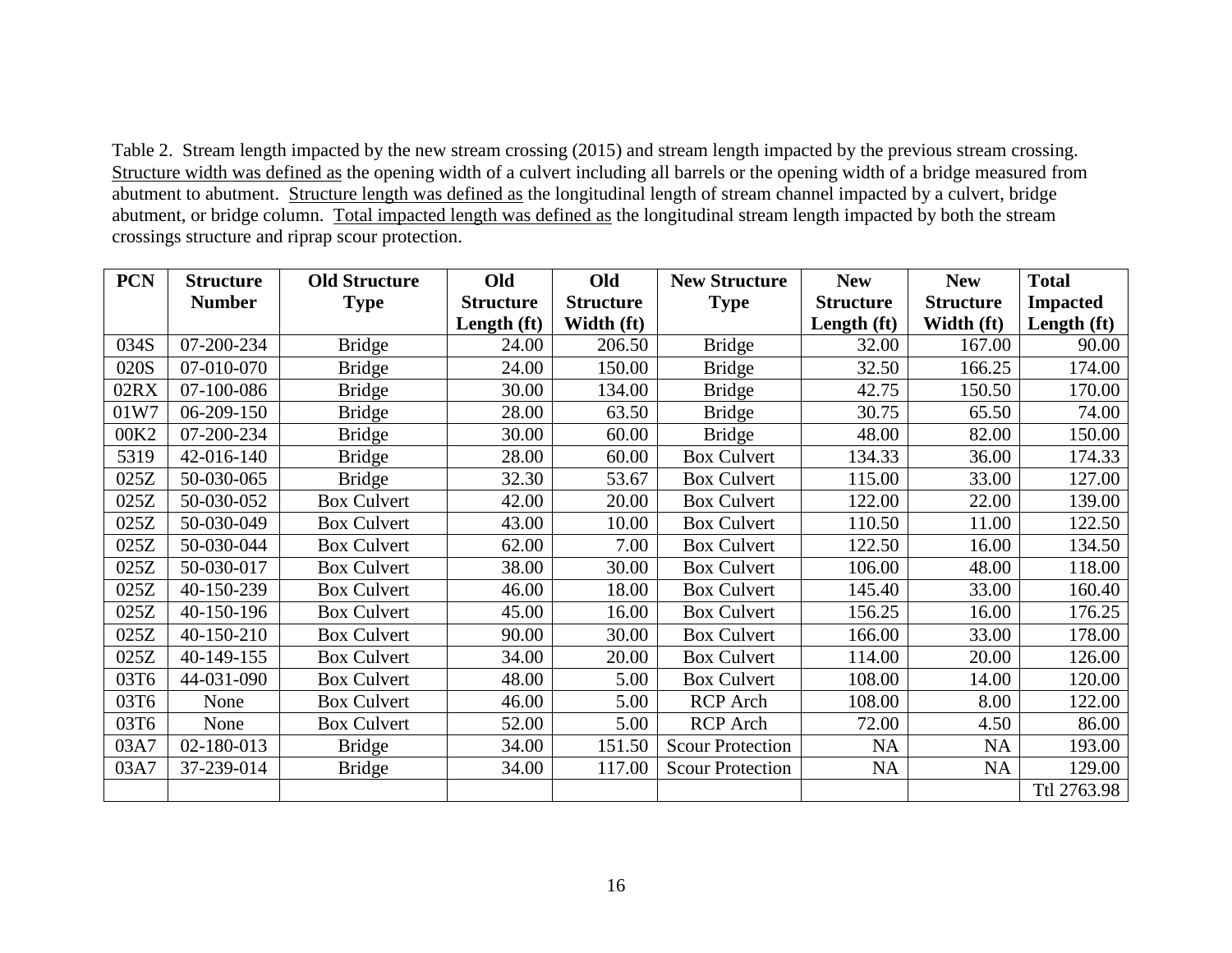| <b>PCN</b>       | Structure # | <b>RPM1</b> | RPM <sub>2</sub>          | <b>RPM3</b> | RPM <sub>4</sub> | RPM <sub>5</sub> | RPM <sub>6</sub> | <b>RPM7</b> |
|------------------|-------------|-------------|---------------------------|-------------|------------------|------------------|------------------|-------------|
| 034S             | 07-200-234  | Yes*        | Yes                       | Yes         | Yes              | Yes              | Yes              | Yes         |
| 020S             | 07-010-070  | Yes*        | Yes                       | Yes         | Yes              | Yes              | Yes              | Yes         |
| 02RX             | 07-100-086  | Yes*        | Yes                       | Yes         | Yes              | Yes              | Yes              | Yes         |
| 01W7             | 06-209-150  | Yes*        | Not Applicable $\ddagger$ | Yes         | Yes              | Yes              | Yes              | Yes         |
| 00K <sub>2</sub> | 07-200-234  | Yes*        | Not Applicable $\ddagger$ | Yes         | Yes              | Yes              | Yes              | Yes         |
| 5319             | 42-016-140  | Yes         | Yes                       | Yes         | Yes              | Yes              | Yes              | Yes         |
| 025Z             | 50-030-065  | Yes         | Yes                       | Yes         | Yes              | Yes              | Yes              | Yes         |
| 025Z             | 50-030-052  | Yes         | Yes                       | Yes         | Yes              | Yes              | Yes              | Yes         |
| 025Z             | 50-030-049  | Yes         | Not Applicable $\ddagger$ | Yes         | Yes              | Yes              | Yes              | Yes         |
| 025Z             | 50-030-044  | Yes         | Yes                       | Yes         | Yes              | Yes              | Yes              | Yes         |
| 025Z             | 50-030-017  | Yes         | Yes                       | Yes         | Yes              | Yes              | Yes              | Yes         |
| 025Z             | 40-150-239  | Yes         | Not Applicable $\ddagger$ | Yes         | Yes              | Yes              | Yes              | Yes         |
| 025Z             | 40-150-196  | Yes         | Yes                       | Yes         | Yes              | Yes              | Yes              | Yes         |
| 025Z             | 40-150-210  | Yes         | Not Applicable $\ddagger$ | Yes         | Yes              | Yes              | Yes              | Yes         |
| 025Z             | 40-149-155  | Yes         | Yes                       | Yes         | Yes              | Yes              | Yes              | Yes         |
| 03T6             | 44-031-090  | Yes         | Not Applicable $\ddagger$ | Yes         | Yes              | Yes              | Yes              | Yes         |
| 03T6             | None        | Yes         | Not Applicable $\ddagger$ | Yes         | Yes              | Yes              | Yes              | Yes         |
| 03T6             | None        | Yes         | Not Applicable $\ddagger$ | Yes         | Yes              | Yes              | Yes              | Yes         |
| 03A7             | 02-180-013  | Yes         | Not Applicable $\ddagger$ | Yes         | Yes              | Yes              | Yes              | Yes         |
| 03A7             | 37-239-014  | Yes         | Not Applicable $\ddagger$ | Yes         | Yes              | Yes              | Yes              | Yes         |
|                  |             |             |                           |             |                  |                  |                  |             |
|                  |             |             |                           |             |                  |                  |                  |             |

Table 3. A summary of RPMs implemented at 2015 projects that were "Likely to Adversely Affect" the Topeka shiner. A description of the RPMs listed in this table is given in the introduction of this report.

‡ Structures did not utilize a dewatering and a stream diversion, therefore, not requiring fish removal but all projects did comply with water withdrawal.

\* These structures were bridges, by USFWS permission, which did not require countersinking but all other fish passage measures were implemented.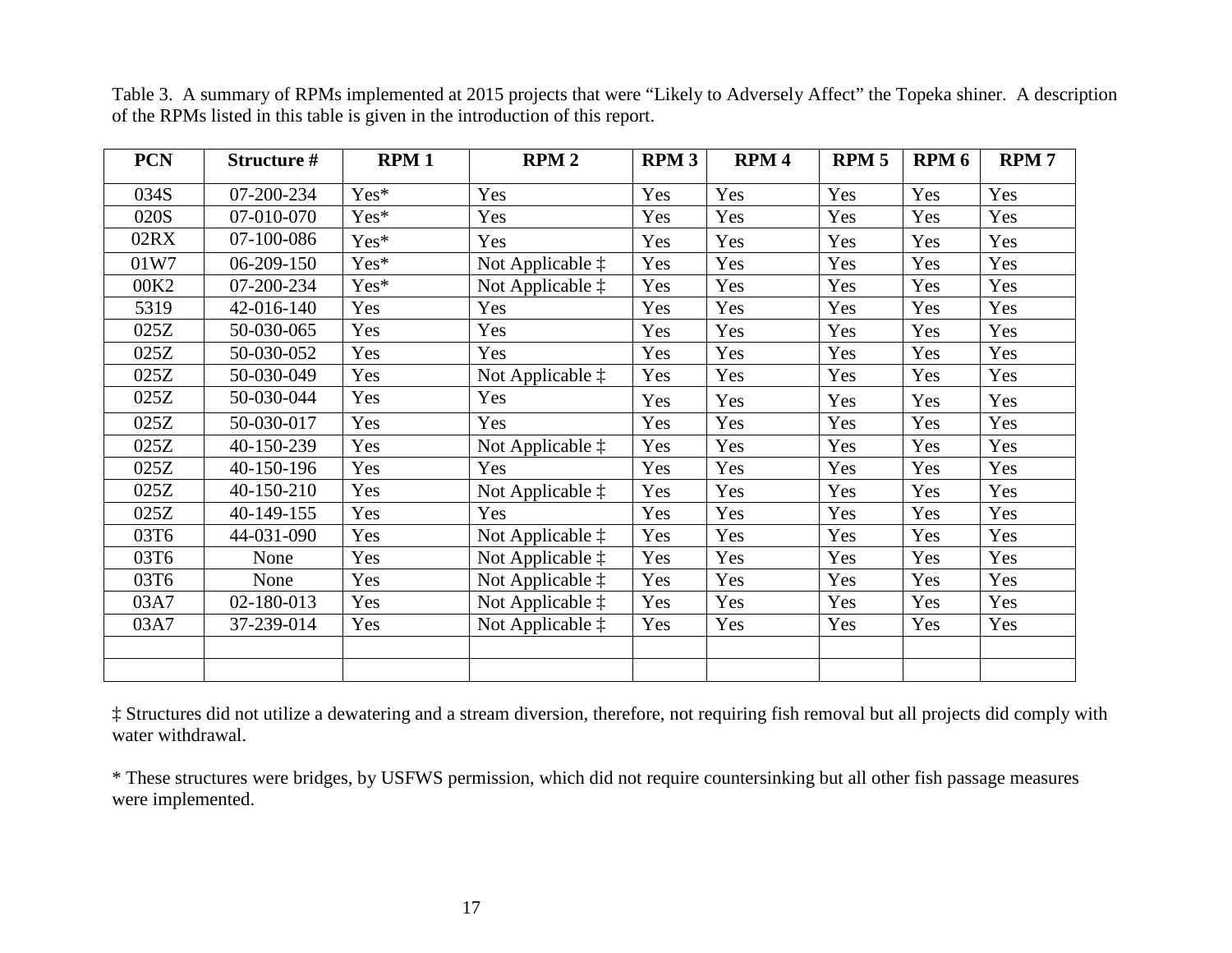Table 4. A summary of seining information at 2015 completed projects that were "Likely to Adversely Affect" the Topeka shiner. Additional information for individual structures listed in this table is provided in Appendix I of this report.

| <b>PCN</b> | Structure # | <b>County/Stream</b>     | <b>Seined</b>  | <b>Topeka Shiners/</b> | <b>Comments</b>                                                     |
|------------|-------------|--------------------------|----------------|------------------------|---------------------------------------------------------------------|
|            |             |                          |                | <b>Mortality</b>       |                                                                     |
|            |             |                          |                |                        | Project was bridge. Two cofferdams seined. Species: shortnose gar,  |
| 034S       | 07-200-234  | Brown/Elm River          | Yes            | 0/0                    | white crappie                                                       |
| 020S       | 07-010-070  | Brown/Elm River          | Yes            | 0/0                    | Project was bridge. One cofferdam seined. Species: none             |
| 02RX       |             |                          |                |                        | Project was bridge. Two cofferdams were seined. Species: black      |
|            | 07-100-086  | <b>Brown/Maple River</b> | Yes            | 0/0                    | bullhead, channel catfish, common carp, orange-spotted sunfish      |
| 01W7       |             | <b>Brookings/Deer</b>    |                |                        | Project was bridge and had minimal impact to steam channel.         |
|            | 06-209-150  | Creek                    | N <sub>o</sub> | NA                     | Dewatering did not occur                                            |
| 00K2       |             | Lincoln/Beaver           |                |                        | Project was bridge and had minimal impact to steam channel.         |
|            | 07-200-234  | Creek                    | N <sub>o</sub> | <b>NA</b>              | Dewatering did not occur                                            |
| 5319       |             |                          |                |                        | Other species: creek chub, Johnny darter, brassy minnow, green      |
|            |             |                          |                |                        | sunfish, pumpkinseed, brook stickleback, common shiner, red shiner, |
|            | 42-016-140  | Lincoln/Long Creek       | Yes            | 20/0                   | common carp, yellow bullhead                                        |
| 025Z       |             | Minn/W Br Skunk          |                |                        | Other species: common shiner                                        |
|            | 50-030-065  | Creek                    | Yes            | 0/0                    |                                                                     |
| 025Z       |             | Minn/Trib W Br           |                |                        | Species: none                                                       |
|            | 50-030-052  | <b>Skunk Creek</b>       | Yes            | 0/0                    |                                                                     |
| 025Z       |             | Minn/Trib W Br           |                |                        | Stream was dry when diversion installed. No seining was needed.     |
|            | 50-030-049  | <b>Skunk Creek</b>       |                | NA                     |                                                                     |
| 025Z       |             | Minn/Trib W Br           |                |                        | Species: common shiner, fathead minnow, green sunfish, stickleback  |
|            | 50-030-044  | <b>Skunk Creek</b>       | Yes            | 0/0                    |                                                                     |
| 025Z       |             | Minn/Trib Buffalo        |                |                        | Species: stickleback, brassy minnow, crayfish                       |
|            | 50-030-017  | Lake                     | Yes            | 0/0                    |                                                                     |
| 025Z       |             | Lake/Trib Buffalo        |                |                        | Stream was dry when diversion installed. No seining was needed.     |
|            | 40-150-239  | Lake                     |                | <b>NA</b>              |                                                                     |
| 025Z       | 40-150-196  | Lake/Negro Creek         | Yes            | 30/1                   | Other species: brassy minnow, creek chub, green sunfish             |
| 025Z       |             | Lake/ North Buffalo      |                |                        | Stream was dry when diversion installed. No seining was needed.     |
|            | 40-150-210  | Creek                    |                | NA                     |                                                                     |
| 025Z       |             |                          |                |                        | Species: brassy minnow, common shiner, yellow bullhead, green       |
|            | 40-149-155  | Lake/Park Creek          | Yes            | 0/0                    | sunfish, largemouth bass, common carp, white sucker                 |
| 03T6       | 44-031-090  | Trib to Wolf Creek       | N <sub>o</sub> | <b>NA</b>              | Stream was dry when diversion installed. No seining was needed.     |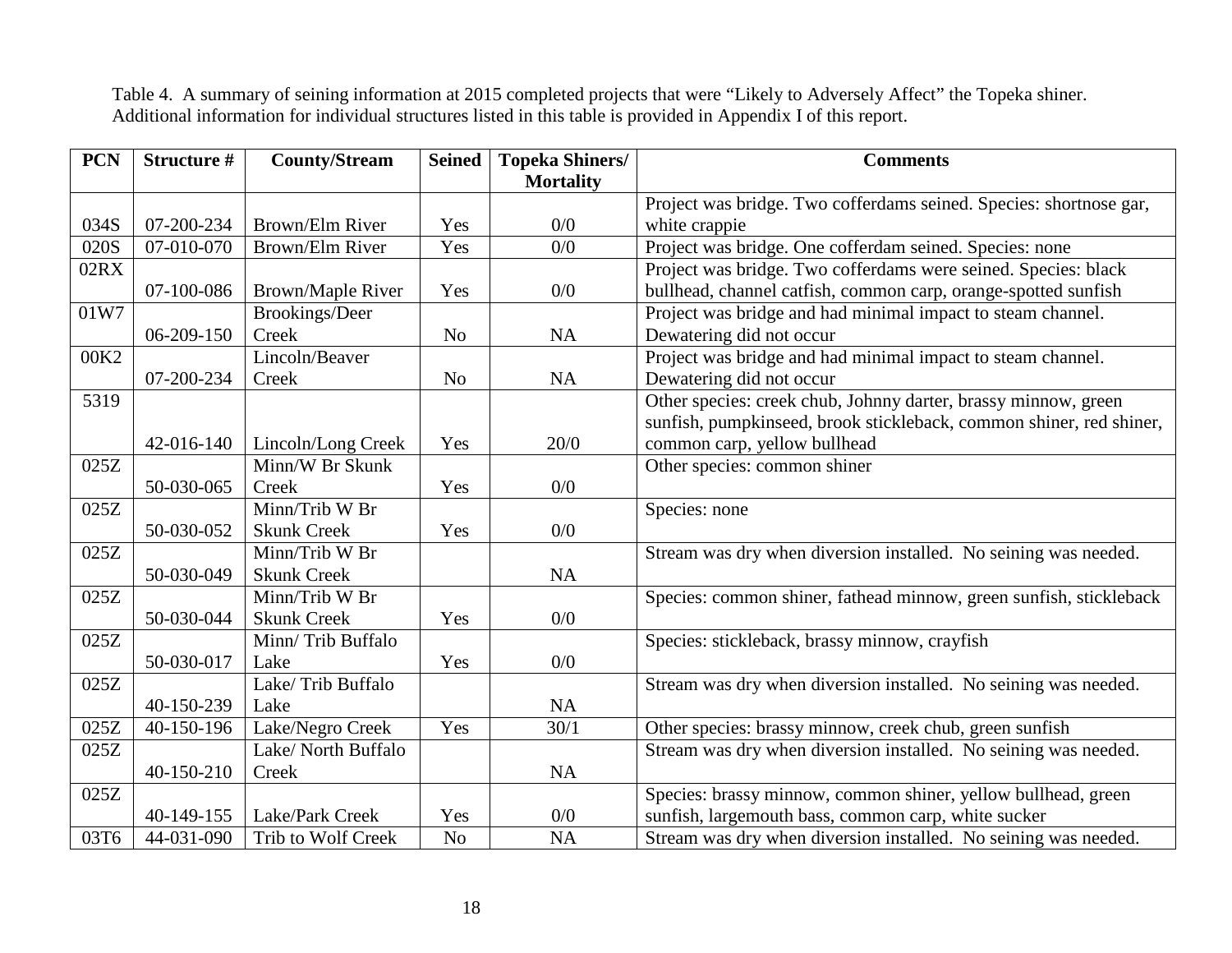| <b>PCN</b> | <b>Structure #</b> | <b>County/Stream</b>    | <b>Seined</b> | <b>Topeka Shiners/</b> | Comments                                                           |
|------------|--------------------|-------------------------|---------------|------------------------|--------------------------------------------------------------------|
|            |                    |                         |               | <b>Mortality</b>       |                                                                    |
| 03T6       | None               | <b>Wolf Creek</b>       | No            | NA.                    | Stream was dry when diversion installed. No seining was needed.    |
| 03T6       |                    | Trib to W Fork          |               |                        | Stream was dry when diversion installed. No seining was needed.    |
|            | None               | <b>Vermillion River</b> | No            | <b>NA</b>              |                                                                    |
|            |                    |                         |               |                        | Project was bridge berm scour protection and had minimal impact to |
| 03A7       | 02-180-013         | <b>Firesteel Creek</b>  | No            | <b>NA</b>              | steam channel. Dewatering did not occur.                           |
|            |                    |                         |               |                        | Project was bridge berm scour protection and had minimal impact to |
| 03A7       | 37-239-014         | <b>Sand Creek</b>       | No            | <b>NA</b>              | steam channel. Dewatering did not occur.                           |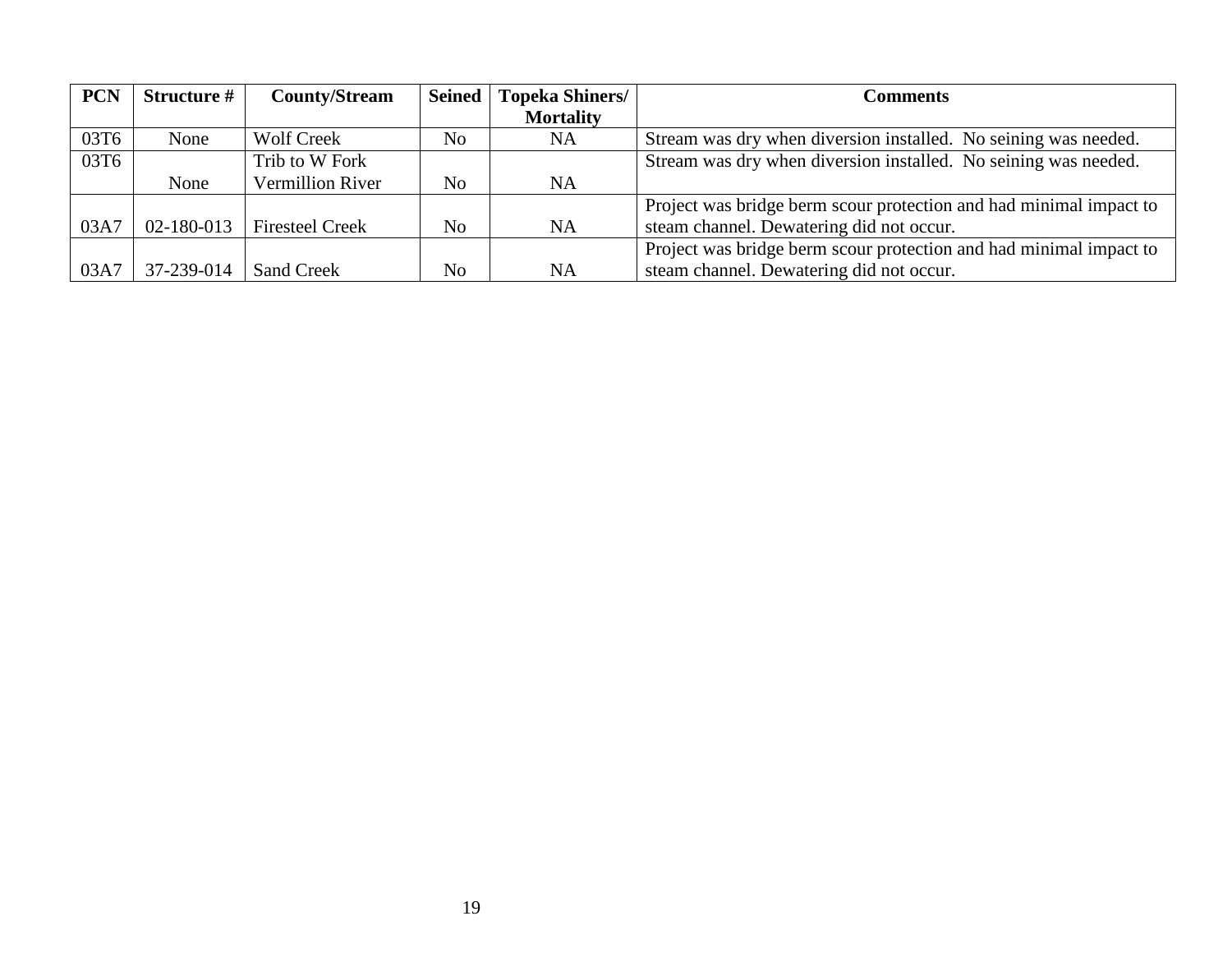Table 5. Project identification, location, and American burying beetle determination for stream crossing projects covered that involved construction between January 1, 2015 and December 31, 2015. Only projects affecting the American burying beetle are included in this table. Projects determined to "Affect, likely to adversely affect" this species are signified by ALTAA. Projects determined to "Affect, not likely to adversely affect" this species are signified by ALTAA.

| <b>PCN</b> | County  | <b>Project Number</b> | <b>Structure Number</b> | <b>Stream</b>     | <b>Section</b> | Township &<br>Range | American<br><b>Burying</b><br><b>Beetle Status</b> |
|------------|---------|-----------------------|-------------------------|-------------------|----------------|---------------------|----------------------------------------------------|
|            |         |                       |                         |                   |                |                     |                                                    |
| 00JN       | Gregory | BRO 8027(11)          | 27-342-262              | North Scalp Creek | Sec. 23        | <b>T96N R68W</b>    | <b>ALTAA</b>                                       |
|            |         |                       |                         |                   |                |                     |                                                    |
|            |         |                       |                         |                   |                |                     |                                                    |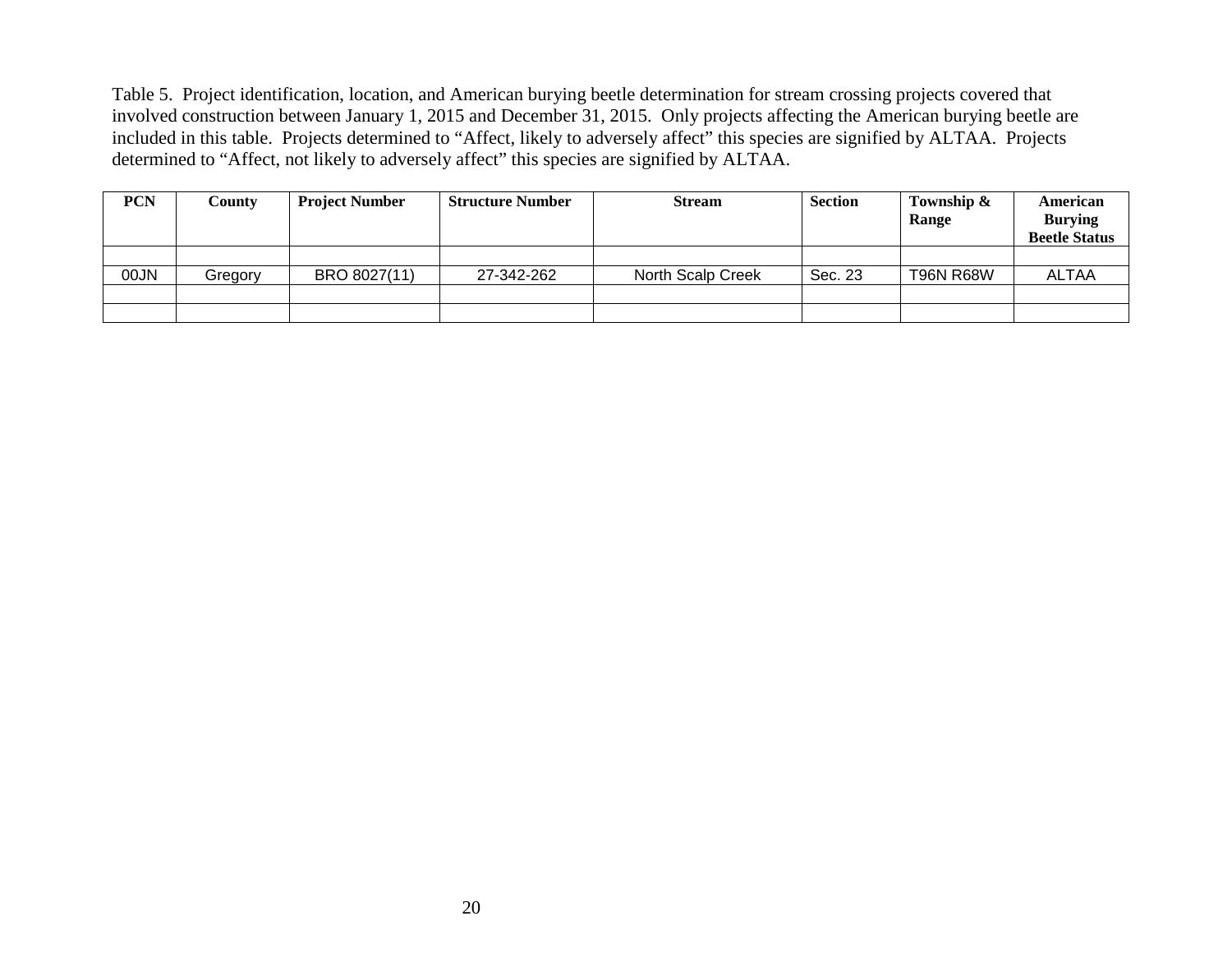Table 6. Stream length impacted by the new stream crossing (2015) and stream length impacted by the previous stream crossing. Structure width was defined as the opening width of a culvert including all barrels or the opening width of a bridge measured from abutment to abutment. Structure length was defined as the longitudinal length of stream channel impacted by a culvert, bridge abutment, or bridge column. Total impacted length was defined as the longitudinal stream length impacted by both the stream crossings structure and riprap scour protection.

| <b>PCN</b> | <b>Structure</b><br><b>Number</b> | <b>Old Structure</b><br><b>Type</b> | Old<br><b>Structure</b> | Old<br><b>Structure</b> | <b>New</b><br><b>Structure</b> | <b>New</b><br><b>Structure</b> | <b>New</b><br><b>Structure</b> | <b>Total</b><br><b>Impacted</b> |
|------------|-----------------------------------|-------------------------------------|-------------------------|-------------------------|--------------------------------|--------------------------------|--------------------------------|---------------------------------|
|            |                                   |                                     | Length (ft)             | Width (ft)              | <b>Type</b>                    | Length (ft)                    | Width (ft)                     | Length (ft)                     |
|            |                                   |                                     |                         |                         | $4 - RCP$ Low                  |                                |                                |                                 |
|            |                                   |                                     |                         |                         | Water                          |                                |                                |                                 |
| 00JN       | 27-342-262                        | <b>Bridge</b>                       | 16.60                   | 32.60                   | Crossing                       | 74.00                          | 27.00                          | 100.45                          |
|            |                                   |                                     |                         |                         |                                |                                |                                |                                 |
|            |                                   |                                     |                         |                         |                                |                                |                                |                                 |
|            |                                   |                                     |                         |                         |                                |                                |                                |                                 |
|            |                                   |                                     |                         |                         |                                |                                |                                |                                 |
|            |                                   |                                     |                         |                         |                                |                                |                                |                                 |
|            |                                   |                                     |                         |                         |                                |                                |                                |                                 |
|            |                                   |                                     |                         |                         |                                |                                |                                |                                 |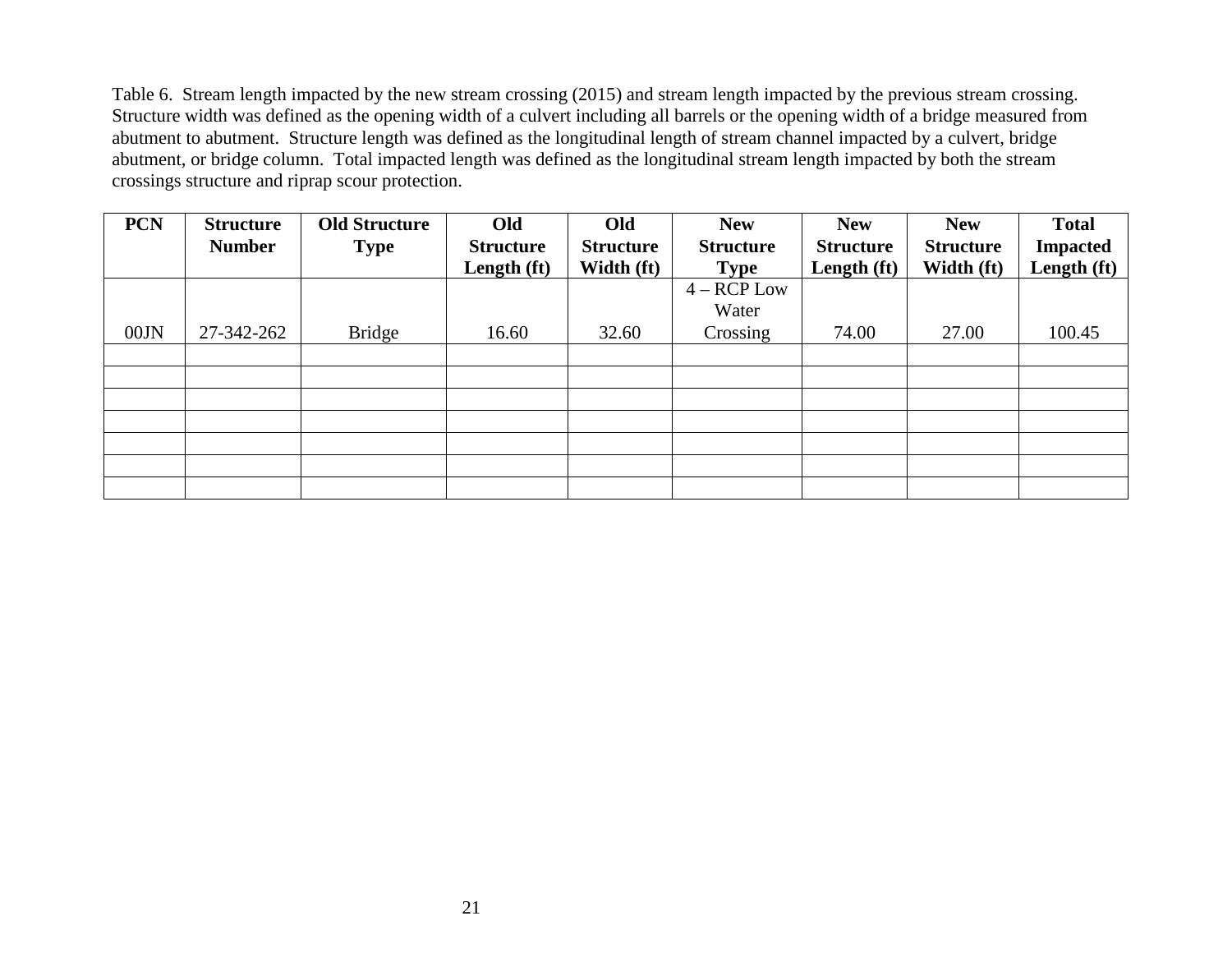Table 7. A summary of RPMs implemented at 2015 projects that were "Likely to Adversely Affect" the American burying beetle. A description of the RPMs listed in this table is given on page 11 of this report.

| <b>PCN</b> | Structure #                                         | <b>RPM1</b> | RPM2 | <b>RPM3</b> | RPM <sub>4</sub> |
|------------|-----------------------------------------------------|-------------|------|-------------|------------------|
| 00JN       | 27-342-262<br>Gregory County,<br>Sec.23, T96N, R68W | Yes         | Yes  | Yes         | Yes              |
|            |                                                     |             |      |             |                  |
|            |                                                     |             |      |             |                  |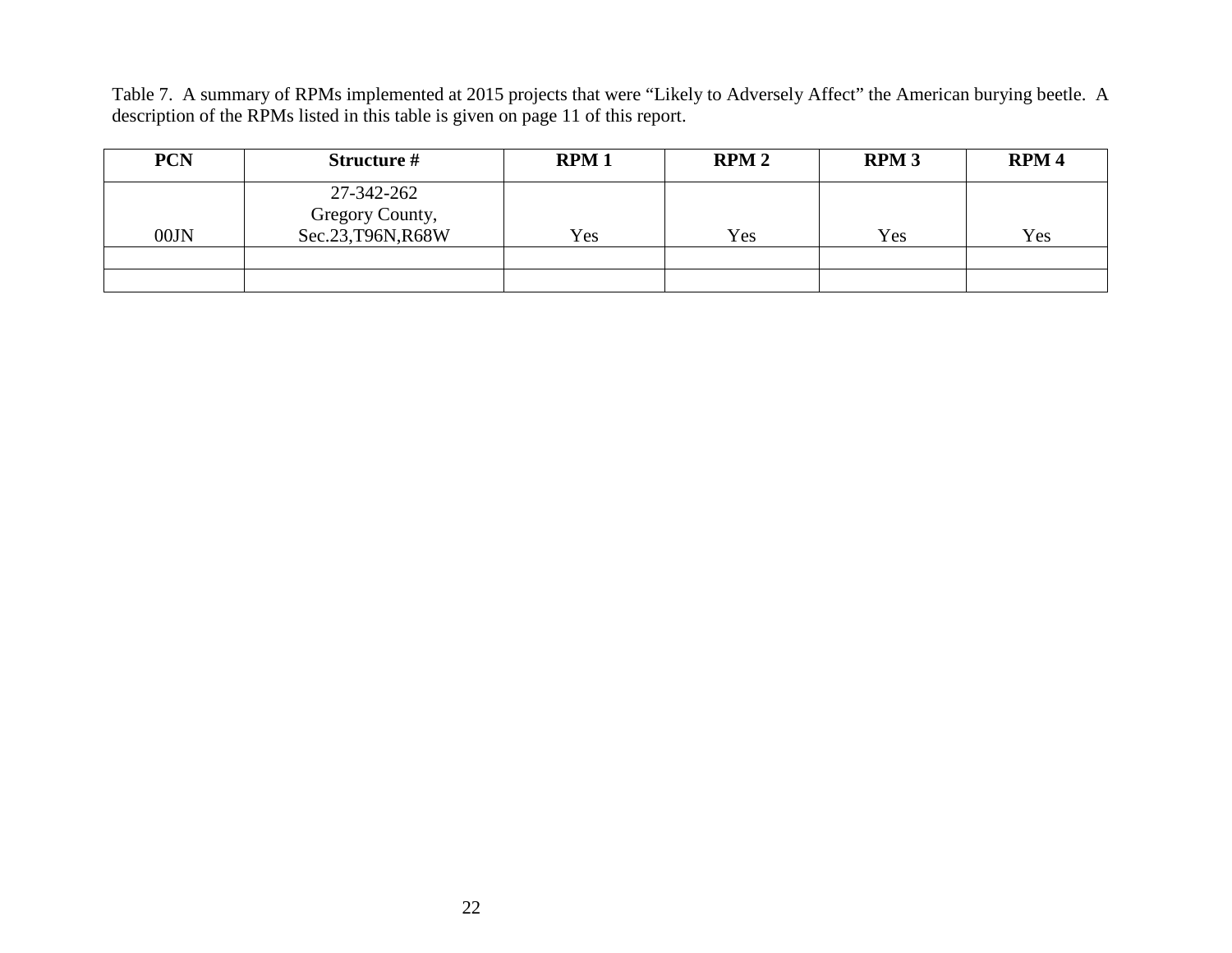**Appendix I. Individual stream crossing reporting forms for projects that were constructed in 2015 and also impacted the Topeka shiner.**

### **SDDOT Project Reporting Form**

|                                     | PCN: 00K2 | DOT Region: Mitchell             |                              |
|-------------------------------------|-----------|----------------------------------|------------------------------|
| Project Number: BRO 8042(39)        |           |                                  | <b>DOT Area:</b> Sioux Falls |
| Structure Number: 42-163-137        |           | Project Biologist: Craig Olawsky |                              |
| Latitude: 43.1815                   |           | Project Engineer: Harvey Odens   |                              |
| Longitude: -96.3614                 |           | Primary Contractor: Sioux Falls  |                              |
|                                     |           |                                  | Construction                 |
| County: Lincoln                     |           |                                  | Start Date: 05/12/2014       |
| Stream Name: Beaver Creek           |           | Completion Date: 04/28/2015      |                              |
| Watershed: Big Sioux                |           | Existing Structure: Bridge       |                              |
| Structure Ownership: City of Canton |           | New Structure: Bridge            |                              |
|                                     |           |                                  |                              |

#### **Stream Habitat**

Description of stream habitat: Classic prairie stream habitat. Heavily wooded in project vicinity.

Impacts to Stream Habitat:

| Disturbed Area (acres): $\vert 0.90 \rangle$    |  |
|-------------------------------------------------|--|
| Structure Length (ft): $ 48.00$                 |  |
| Permanent Impacted Length (ft):   150.00        |  |
| Structure Width (ft): $\vert$ 82.00             |  |
| Length Previous Structure (ft): 30.00           |  |
| Width of Previous Structure (ft): $\vert$ 60.00 |  |
| Countersink Depth (inches): Not applicable      |  |

Comments: This project was a bridge and had minimal impact to the active stream channel. Dewatering of stream habitat did not occur.

### **Diversion Channel**

Temporary water barrier type: Date installation: Date removed:

Diversion channel type: A diversion channel was not used.

Description of stream flow: High flows.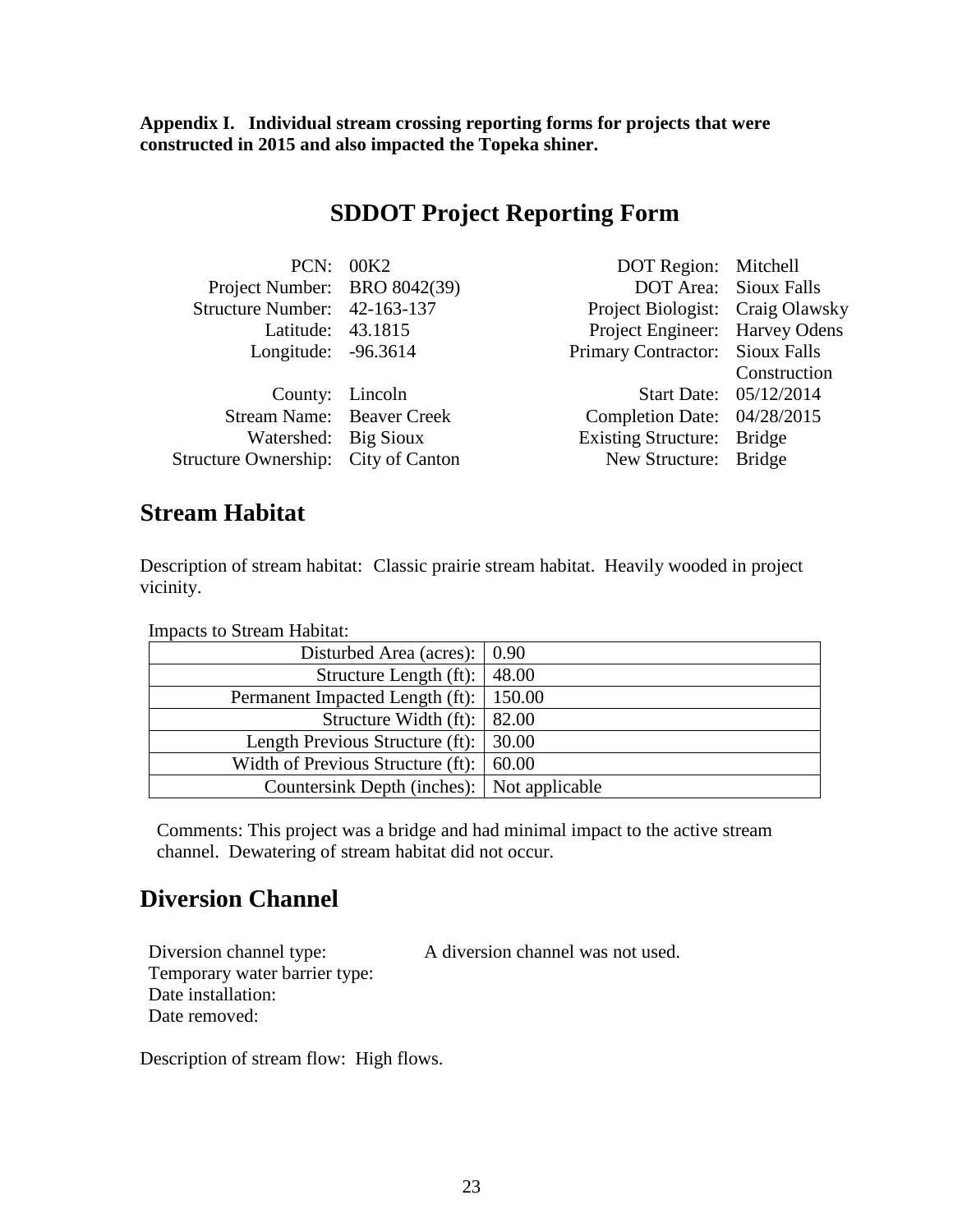Comments: Construction zone was isolated with floating silt curtain to maintain normal stream flow and provide fish passage during construction.

## **Erosion and Sediment Control**

BMPs implemented: High flow silt fence, erosion control wattle, floating silt curtain, straw mulching, class B riprap, type 2 erosion control blanket, permanent seeding.

Comments: BMPs appear to have been effective and functional. Permanent seeding was completed early spring 2015.

# **Fish Removal**

| Topeka shiners present:                      | Construction zone was isolated with floating silt curtain to<br>allow continued normal stream flow; no seining was |
|----------------------------------------------|--------------------------------------------------------------------------------------------------------------------|
| Topeka shiner mortality: Presumed to be zero | required.                                                                                                          |

Comments: None

### **Impacts to Other Endangered Species:** None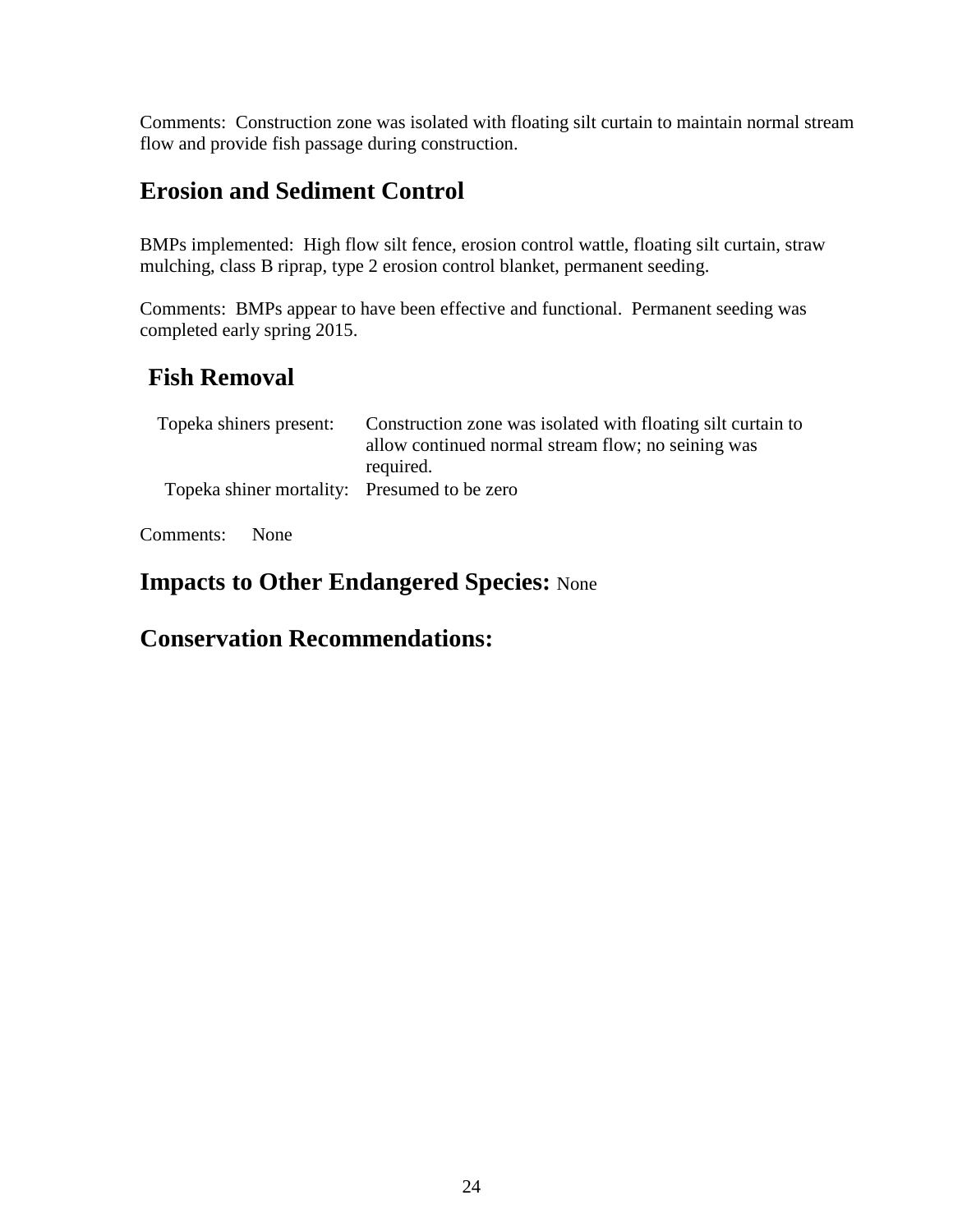### **SDDOT Project Reporting Form**

| PCN: 034S                          | DOT Region: Aberdeen             |                        |
|------------------------------------|----------------------------------|------------------------|
| Project Number: BRF 6251(06)       | DOT Area: Aberdeen               |                        |
| Structure Number: 07-200-234       | Project Biologist: Craig Olawsky |                        |
| Latitude: 45.5985                  | Project Engineer: Brian Rogness  |                        |
| Longitude: -98.3112                | Primary Contractor: Grangaard    |                        |
|                                    |                                  | Construction           |
| County: Brown                      |                                  | Start Date: 05/02/2014 |
| Stream Name: Elm River             | Completion Date: 05/04/2015      |                        |
| Watershed: James                   | Existing Structure: Bridge       |                        |
| <b>Structure Ownership: County</b> | New Structure: Bridge            |                        |
|                                    |                                  |                        |

#### **Stream Habitat**

Description of stream habitat: Slow moving river.

| <u>Impacts</u> to Bucam Habitat.                 |  |
|--------------------------------------------------|--|
| Disturbed Area (acres): $\vert 0.75 \rangle$     |  |
| Structure Length (ft): $\vert$ 32.00             |  |
| Permanent Impacted Length (ft):   90.00          |  |
| Structure Width (ft): $\vert$ 167.00             |  |
| Length Previous Structure (ft): 24.00            |  |
| Width of Previous Structure (ft): $\vert$ 206.50 |  |
| Countersink Depth (inches): Not applicable       |  |

Impacts to Stream Habitat:

Comments: This project was a bridge and had minimal impact to the active stream channel. Dewatering of stream habitat only occurred within the two cofferdams.

### **Diversion Channel**

Diversion channel type: A diversion channel was not used.

Temporary water barrier type: Date installation: Date removed:

Description of stream flow: Typical flow.

Comments: Construction zone was isolated with floating silt curtain to allow continued normal stream flow. Cofferdams were installed around the two piers, and water was pumped out of the area inside the cofferdams.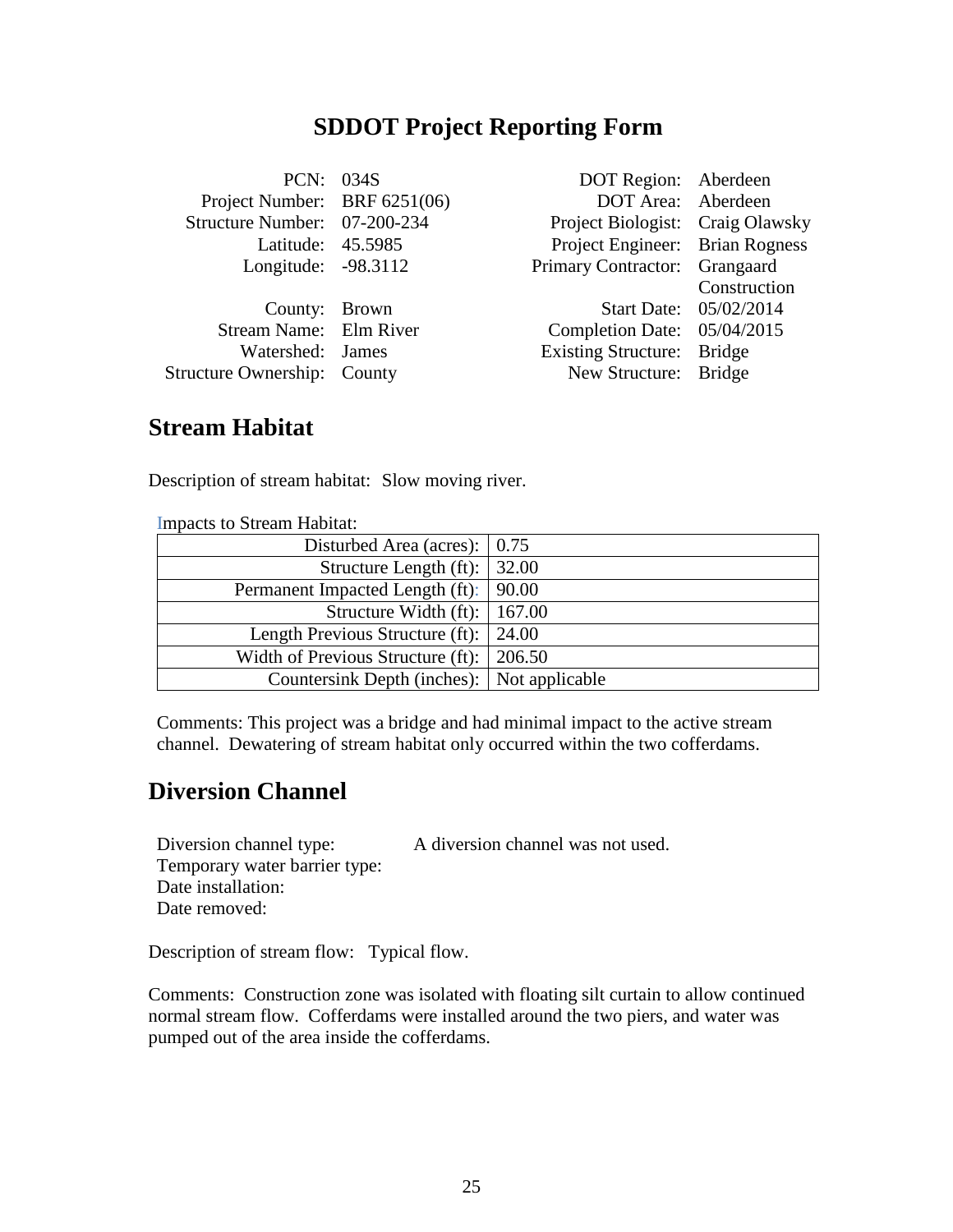# **Erosion and Sediment Control**

BMPs implemented: High flow silt fence, floating silt curtain, erosion control wattles, type 2 erosion control blanket, straw mulching, permanent seeding, class B riprap.

Comments: BMPs appear to have been effective and functional.

# **Fish Removal**

|                                               | Topeka shiners present: No Topeka shiners were found during seining events |
|-----------------------------------------------|----------------------------------------------------------------------------|
|                                               | $(5/27/2014$ and $8/21/2014)$ inside cofferdams.                           |
| Topeka shiner mortality: Presumed to be zero. |                                                                            |

Comments: Other species included shortnose gar, white crappie.

## **Impacts to Other Endangered Species:** None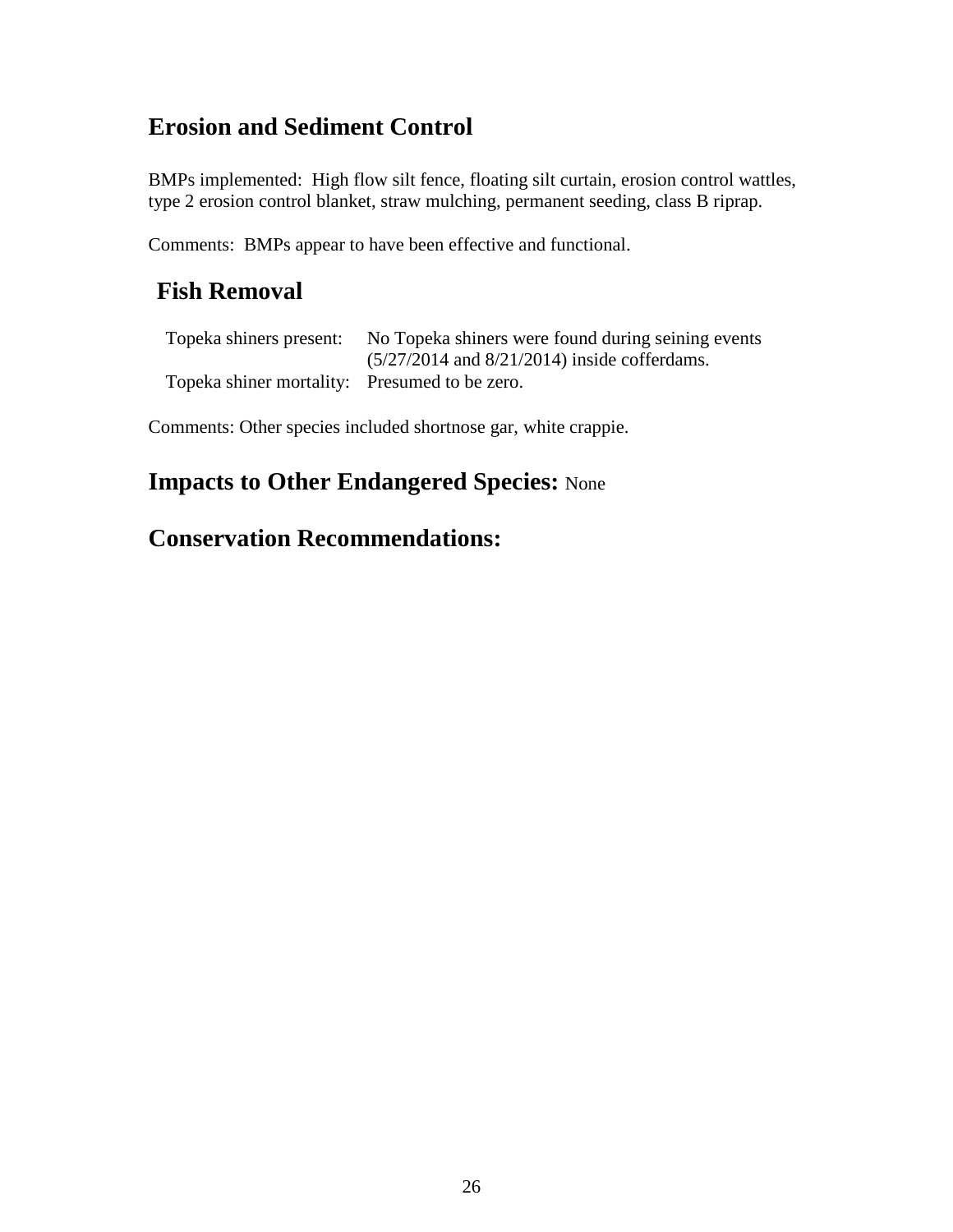### **SDDOT Project Reporting Form**

| PCN: 020S                          |                    | DOT Region: Aberdeen             |                        |
|------------------------------------|--------------------|----------------------------------|------------------------|
| Project Number: BRF 6170(01)       |                    | DOT Area: Aberdeen               |                        |
| Structure Number: 07-010-070       |                    | Project Biologist: Craig Olawsky |                        |
|                                    | Latitude: 45.83758 | Project Engineer: Brian Rogness  |                        |
| Longitude: -98.70161               |                    | Primary Contractor: Grangaard    |                        |
|                                    |                    |                                  | Construction           |
| County: Brown                      |                    |                                  | Start Date: 06/30/2014 |
| Stream Name: Elm River             |                    | Completion Date: 08/03/2015      |                        |
| Watershed: James                   |                    | Existing Structure: Bridge       |                        |
| <b>Structure Ownership: County</b> |                    | New Structure: Bridge            |                        |
|                                    |                    |                                  |                        |

#### **Stream Habitat**

Description of stream habitat: Slow moving river.

| <u>mipacas to bucam riabhau.</u>                 |  |
|--------------------------------------------------|--|
| Disturbed Area (acres): $\vert 2.00 \rangle$     |  |
| Structure Length (ft): $\vert$ 32.50             |  |
| Permanent Impacted Length (ft):   174.00         |  |
| Structure Width (ft): $\vert$ 166.25             |  |
| Length Previous Structure (ft): $\vert$ 24.00    |  |
| Width of Previous Structure (ft): $\vert$ 150.00 |  |
| Countersink Depth (inches): Not applicable       |  |

Impacts to Stream Habitat:

Comments: This project was a bridge and had minimal impact to the active stream channel. Dewatering of stream habitat did not occur.

### **Diversion Channel**

Diversion channel type: A diversion channel was not used.

Temporary water barrier type: Date installation: Date removed:

Description of stream flow: Typical summer flow.

Comments: A temporary Class B riprap stream crossing was constructed for equipment access. A corrugated metal pipe was installed through the rock stream crossing to maintain water flow and provide fish passage during construction. Construction zone was also isolated with floating silt curtain to allow continued normal stream flow.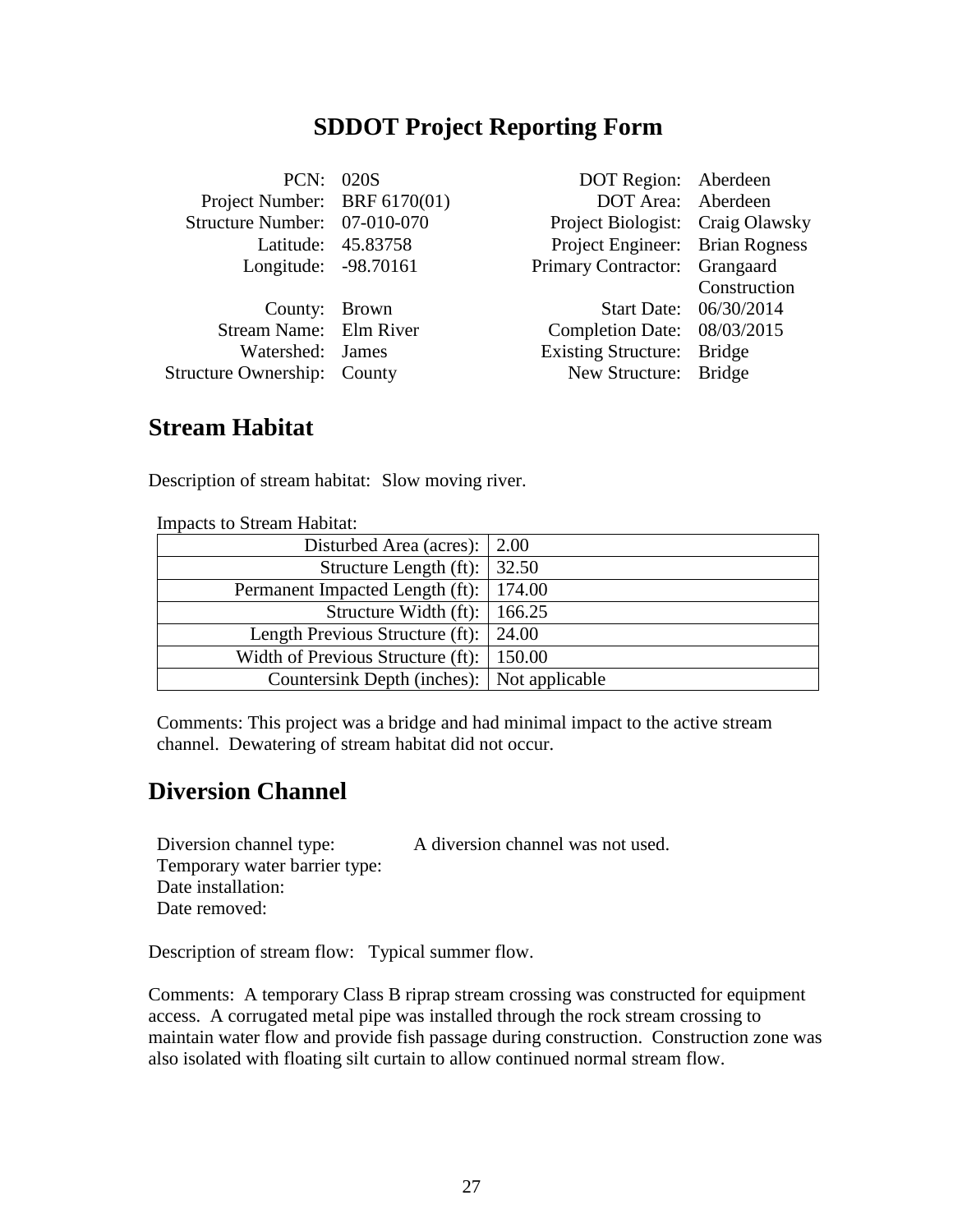# **Erosion and Sediment Control**

BMPs implemented: High flow silt fence, floating silt curtain, erosion control wattles, type 2 erosion control blanket, straw mulching, permanent seeding, class B riprap.

Comments: BMPs appear to have been effective and functional.

## **Fish Removal**

|                                               | Topeka shiners present: Construction zone was isolated with floating silt curtain to |
|-----------------------------------------------|--------------------------------------------------------------------------------------|
|                                               | allow continued normal stream flow; no seining was                                   |
|                                               | required.                                                                            |
| Topeka shiner mortality: Presumed to be zero. |                                                                                      |

Comments:

## **Impacts to Other Endangered Species:** None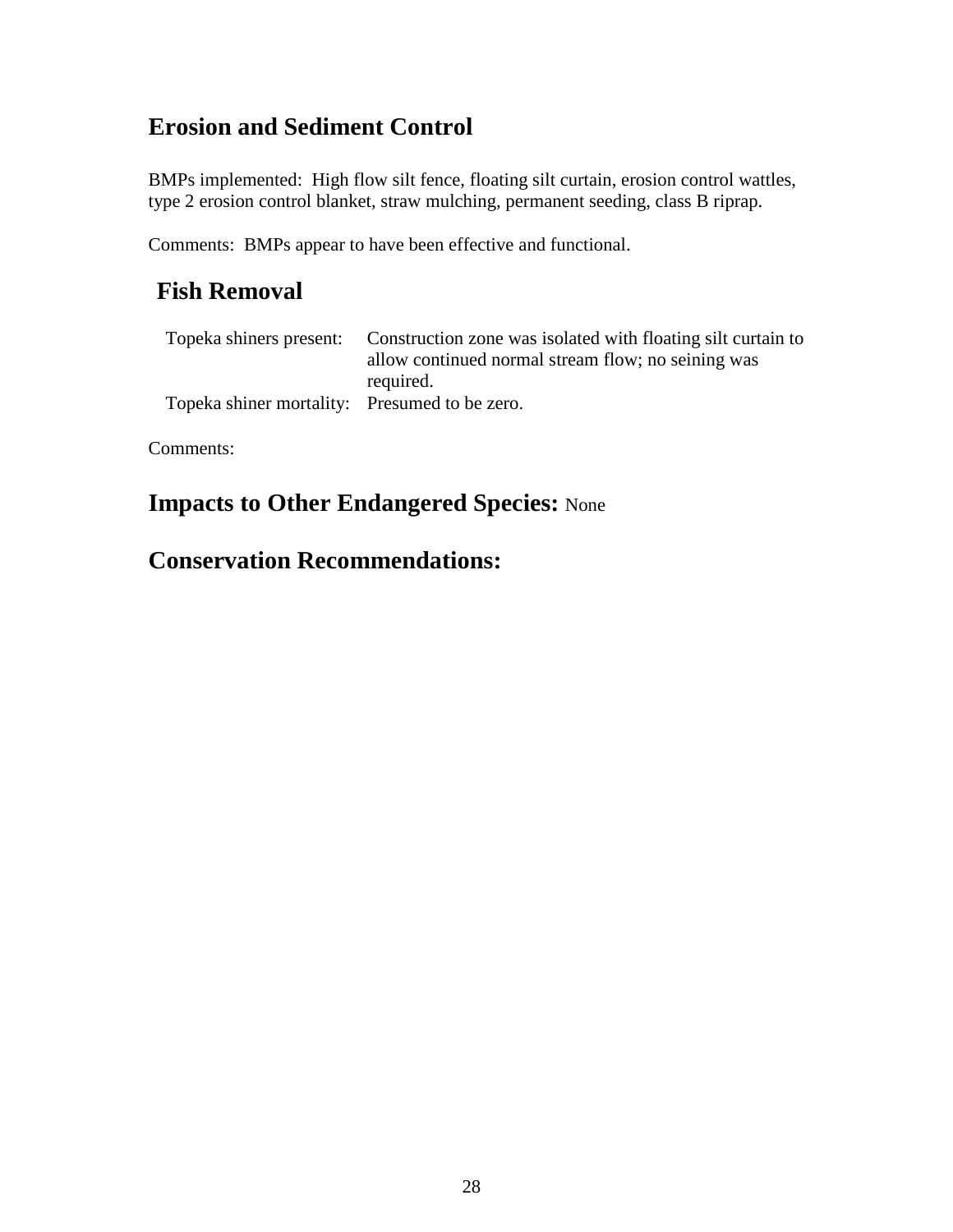### **SDDOT Project Reporting Form**

|                                   | PCN: 02RX                      | DOT Region: Aberdeen               |                        |
|-----------------------------------|--------------------------------|------------------------------------|------------------------|
|                                   | Project Number: NH 0281(94)220 | DOT Area: Aberdeen                 |                        |
| Structure Number: 07-100-086      |                                | Project Biologist: Craig Olawsky   |                        |
| Latitude: 45.8136                 |                                | Project Engineer: Bruce            |                        |
|                                   |                                |                                    | Schroeder              |
| Longitude: -98.5176               |                                | Primary Contractor: Duininck, Inc. |                        |
| County: Brown                     |                                |                                    | Start Date: 04/21/2015 |
| Stream Name: Maple River          |                                | Completion Date: 12/19/2015        |                        |
| Watershed: James                  |                                | Existing Structure: Bridge         |                        |
| <b>Structure Ownership:</b> State |                                | New Structure: Bridge              |                        |
|                                   |                                |                                    |                        |

#### **Stream Habitat**

Description of stream habitat: Slow moving river.

| mipacas to bucam riabitat.                       |  |
|--------------------------------------------------|--|
| Disturbed Area (acres): $\vert 5.00 \rangle$     |  |
| Structure Length (ft): $ 42.75$                  |  |
| Permanent Impacted Length (ft):   170.00         |  |
| Structure Width (ft): $\vert$ 150.50             |  |
| Length Previous Structure (ft): 30.00            |  |
| Width of Previous Structure (ft): $\vert$ 134.00 |  |
| Countersink Depth (inches):   Not applicable     |  |

Impacts to Stream Habitat:

Comments: This project was a bridge and had minimal impact to the active stream channel.

### **Diversion Channel**

Diversion channel type: A diversion channel was not used. Temporary water barrier type: Steel sheet pile (cofferdams) Date installation: Date removed:

Description of stream flow: Minimal late summer flow.

Comments: Construction zone was isolated with floating silt curtain to allow continued normal stream flow. A large cofferdam was installed around the southernmost pier, and water was pumped out of the area inside the cofferdam to create a dry work zone. Later in the summer, after the first cofferdam was removed, the process was repeated by constructing a large cofferdam around the northernmost two piers and pumping water out of that work zone.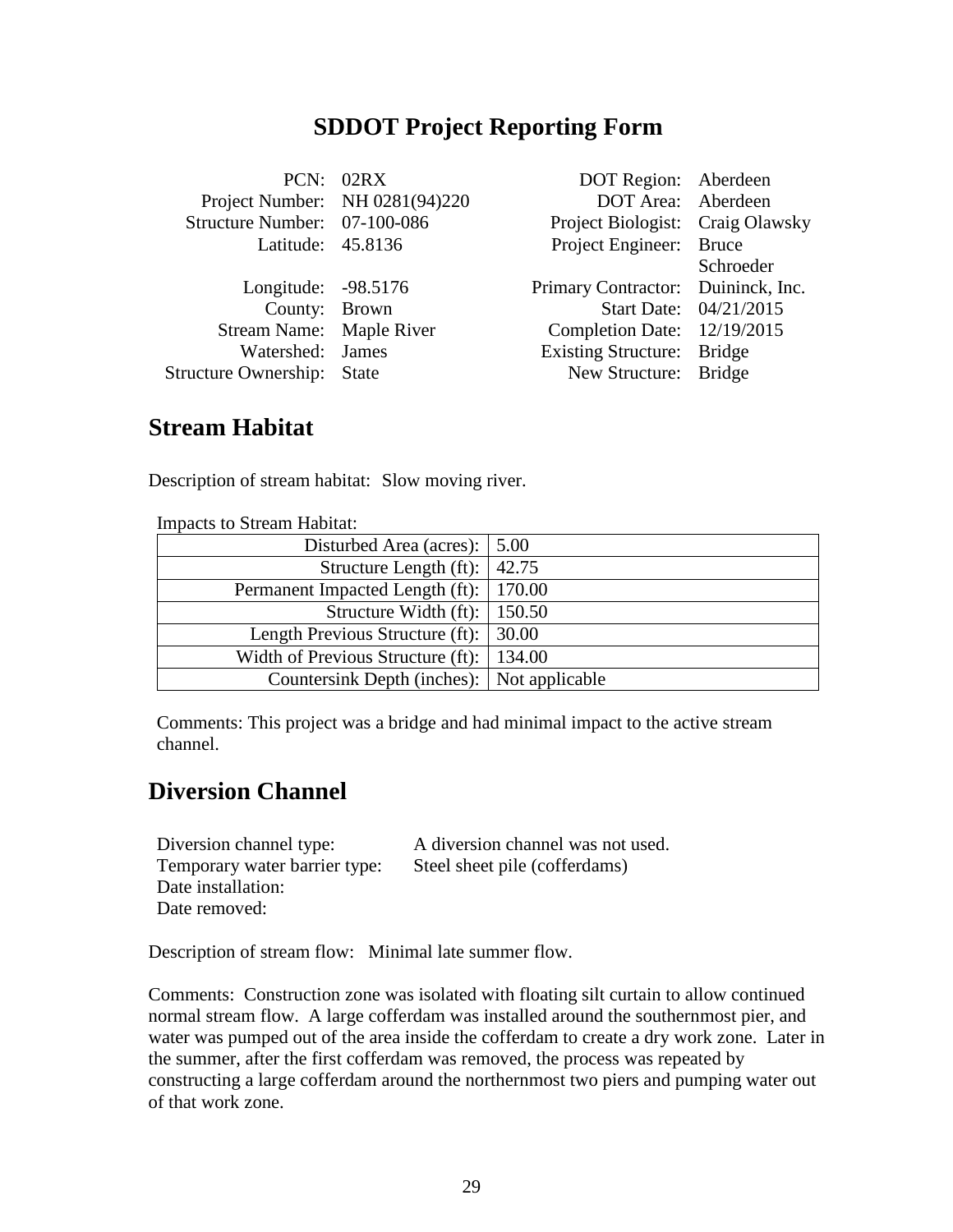# **Erosion and Sediment Control**

BMPs implemented: Low flow silt fence, floating silt curtain, gabions, erosion control wattles, type 2 erosion control blanket, straw mulching, surface roughening, permanent seeding, class C riprap.

Comments: BMPs appear to have been effective and functional. Final seeding will be completed as soon as conditions allow in spring 2016.

# **Fish Removal**

| Topeka shiners present:                       | No Topeka shiners were found during seining events |
|-----------------------------------------------|----------------------------------------------------|
|                                               | $(7/6/2015$ and $8/17/2015)$ inside cofferdams.    |
| Topeka shiner mortality: Presumed to be zero. |                                                    |

Comments: Other species included channel catfish, black bullhead, common carp, orange-spotted sunfish.

## **Impacts to Other Endangered Species:** None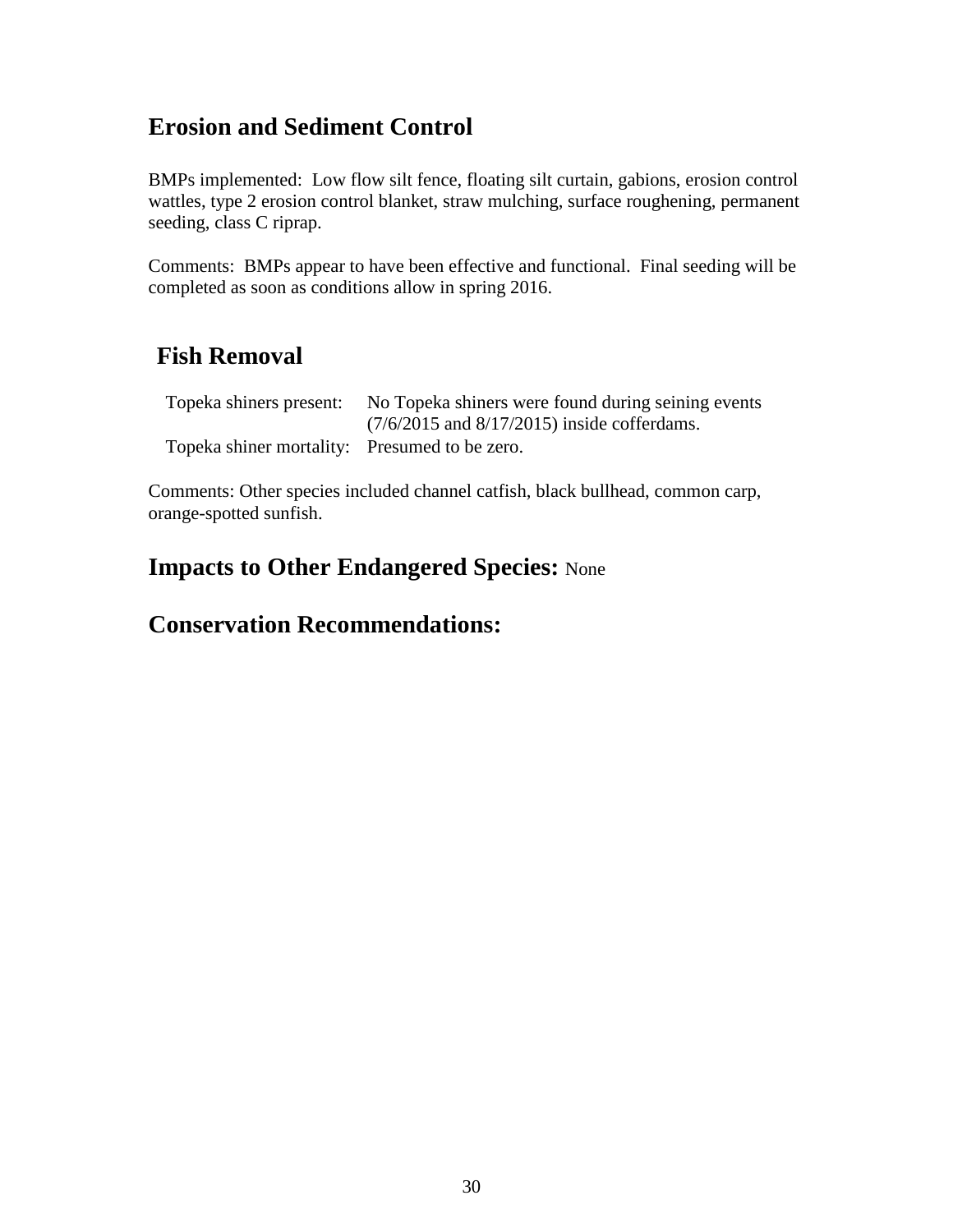### **SDDOT Project Reporting Form**

|                                    | PCN: 01W7             | DOT Region: Aberdeen             |                        |
|------------------------------------|-----------------------|----------------------------------|------------------------|
| Project Number: BRO 8006(50)       |                       | DOT Area: Watertown              |                        |
| Structure Number: 06-209-150       |                       | Project Biologist: Craig Olawsky |                        |
|                                    | Latitude: 44.325968   | Project Engineer: John           |                        |
|                                    |                       |                                  | Rittershaus            |
|                                    | Longitude: -96.710636 | Primary Contractor: Prahm        |                        |
|                                    |                       |                                  | Construction           |
|                                    | County: Brookings     |                                  | Start Date: 10/12/2015 |
| Stream Name: Deer Creek            |                       | Completion Date: 12/14/2015      |                        |
| Watershed: Big Sioux               |                       | <b>Existing Structure:</b>       | <b>Bridge</b>          |
| <b>Structure Ownership: County</b> |                       | New Structure: Bridge            |                        |
|                                    |                       |                                  |                        |

#### **Stream Habitat**

Description of stream habitat: Slow moving stream

Impacts to Stream Habitat: Disturbed Area (acres): 1.02 Structure Length (ft):  $\vert 30.75 \vert$ Permanent Impacted Length (ft):  $\vert$  74.00 Structure Width (ft): 65.50 Length Previous Structure (ft): 28.00 Width of Previous Structure (ft): 63.50 Countersink Depth (inches): Not applicable

Comments: This project was a bridge and had minimal impact to the active stream channel. No dewatering of stream habitat occurred.

## **Diversion Channel**

Diversion channel type: A diversion channel was not used.

Temporary water barrier type: Date installation: Date removed:

Description of stream flow: Minimal autumn flow.

Comments: Construction zone was isolated with floating silt curtain to allow continued normal stream flow.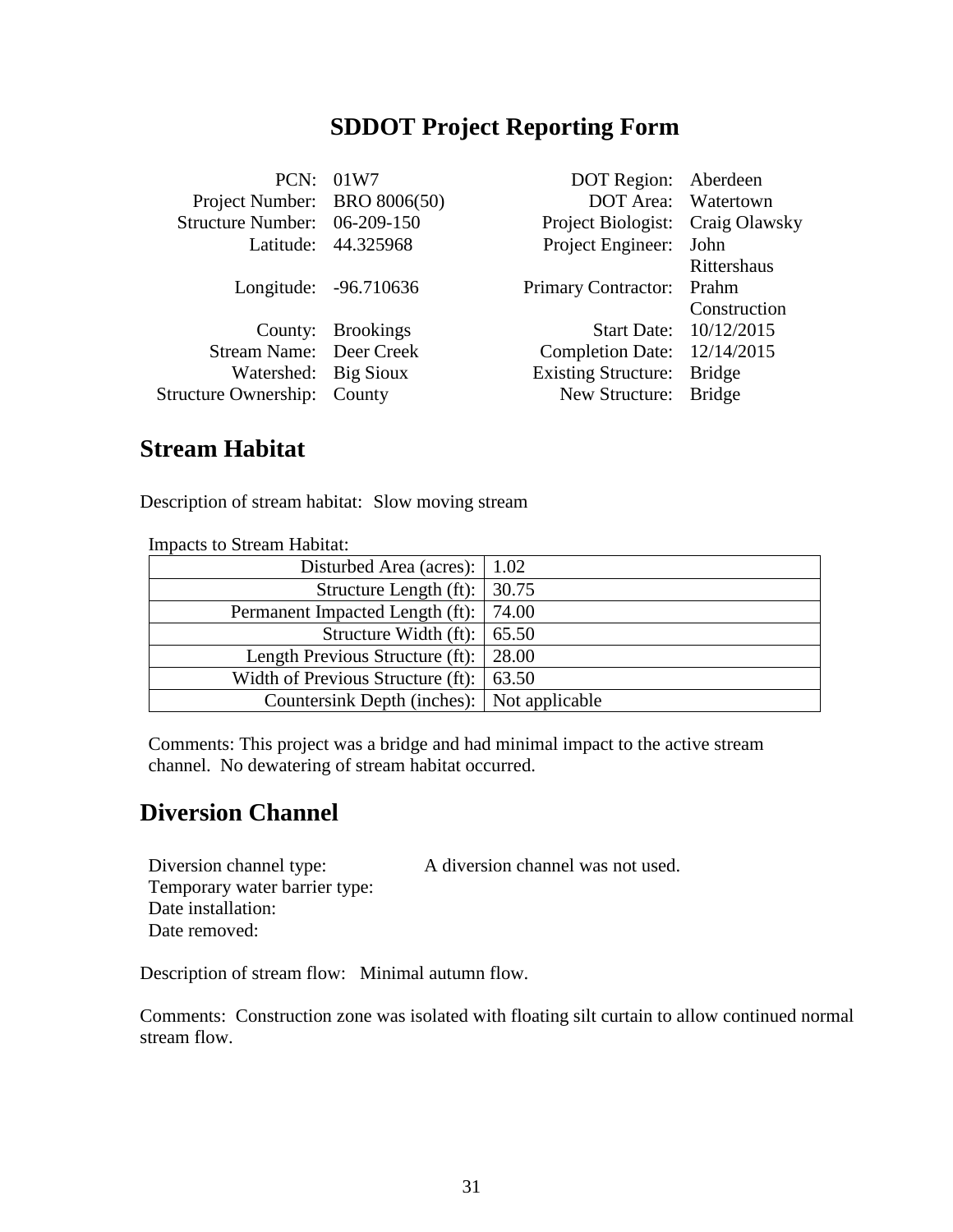# **Erosion and Sediment Control**

BMPs implemented: High flow silt fence, floating silt curtain, straw mulching, permanent seeding, class B riprap.

Comments: BMPs appear to have been effective and functional.

# **Fish Removal**

| Topeka shiners present:                       | Construction zone was isolated with floating silt curtain to |
|-----------------------------------------------|--------------------------------------------------------------|
|                                               | allow continued normal stream flow; no seining was           |
|                                               | required.                                                    |
| Topeka shiner mortality: Presumed to be zero. |                                                              |

Comments:

# **Impacts to Other Endangered Species:** None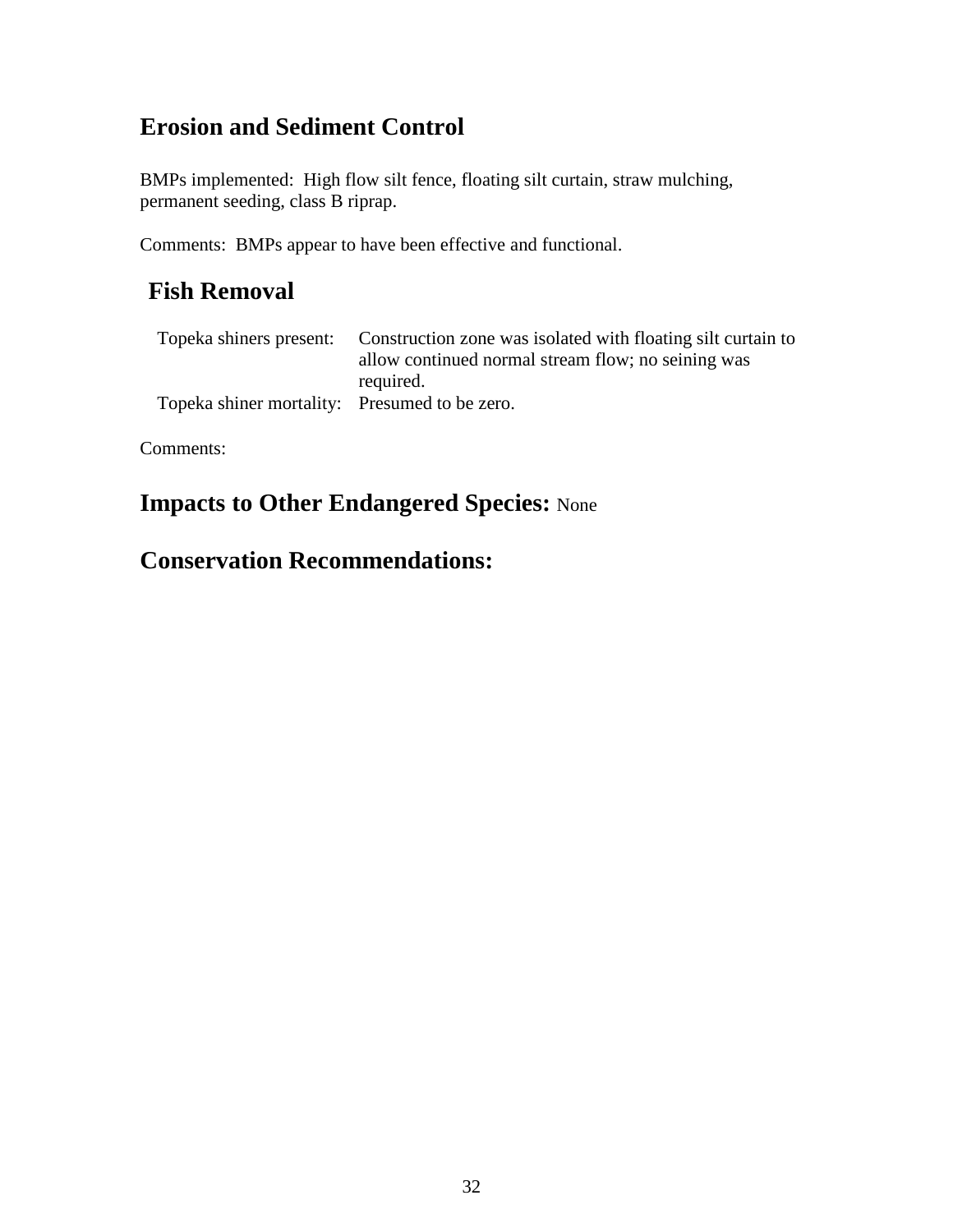# **SDDOT Project Reporting Form**

| PCN: 5319                          | DOT Region: Mitchell             |                        |
|------------------------------------|----------------------------------|------------------------|
| Project Number: BRO 8042(29)       | DOT Area: Yankton                |                        |
| Structure Number: 42-016-140       | Project Biologist: Craig Olawsky |                        |
| Latitude: 43.3015                  | Project Engineer: Mike Border    |                        |
| Longitude: -96.8971                | Primary Contractor: Grangaard    |                        |
|                                    |                                  | Construction           |
| County: Lincoln                    |                                  | Start Date: 03/30/2015 |
| Stream Name: Long Creek            | Completion Date: 07/02/2015      |                        |
| Watershed: Vermillion              | Existing Structure: Bridge       |                        |
| <b>Structure Ownership: County</b> | New Structure: Box Culvert       |                        |
|                                    |                                  |                        |

### **Stream Habitat**

Description of stream habitat: Typical prairie stream habitat.

| Disturbed Area (acres): $\vert 0.80 \rangle$    |                                                                         |
|-------------------------------------------------|-------------------------------------------------------------------------|
|                                                 | Structure Length (ft): $\vert$ 134.33 (73.50° barrel+60.75° wing walls) |
| Permanent Impacted Length (ft):   174.33        | $40°$ is riprap                                                         |
| Structure Width $(ft)$ :   36.00                | $(3 - 12' x 9')$                                                        |
| Length Previous Structure (ft): 28.00           |                                                                         |
| Width of Previous Structure (ft): $\vert$ 60.00 |                                                                         |
| Countersink Depth (inches):   12                |                                                                         |

Impacts to Stream Habitat:

Comments: The new culvert is wider than the bankfull stream channel width and is not expected to impact channel morphology or fish movement.

### **Diversion Channel**

| Diversion channel type:                             | Corrugated metal pipe diversion channel with excavated<br>fabric lined ends |
|-----------------------------------------------------|-----------------------------------------------------------------------------|
| Temporary water barrier type:<br>Date installation: | Steel sheet pile<br>04/13/2015                                              |
| Date removed:                                       | 06/15/2015                                                                  |

Description of stream flow: Normal flow

Comments: None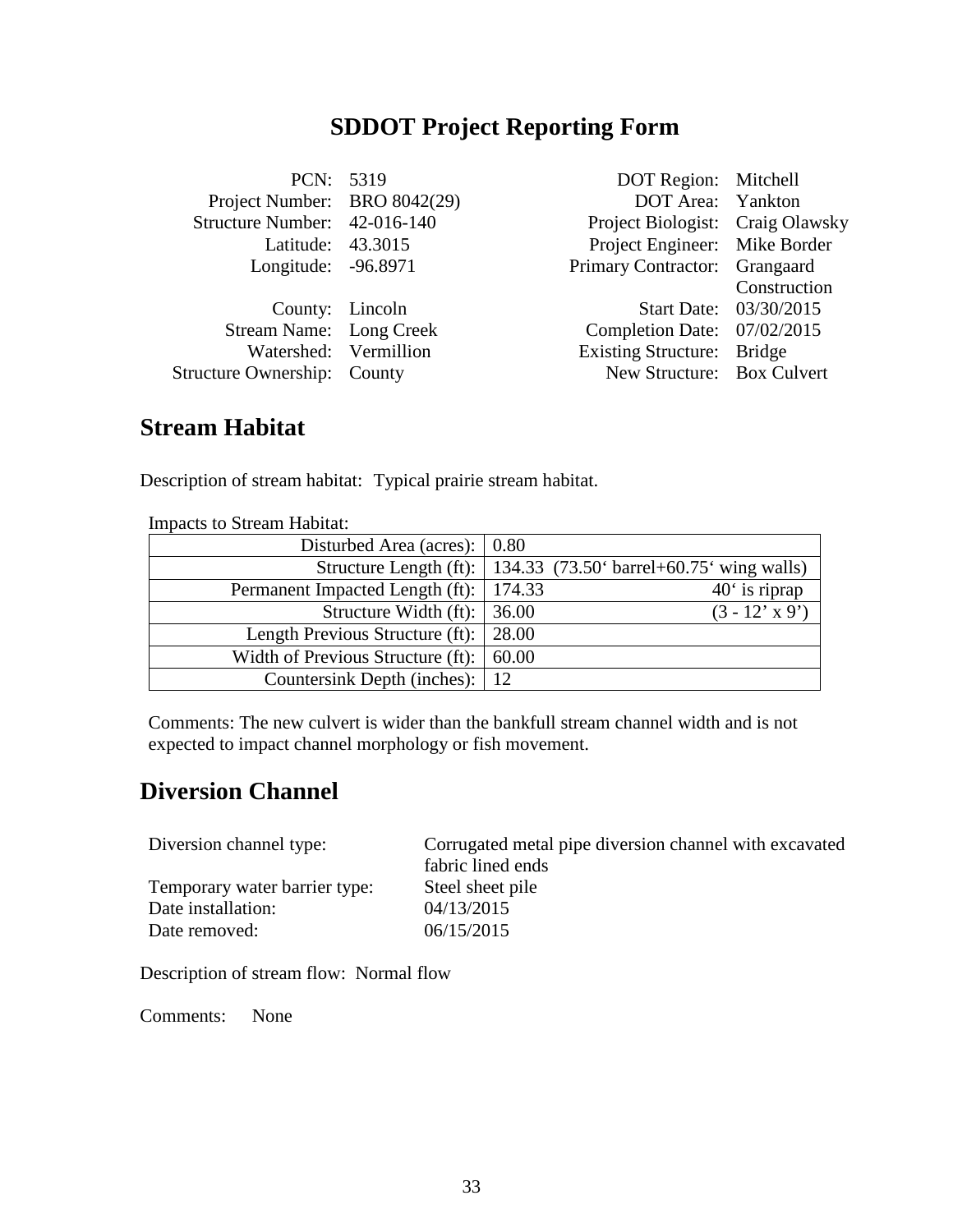# **Erosion and Sediment Control**

BMPs implemented: Low flow silt fence, erosion control wattle, straw mulching, class B riprap, permanent seeding.

Comments: BMPs appear to have been effective and functional at the time of site visit.

# **Fish Removal**

| Topeka shiners present: | Twenty (20) Topeka shiners were found during seining                            |
|-------------------------|---------------------------------------------------------------------------------|
|                         | event, $4/13/2015$ .                                                            |
|                         | Topeka shiner mortality: Presumed to be zero. Fish were observed swimming away. |

Comments: Other species included creek chub, Johnny darter, brassy minnow, green sunfish, pumpkinseed, brook stickleback, common shiner, red shiner, common carp, yellow bullhead.

## **Impacts to Other Endangered Species:** None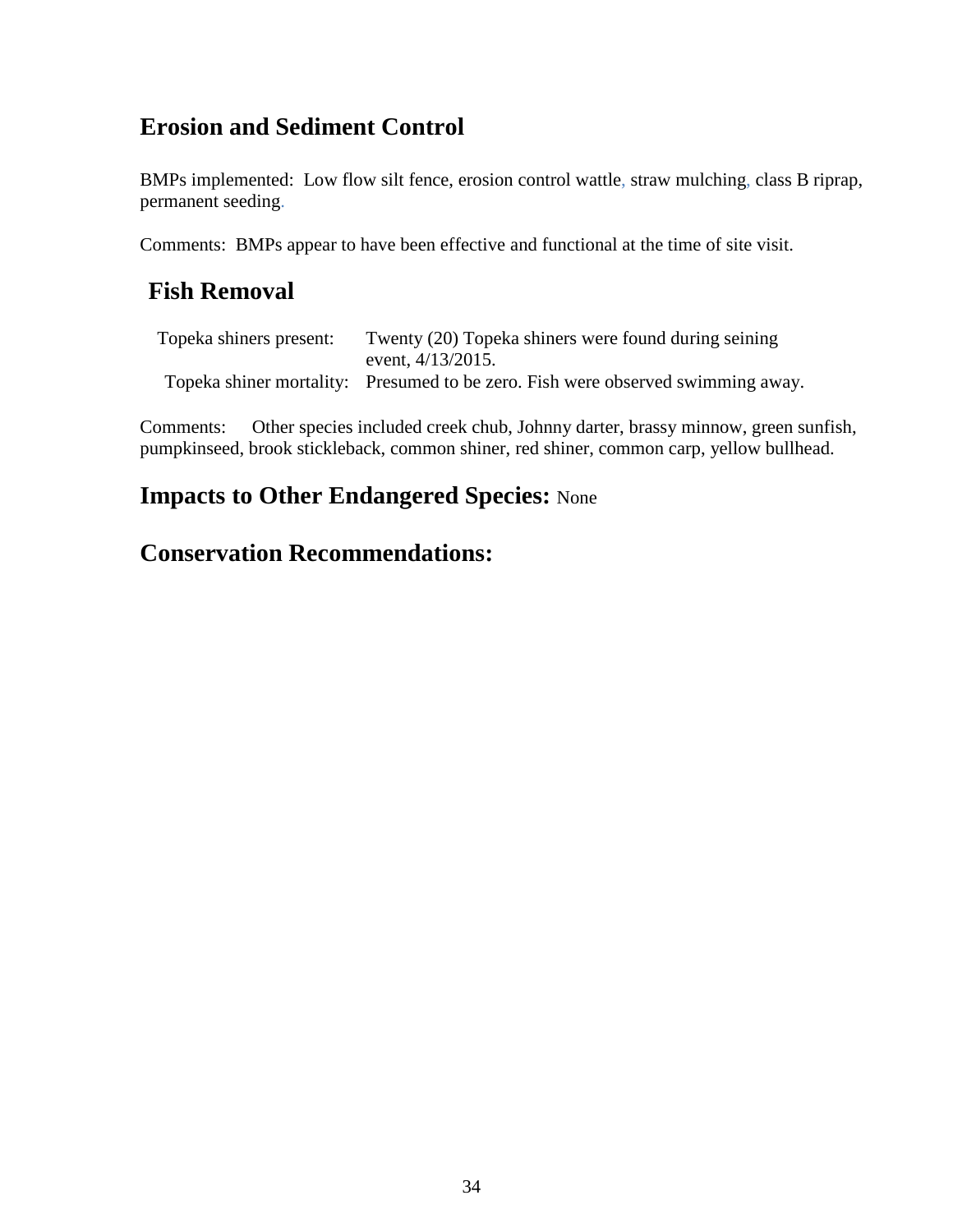# **SDDOT Project Reporting Form**

|                              | PCN: 025Z                       | DOT Region: Mitchell             |                        |
|------------------------------|---------------------------------|----------------------------------|------------------------|
|                              | Project Number: P-PH 0019(31)73 | <b>DOT Area:</b> Sioux Falls     |                        |
| Structure Number: 50-030-065 |                                 | Project Biologist: Craig Olawsky |                        |
| Latitude: 43.7535            |                                 | Project Engineer: Jared Pfaff    |                        |
| Longitude: -97.0696          |                                 | Primary Contractor: Loiseau      |                        |
|                              |                                 |                                  | Construction           |
|                              | County: Minnehaha               |                                  | Start Date: 02/18/2014 |
|                              | Stream Name: W Br Skunk Creek   | Completion Date: 12/10/2015      |                        |
| Watershed: Big Sioux         |                                 | Existing Structure: Bridge       |                        |
| Structure Ownership: State   |                                 | New Structure: Box Culvert       |                        |
|                              |                                 |                                  |                        |

### **Stream Habitat**

Description of stream habitat: Classic prairie stream habitat.

| mnouvio to is tream muortut.                 |       |                                                               |
|----------------------------------------------|-------|---------------------------------------------------------------|
| Disturbed Area (acres): $\vert 0.30 \rangle$ |       |                                                               |
| Structure Length $(ft)$ :   115.00           |       | $(82^{\circ} \text{ barrel} + 33^{\circ} \text{ wing walls})$ |
| Permanent Impacted Length (ft):   127.00     |       | $12′$ is riprap                                               |
| Structure Width (ft): $\vert$ 33.00          |       | $(3 - 11' \times 8')$                                         |
| Length Previous Structure (ft): 32.30        |       |                                                               |
| Width of Previous Structure (ft):            | 53.67 |                                                               |
| Countersink Depth (inches):   12             |       |                                                               |

Impacts to Stream Habitat:

Comments: The new culvert is wider than the bankfull stream channel width and is not expected to impact channel morphology or fish movement.

## **Diversion Channel**

| Diversion channel type:       | Fabric lined excavated channel |
|-------------------------------|--------------------------------|
| Temporary water barrier type: | Steel sheet pile               |
| Date installation:            | 05/16/2014                     |
| Date removed:                 | 07/30/2014                     |

Description of stream flow: Minimal flow.

Comments: None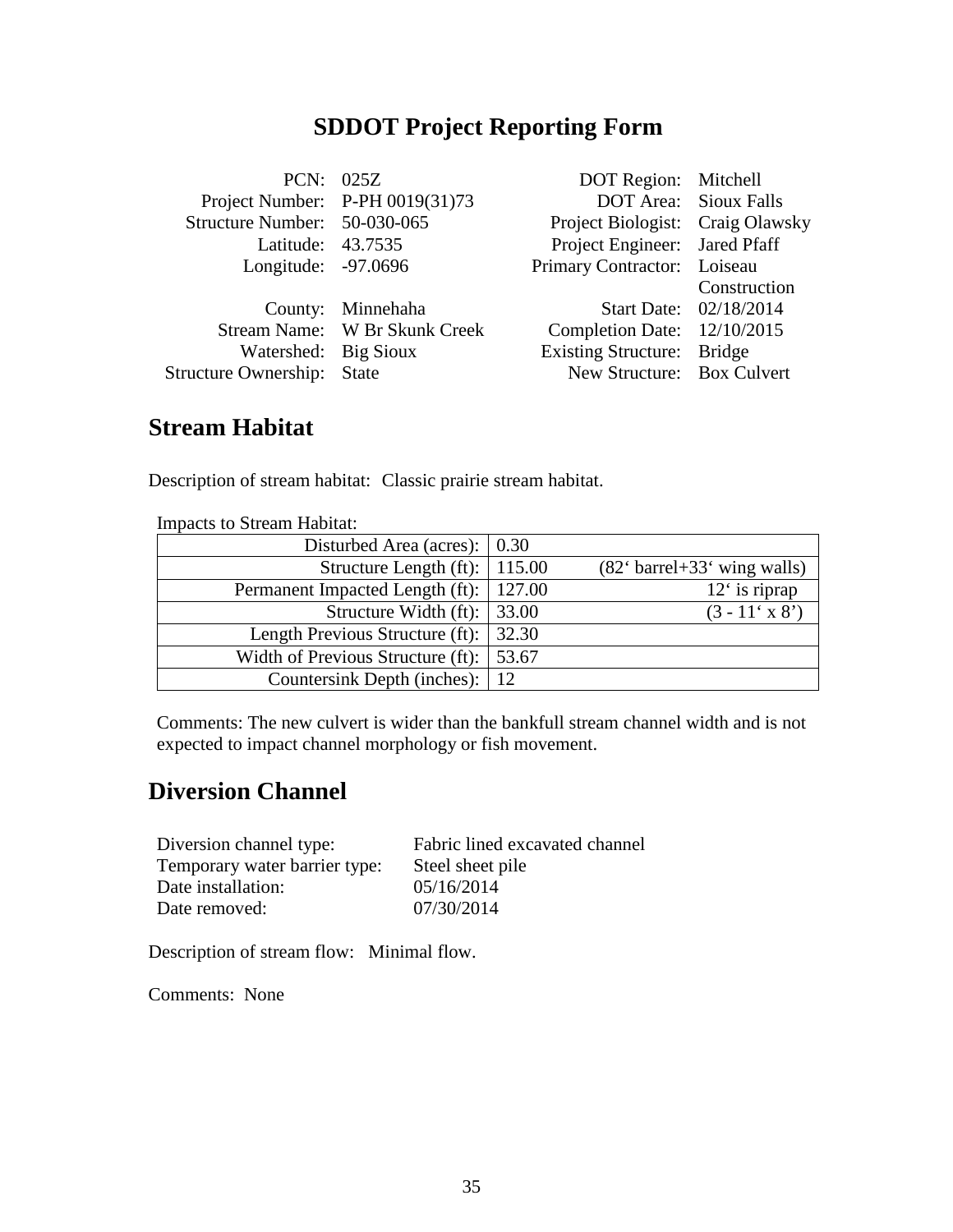# **Erosion and Sediment Control**

BMPs implemented: Low flow silt fence, high flow silt fence, erosion control wattles, type 2 erosion control blanket, soil stabilizer, straw mulching, riprap, permanent seeding.

Comments: BMPs associated with the temporary traffic diversion around the box culvert site were not installed correctly. The contractor was contacted and directed to correct the situation. BMPs appeared to be effective and functional on follow-up inspection (6/5/2014).

# **Fish Removal**

|                                               | Topeka shiners present: No Topeka shiners were found during seining event, |
|-----------------------------------------------|----------------------------------------------------------------------------|
|                                               | $5/16/2014$ .                                                              |
| Topeka shiner mortality: Presumed to be zero. |                                                                            |

Comments: Other species included common shiner.

## **Impacts to Other Endangered Species:** None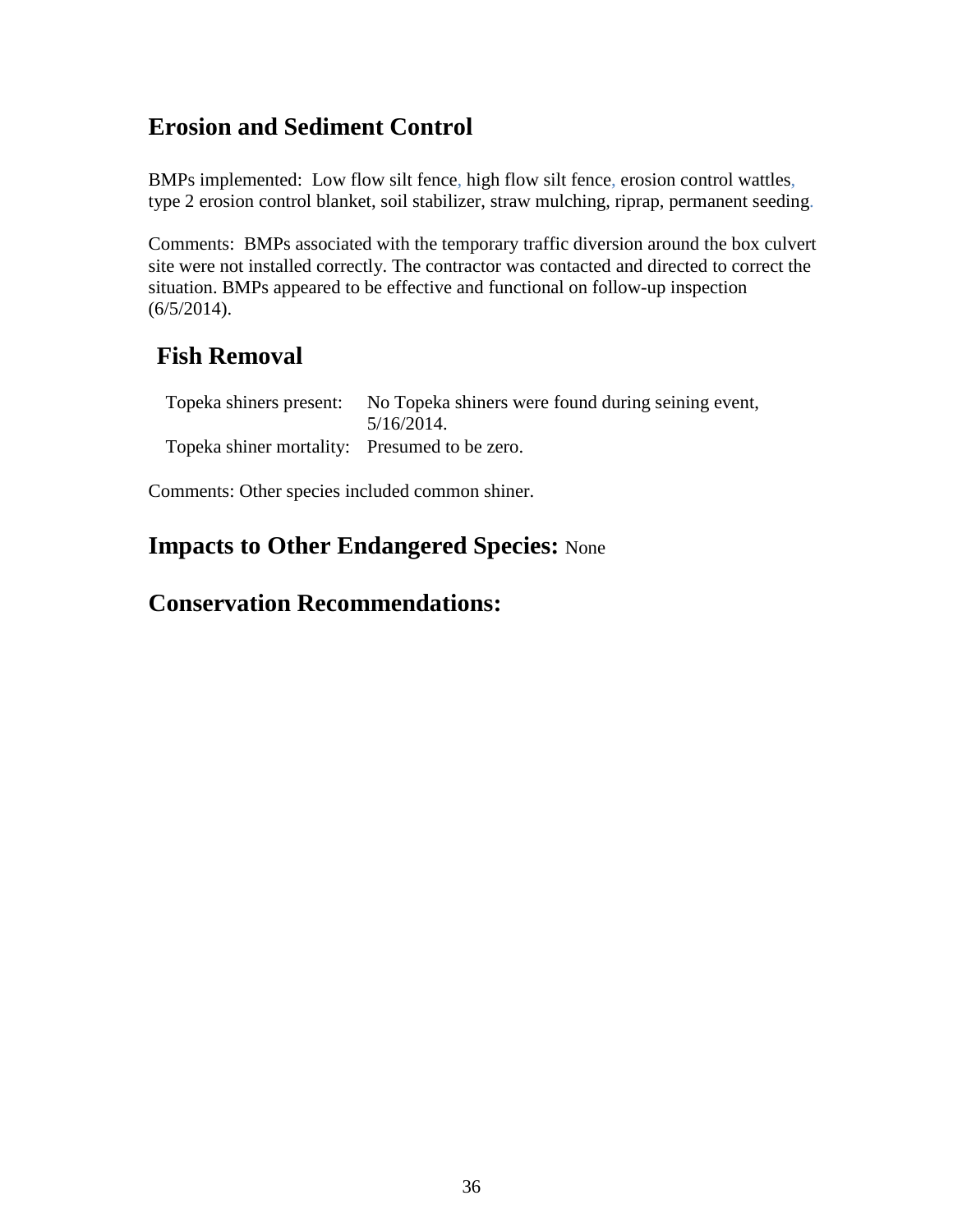|                              | PCN: 025Z                       | DOT Region: Mitchell             |                              |
|------------------------------|---------------------------------|----------------------------------|------------------------------|
|                              | Project Number: P-PH 0019(31)73 |                                  | <b>DOT Area:</b> Sioux Falls |
| Structure Number: 50-030-052 |                                 | Project Biologist: Craig Olawsky |                              |
| Latitude: 43.7711            |                                 | Project Engineer: Jared Pfaff    |                              |
| Longitude: -97.0695          |                                 | Primary Contractor: Loiseau      |                              |
|                              |                                 |                                  | Construction                 |
|                              | County: Minnehaha               |                                  | Start Date: 02/18/2014       |
|                              | Stream Name: Trib to W Br Skunk | Completion Date: 12/10/2015      |                              |
|                              | Creek                           |                                  |                              |
| Watershed: Big Sioux         |                                 | Existing Structure: Box Culvert  |                              |
| Structure Ownership: State   |                                 | New Structure: Box Culvert       |                              |
|                              |                                 |                                  |                              |

## **Stream Habitat**

Description of stream habitat: Classic prairie stream habitat. Pasture/hayland adjacent land use.

| <b>Impacts to Stream Habitat:</b>            |        |                                 |
|----------------------------------------------|--------|---------------------------------|
| Disturbed Area (acres): $\vert 0.30 \rangle$ |        |                                 |
| Structure Length (ft):   122.00              |        | $(884 barrel + 343 wing walls)$ |
| Permanent Impacted Length (ft):              | 139.00 | $17'$ is riprap                 |
| Structure Width (ft): $\vert$ 22.00          |        | $(2 - 11' \times 8')$           |
| Length Previous Structure (ft):              | 42.00  |                                 |
| Width of Previous Structure (ft):            | 20.00  | $(2 - 10' \times 6')$           |
| Countersink Depth (inches):   12             |        |                                 |

Comments: The new culvert is wider than the bankfull stream channel width and is not expected to impact channel morphology or fish movement.

#### **Diversion Channel**

| Diversion channel type:       | Fabric lined excavated channel |
|-------------------------------|--------------------------------|
| Temporary water barrier type: | Steel sheet pile               |
| Date installation:            | 04/16/2014                     |
| Date removed:                 | 07/09/2014                     |

Description of stream flow: Normal spring flow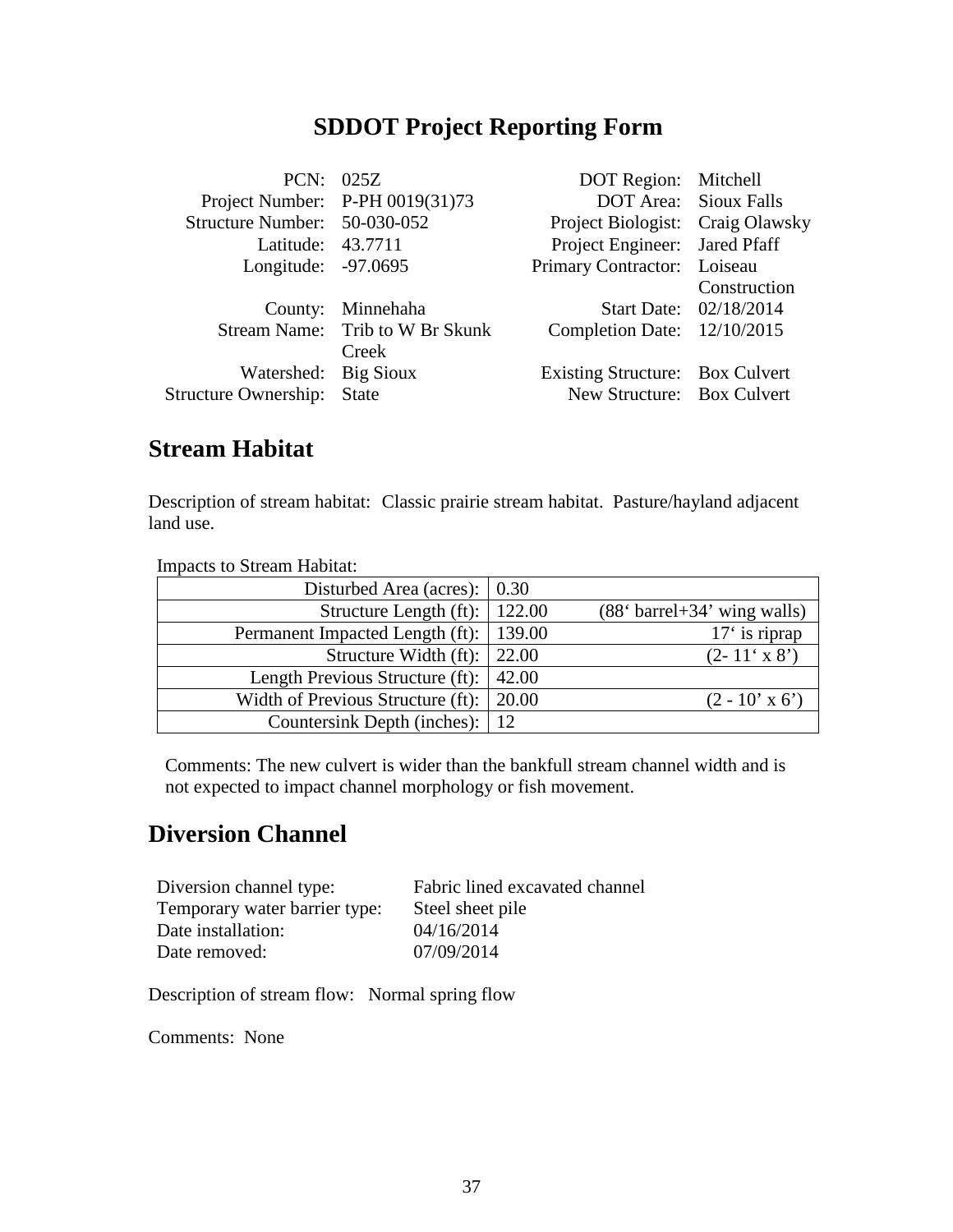BMPs implemented: Low flow silt fence, high flow silt fence, erosion control wattles, type 2 erosion control blanket, soil stabilizer, straw mulching, riprap, permanent seeding.

Comments: BMPs associated with the temporary traffic diversion around the box culvert site were not installed correctly. The contractor was contacted and directed to correct the situation. BMPs appeared to be effective and functional on follow-up inspection (6/5/2014).

## **Fish Removal**

|                                               | Topeka shiners present: No Topeka shiners were found during seining event, |
|-----------------------------------------------|----------------------------------------------------------------------------|
|                                               | $4/17/2014$ .                                                              |
| Topeka shiner mortality: Presumed to be zero. |                                                                            |

Comments: No fish of any species were encountered during seining event.

## **Impacts to Other Endangered Species:** None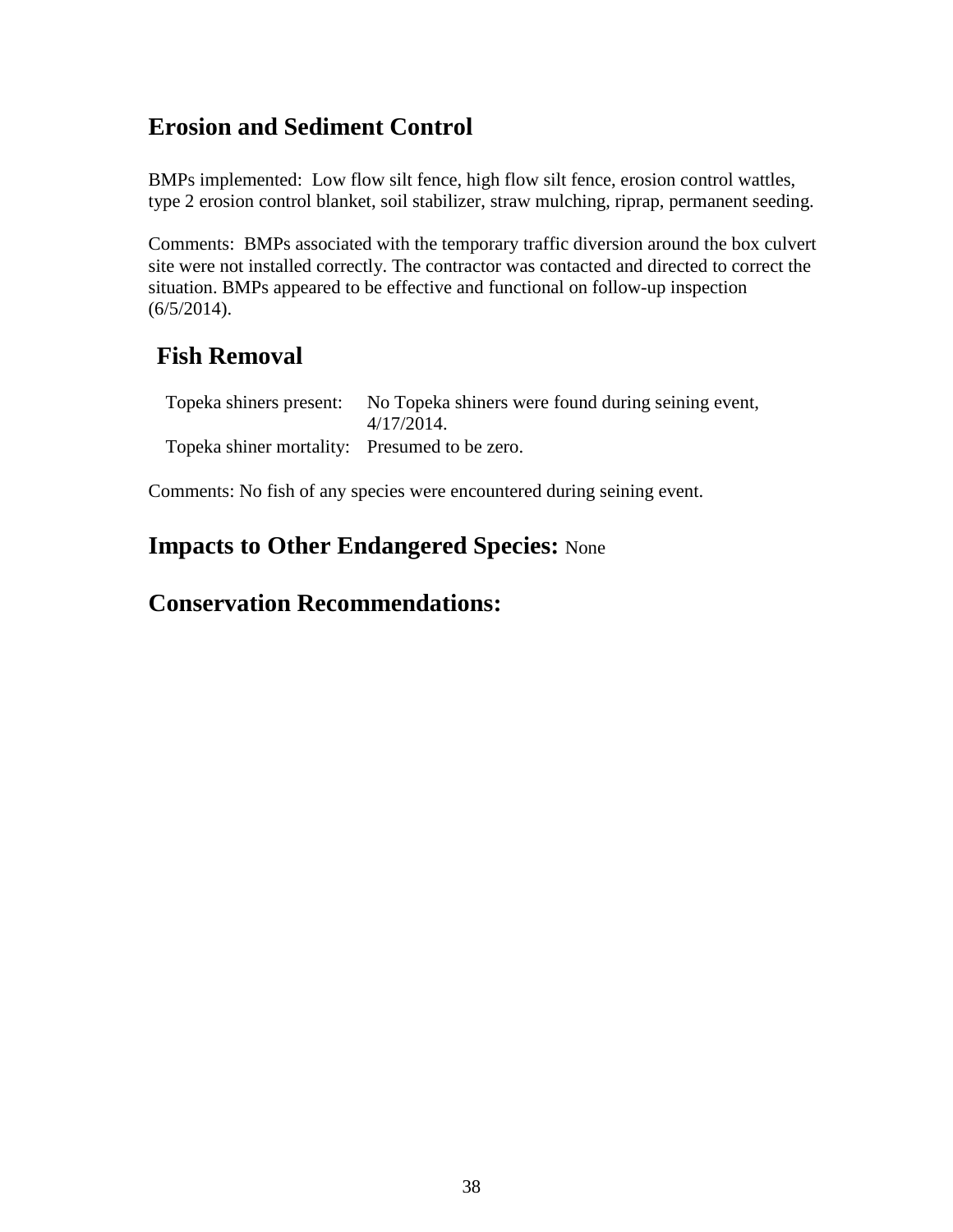|                                   | PCN: 025Z                       | DOT Region: Mitchell             |                              |
|-----------------------------------|---------------------------------|----------------------------------|------------------------------|
|                                   | Project Number: P-PH 0019(31)73 |                                  | <b>DOT Area:</b> Sioux Falls |
| Structure Number: 50-030-049      |                                 | Project Biologist: Craig Olawsky |                              |
| Latitude: 43.7768                 |                                 | Project Engineer: Jared Pfaff    |                              |
| Longitude: -97.0695               |                                 | Primary Contractor: Loiseau      |                              |
|                                   |                                 |                                  | Construction                 |
|                                   | County: Minnehaha               |                                  | Start Date: 02/18/2014       |
|                                   | Stream Name: Trib to W Br Skunk | Completion Date: 06/01/2015      |                              |
|                                   | Creek                           |                                  |                              |
| Watershed: Big Sioux              |                                 | Existing Structure: Box Culvert  |                              |
| <b>Structure Ownership:</b> State |                                 | New Structure: Box Culvert       |                              |
|                                   |                                 |                                  |                              |

## **Stream Habitat**

Description of stream habitat: Ephemeral prairie stream habitat.

| <b>Impacts to Stream Habitat:</b>            |        |                                 |
|----------------------------------------------|--------|---------------------------------|
| Disturbed Area (acres): $\vert 0.30 \rangle$ |        |                                 |
| Structure Length (ft): $\vert$ 110.50        |        | $(866 barrel+24.56 wing walls)$ |
| Permanent Impacted Length (ft):              | 122.50 | $12′$ is riprap                 |
| Structure Width (ft): $\vert$ 11.00          |        | $(1 - 11' \times 6')$           |
| Length Previous Structure (ft):              | 43.00  |                                 |
| Width of Previous Structure (ft):            | 10.00  | $(1 - 10 \text{ Y} \cdot 5')$   |
| Countersink Depth (inches):   12             |        |                                 |

Comments: The new culvert is wider than the bankfull stream channel width and is not expected to impact channel morphology or fish movement.

#### **Diversion Channel**

| Diversion channel type:       | Fabric lined excavated channel |
|-------------------------------|--------------------------------|
| Temporary water barrier type: | Steel sheet pile               |
| Date installation:            | 04/02/2014                     |
| Date removed:                 | 05/20/2014                     |

Description of stream flow: Ephemeral stream. Minimal flow.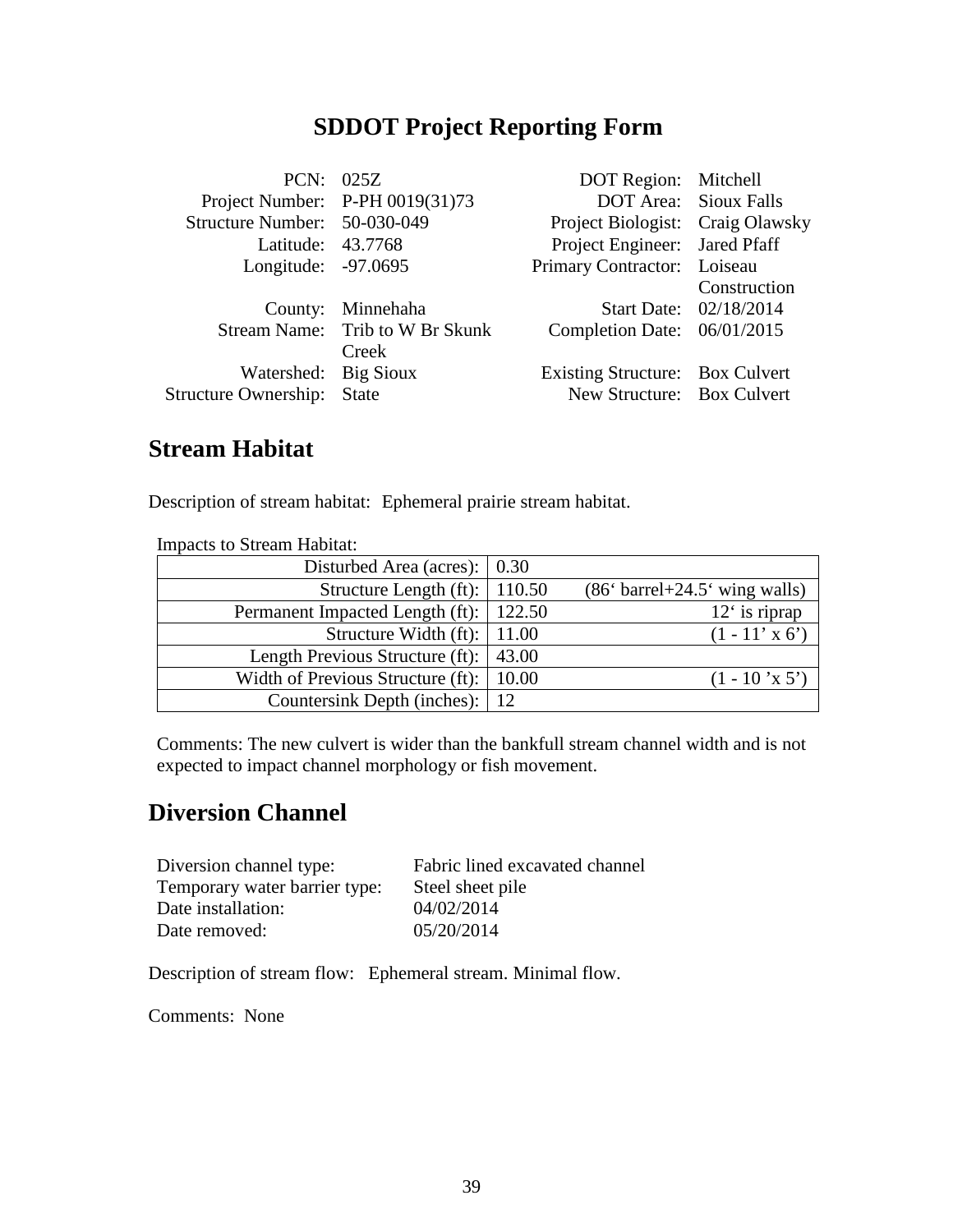BMPs implemented: Low flow silt fence, high flow silt fence, erosion control wattles, type 2 erosion control blanket, soil stabilizer, straw mulching, riprap, permanent seeding.

Comments: BMPs associated with the traffic diversion around the box culvert site were not installed correctly. The contractor was contacted and directed to correct the situation. BMPs appeared to be effective and functional on follow-up inspections (6/5/2014).

# **Fish Removal**

Topeka shiners present: Stream was dry when diversion installed. No seining was required. Topeka shiner mortality: 0

Comments:

## **Impacts to Other Endangered Species:** None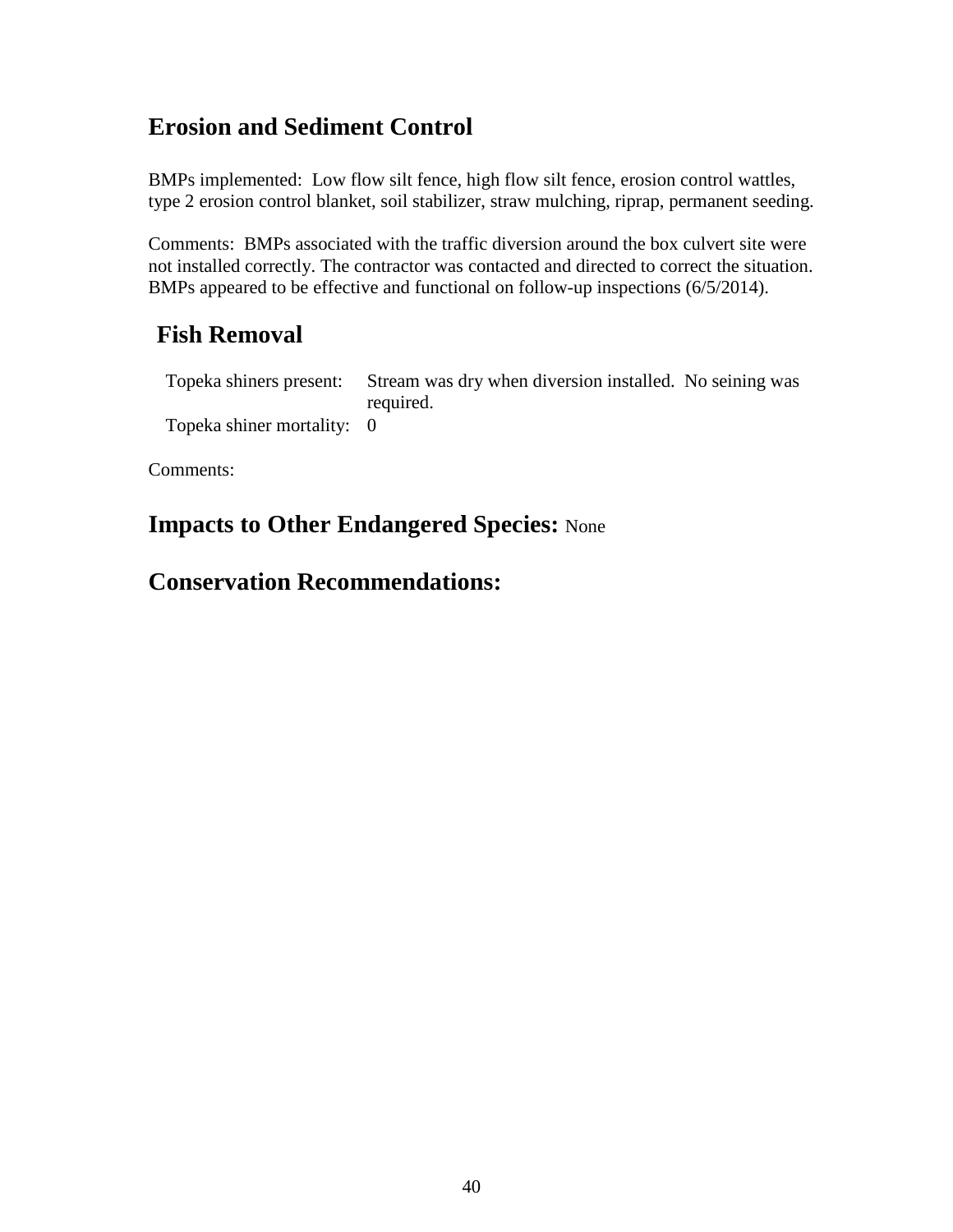|                                   | PCN: 025Z                       | DOT Region: Mitchell             |                              |
|-----------------------------------|---------------------------------|----------------------------------|------------------------------|
|                                   | Project Number: P-PH 0019(31)73 |                                  | <b>DOT Area:</b> Sioux Falls |
| Structure Number: 50-030-044      |                                 | Project Biologist: Craig Olawsky |                              |
| Latitude: 43.7859                 |                                 | Project Engineer: Jared Pfaff    |                              |
| Longitude: -97.0695               |                                 | Primary Contractor: Loiseau      |                              |
|                                   |                                 |                                  | Construction                 |
|                                   | County: Minnehaha               |                                  | Start Date: 02/18/2014       |
|                                   | Stream Name: Trib to W Br Skunk | Completion Date: 06/01/2015      |                              |
|                                   | Creek                           |                                  |                              |
| Watershed: Big Sioux              |                                 | Existing Structure: Box Culvert  |                              |
| <b>Structure Ownership:</b> State |                                 | New Structure: Box Culvert       |                              |
|                                   |                                 |                                  |                              |

## **Stream Habitat**

Description of stream habitat: Ephemeral prairie stream.

| <b>Impacts to Stream Habitat:</b>                    |                                                               |
|------------------------------------------------------|---------------------------------------------------------------|
| Disturbed Area (acres): $\vert 0.30 \rangle$         |                                                               |
| Structure Length (ft):   $122.50$                    | $(96^{\circ} \text{barrel} + 26.5^{\circ} \text{wing walls})$ |
| Permanent Impacted Length (ft):   134.50             | $12′$ is riprap                                               |
| Structure Width (ft): $\vert$ 16.00                  | $(2 - 8'x6')$                                                 |
| Length Previous Structure (ft): $\vert$ 62.00        |                                                               |
| Width of Previous Structure (ft): $\vert 7.00 \vert$ | $(1 - 7'x5')$                                                 |
| Countersink Depth (inches):   12                     |                                                               |

Comments: The new culvert is wider than the bankfull stream channel width and is not expected to impact channel morphology or fish movement.

#### **Diversion Channel**

| Diversion channel type:       | Fabric lined excavated channel |
|-------------------------------|--------------------------------|
| Temporary water barrier type: | Steel sheet pile               |
| Date installation:            | 06/04/2014                     |
| Date removed:                 | 08/11/2014                     |

Description of stream flow: Minimal flow.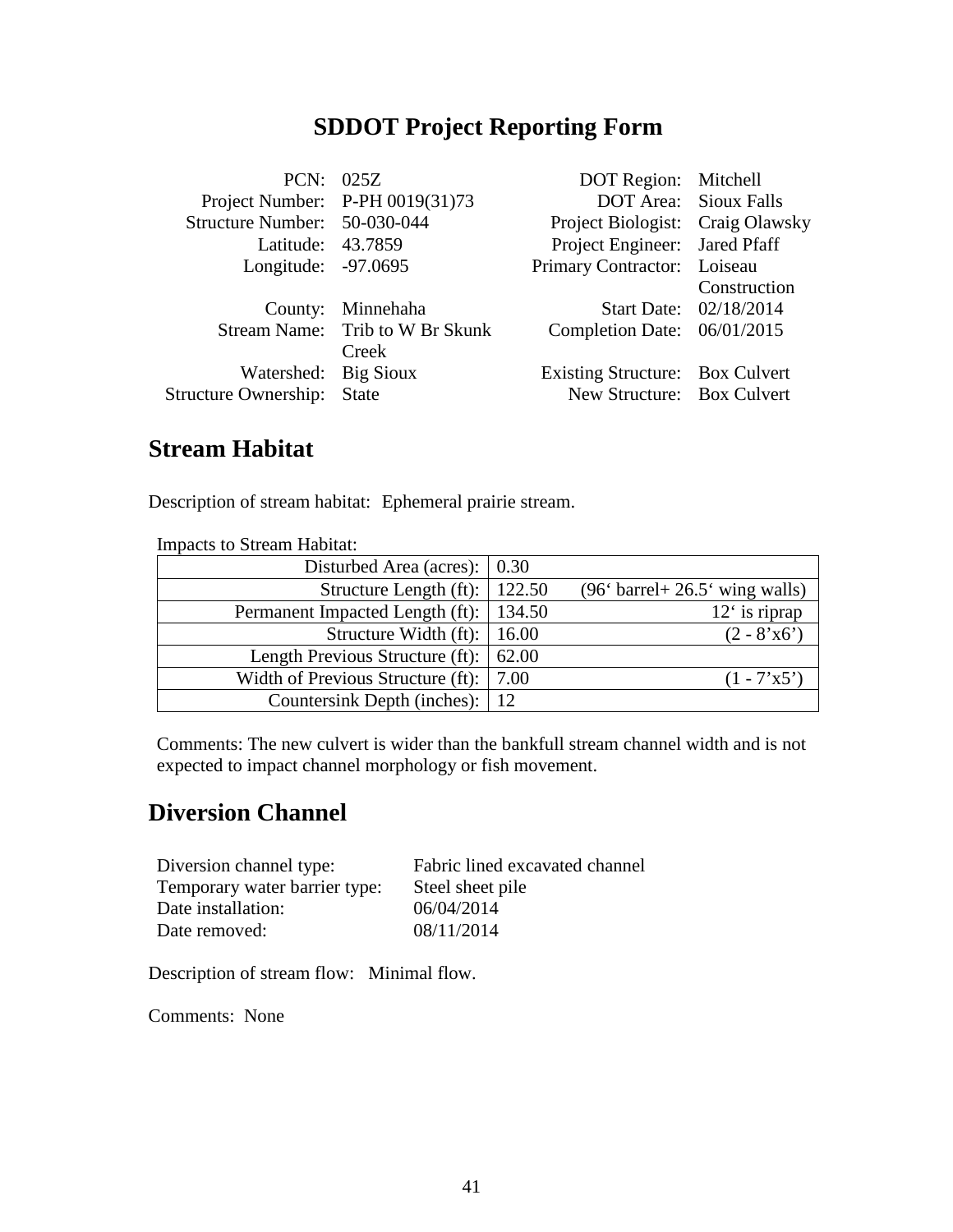BMPs implemented: Low flow silt fence, high flow silt fence, erosion control wattles, type 2 erosion control blanket, soil stabilizer, straw mulching, riprap, permanent seeding.

Comments: BMPs appear to have been effective and functional.

## **Fish Removal**

|                                               | Topeka shiners present: No Topeka shiners were found during seining event, |
|-----------------------------------------------|----------------------------------------------------------------------------|
|                                               | $6/5/2014$ .                                                               |
| Topeka shiner mortality: Presumed to be zero. |                                                                            |

Comments: Other species included common shiner, fathead minnow, green sunfish, stickleback.

## **Impacts to Other Endangered Species:** None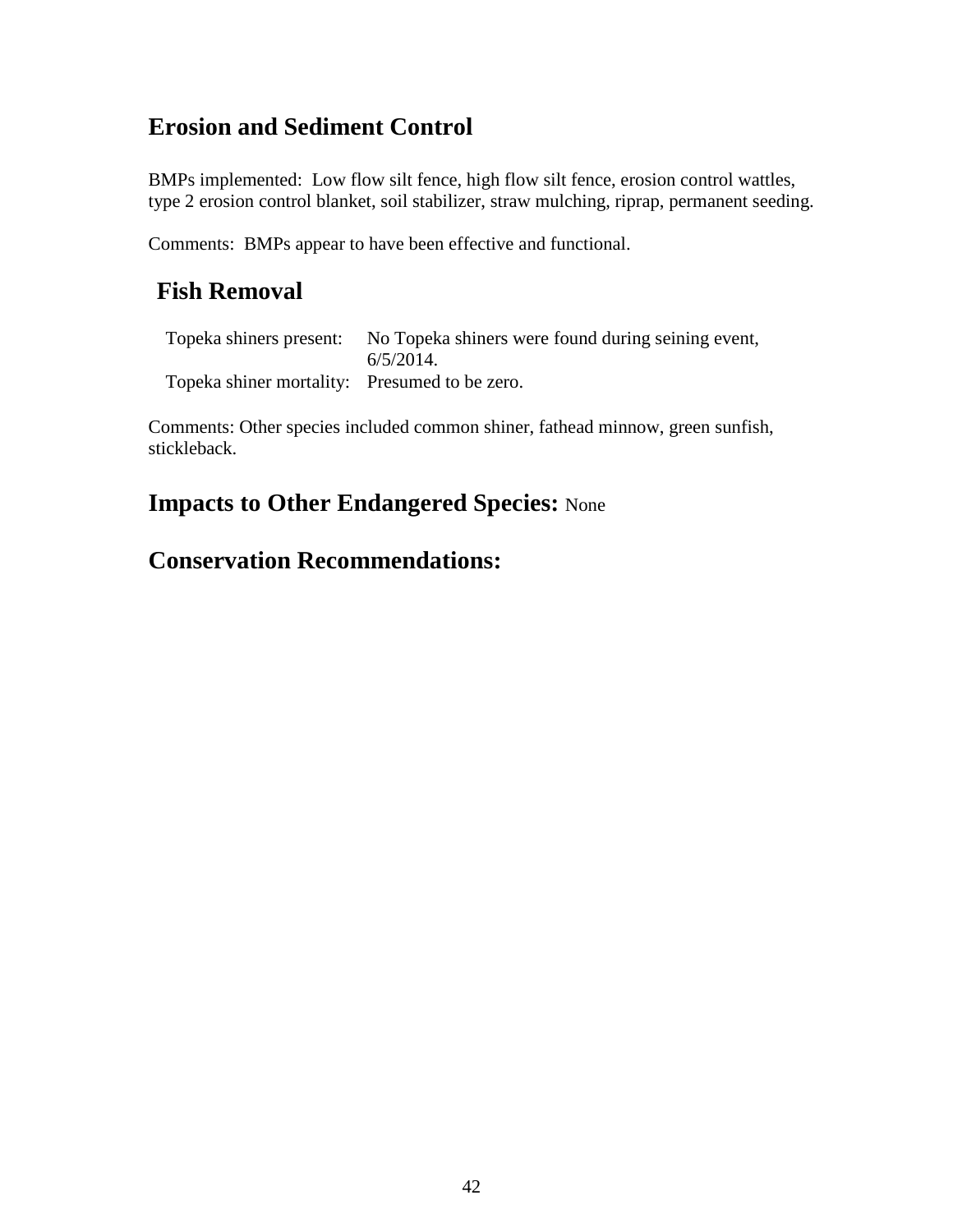|                              | PCN: 025Z                         | DOT Region: Mitchell             |                              |
|------------------------------|-----------------------------------|----------------------------------|------------------------------|
|                              | Project Number: $P-PH 0019(31)73$ |                                  | <b>DOT Area:</b> Sioux Falls |
| Structure Number: 50-030-017 |                                   | Project Biologist: Craig Olawsky |                              |
| Latitude: 43.8248            |                                   | Project Engineer: Jared Pfaff    |                              |
| Longitude: -97.0695          |                                   | Primary Contractor: Loiseau      |                              |
|                              |                                   |                                  | Construction                 |
|                              | County: Minnehaha                 |                                  | Start Date: 02/18/2014       |
|                              | Stream Name: Trib to Buffalo Lake | Completion Date: 12/10/2015      |                              |
| Watershed: Big Sioux         |                                   | Existing Structure: Box Culvert  |                              |
| Structure Ownership: State   |                                   | New Structure: Box Culvert       |                              |
|                              |                                   |                                  |                              |

#### **Stream Habitat**

Description of stream habitat: Ephemeral prairie stream. Pasture/hayland adjacent land use.

| <b>Impacts to Stream Habitat:</b>                     |       |                                                               |
|-------------------------------------------------------|-------|---------------------------------------------------------------|
| Disturbed Area (acres): $\vert 0.30 \rangle$          |       |                                                               |
| Structure Length (ft):   106.00                       |       | $(82^{\circ} \text{ barrel} + 24^{\circ} \text{ wing walls})$ |
| Permanent Impacted Length (ft):   118.00              |       | $12′$ is riprap                                               |
| Structure Width $(ft)$ :                              | 48.00 | $(4 - 12^{x} \times 6^{x})$                                   |
| Length Previous Structure (ft): 38.00                 |       |                                                               |
| Width of Previous Structure (ft): $\vert 30.00 \vert$ |       | $(3 - 10' \times 5')$                                         |
| Countersink Depth (inches):   12                      |       |                                                               |

Comments: The new culvert is wider than the bankfull stream channel width and is not expected to impact channel morphology or fish movement.

#### **Diversion Channel**

| Fabric lined excavated channel. |
|---------------------------------|
| Steel sheet pile                |
| 06/26/2014                      |
| 09/26/2014                      |
|                                 |

Description of stream flow: Low flow.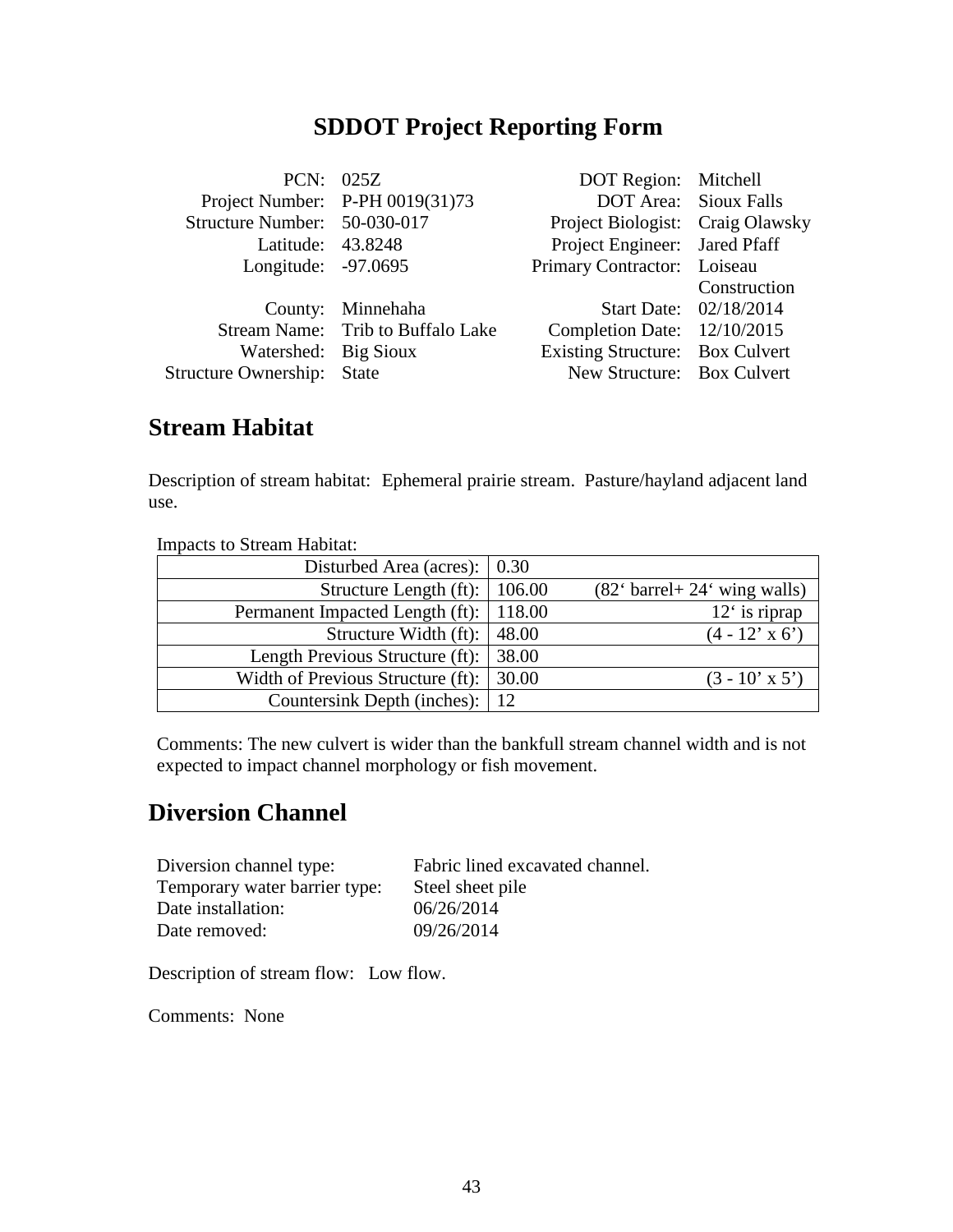BMPs implemented: Low flow silt fence, high flow silt fence, floating silt fence, erosion control wattles, type 2 erosion control blanket, soil stabilizer, straw mulching, riprap, permanent seeding.

Comments: BMPs appear to have been effective and functional.

## **Fish Removal**

|                                               | Topeka shiners present: No Topeka shiners were found during seining event, |
|-----------------------------------------------|----------------------------------------------------------------------------|
|                                               | 6/27/2014.                                                                 |
| Topeka shiner mortality: Presumed to be zero. |                                                                            |

Comments: Other species included stickleback, brassy minnow, crayfish

## **Impacts to Other Endangered Species:** None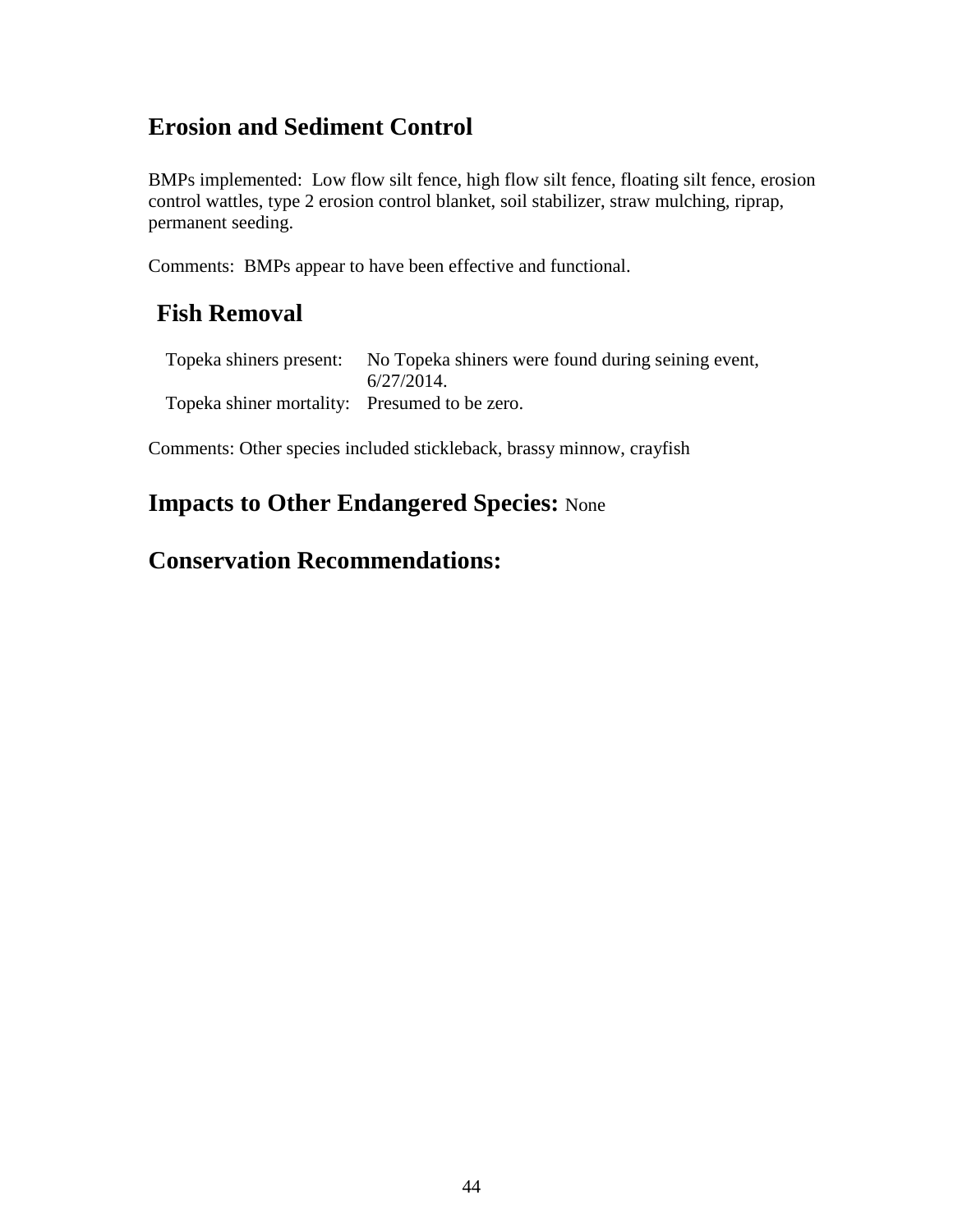|                                   | PCN: 025Z                         | DOT Region: Mitchell             |                              |
|-----------------------------------|-----------------------------------|----------------------------------|------------------------------|
|                                   |                                   |                                  |                              |
|                                   | Project Number: P-PH 0019(31)73   |                                  | <b>DOT Area:</b> Sioux Falls |
| Structure Number: 40-150-239      |                                   | Project Biologist: Craig Olawsky |                              |
| Latitude: 43.8494                 |                                   | Project Engineer: Jared Pfaff    |                              |
| Longitude: -97.0695               |                                   | Primary Contractor: Loiseau      |                              |
|                                   |                                   |                                  | Construction                 |
| County: Lake                      |                                   |                                  | Start Date: 02/23/2014       |
|                                   | Stream Name: Trib to Buffalo Lake | Completion Date: 06/01/2015      |                              |
| Watershed: Big Sioux              |                                   | Existing Structure: Box Culvert  |                              |
| <b>Structure Ownership: State</b> |                                   | New Structure: Box Culvert       |                              |
|                                   |                                   |                                  |                              |

#### **Stream Habitat**

Description of stream habitat: Intermittent prairie stream habitat.

| mipacas to bucam riabitat.                      |       |                                    |
|-------------------------------------------------|-------|------------------------------------|
| Disturbed Area (acres): $\vert 0.30 \rangle$    |       |                                    |
| Structure Length (ft): $\vert$ 145.40           |       | $(1186 barrel + 27.46 wing walls)$ |
| Permanent Impacted Length (ft):   160.40        |       | $15′$ is riprap                    |
| Structure Width $(ft)$ :   33.00                |       | $(3 - 11' \times 5')$              |
| Length Previous Structure (ft):                 | 46.00 |                                    |
| Width of Previous Structure (ft): $\vert$ 18.00 |       | $(3 - 6' \times 3')$               |
| Countersink Depth (inches):   12                |       |                                    |

Impacts to Stream Habitat:

Comments: The new culvert is wider than the bankfull stream channel width and is not expected to impact channel morphology or fish movement.

#### **Diversion Channel**

| Diversion channel type:       | Fabric lined excavated channel |
|-------------------------------|--------------------------------|
| Temporary water barrier type: | Steel sheet pile               |
| Date installation:            | 07/23/2014                     |
| Date removed:                 | 09/30/2014                     |

Description of stream flow: Stream was dry from before installation of diversion channel until after removal.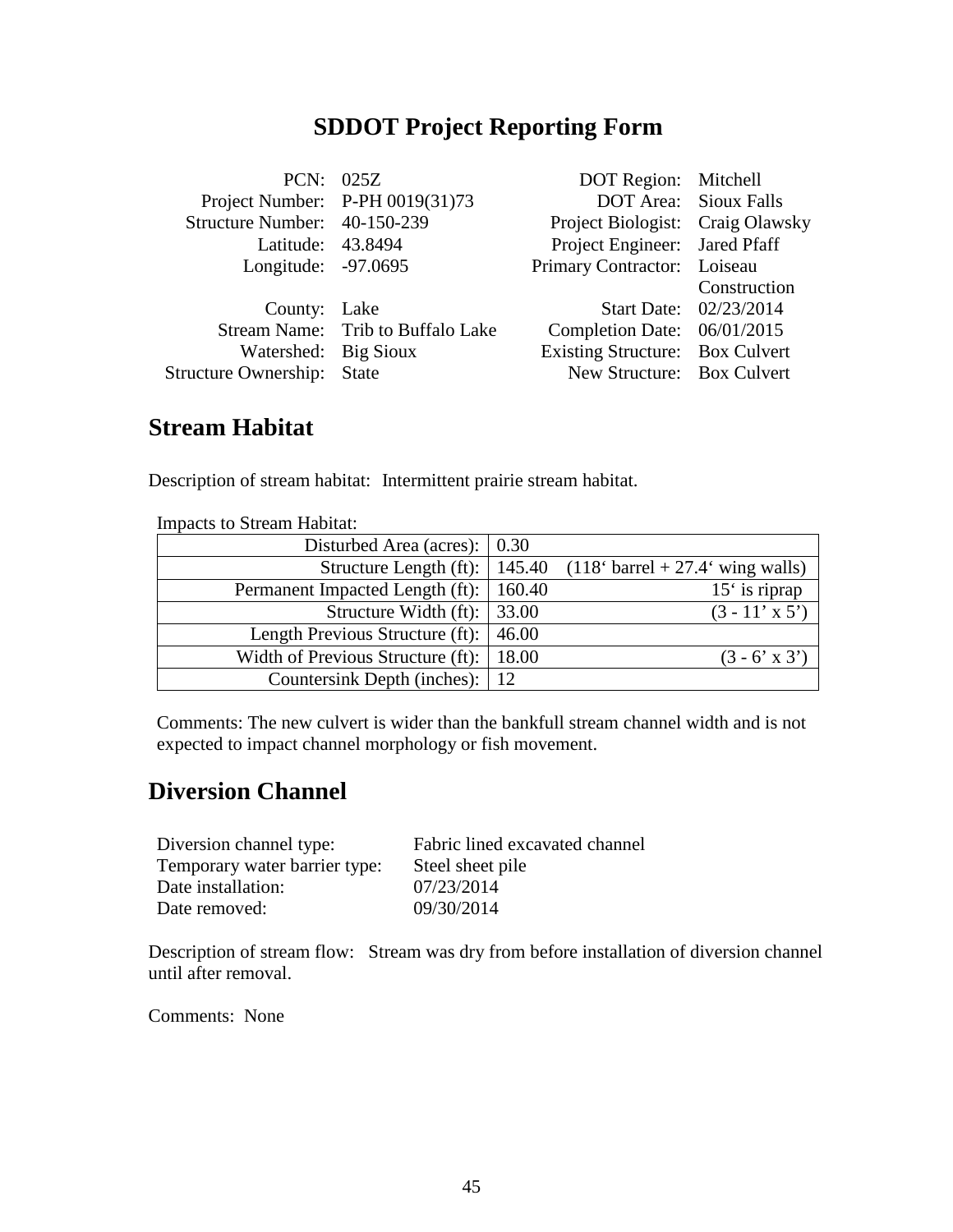BMPs implemented: Low flow silt fence, high flow silt fence, erosion control wattles, type 2 erosion control blanket, soil stabilizer, straw mulching, Class B riprap, permanent seeding.

Comments: BMPs appear to have been effective and functional.

#### **Fish Removal**

Topeka shiners present: Stream was dry. No seining was required. Topeka shiner mortality: 0

Comments:

## **Impacts to Other Endangered Species:** None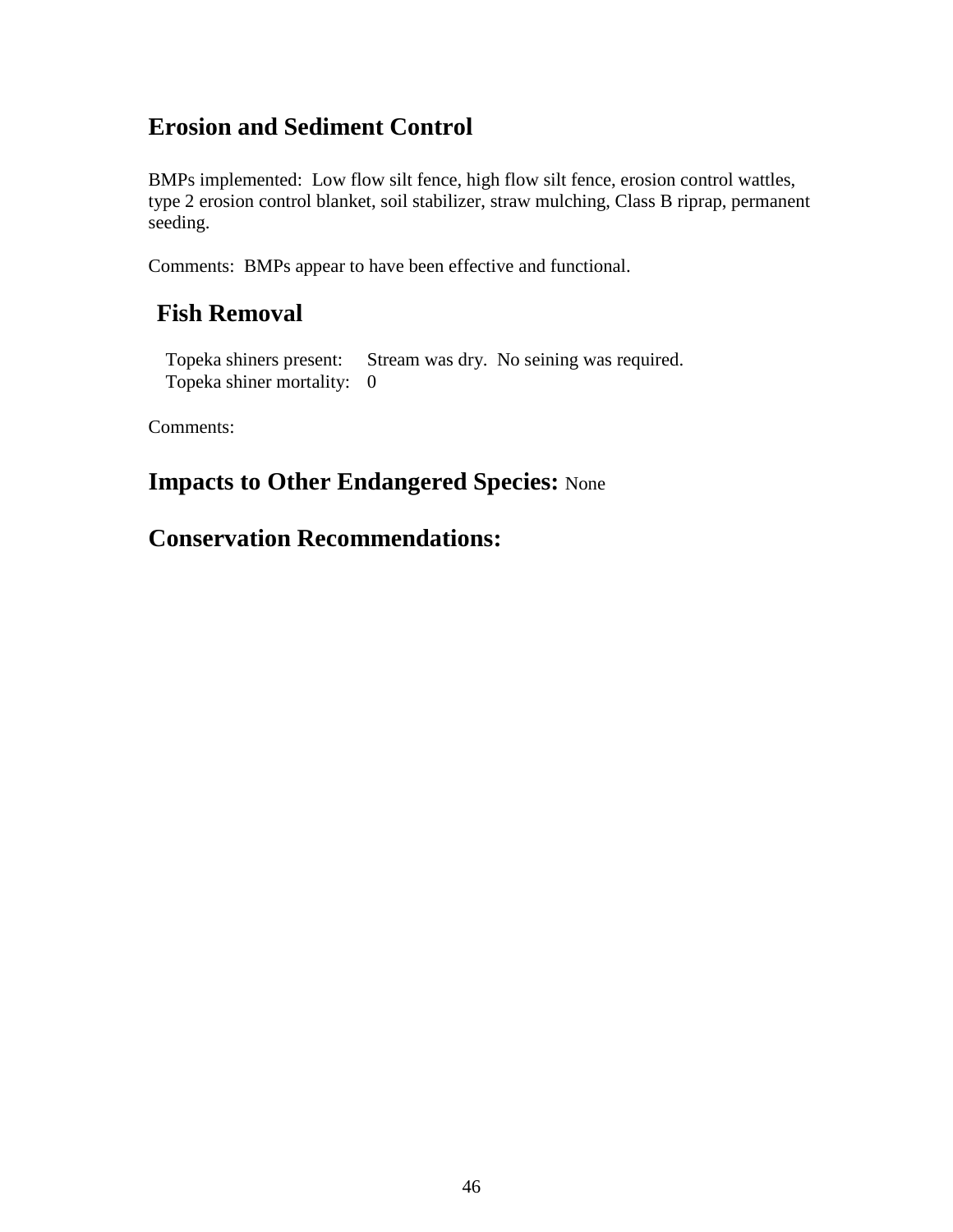|                                   | PCN: 025Z                       | DOT Region: Mitchell             |                        |
|-----------------------------------|---------------------------------|----------------------------------|------------------------|
|                                   | Project Number: P-PH 0019(31)73 | <b>DOT Area:</b> Sioux Falls     |                        |
| Structure Number: 40-150-196      |                                 | Project Biologist: Craig Olawsky |                        |
| Latitude: 43.9117                 |                                 | Project Engineer: Jared Pfaff    |                        |
| Longitude: -97.0690               |                                 | Primary Contractor: Loiseau      |                        |
|                                   |                                 |                                  | Construction           |
| County: Lake                      |                                 |                                  | Start Date: 02/25/2014 |
| Stream Name: Negro Creek          |                                 | Completion Date: 06/01/2015      |                        |
| Watershed: Big Sioux              |                                 | Existing Structure: Box Culvert  |                        |
| <b>Structure Ownership:</b> State |                                 | New Structure: Box Culvert       |                        |
|                                   |                                 |                                  |                        |

#### **Stream Habitat**

Description of stream habitat: Classic prairie stream habitat.

| mnouvio to is tream muortut.                          |                                                                   |
|-------------------------------------------------------|-------------------------------------------------------------------|
| Disturbed Area (acres): $\vert 0.30 \rangle$          |                                                                   |
| Structure Length (ft): $\vert$ 156.25                 | $(126^{\circ} \text{ barrel} + 30.25^{\circ} \text{ wing walls})$ |
| Permanent Impacted Length (ft):   176.25              | $20°$ is riprap                                                   |
| Structure Width (ft): $\vert$ 16.00                   | $(2 - 8' \times 8')$                                              |
| Length Previous Structure (ft): $\vert 45.00 \rangle$ |                                                                   |
| Width of Previous Structure (ft): $\vert$ 16.00       | $(2 - 8' \times 6')$                                              |
| Countersink Depth (inches):   12                      |                                                                   |

Impacts to Stream Habitat:

Comments: The new culvert is wider than the bankfull stream channel width and is not expected to impact channel morphology or fish movement.

#### **Diversion Channel**

| Diversion channel type:       | Fabric lined excavated channel |
|-------------------------------|--------------------------------|
| Temporary water barrier type: | Steel sheet pile               |
| Date installation:            | 09/04/2014                     |
| Date removed:                 | 10/02/2014                     |

Description of stream flow: Minimal late summer/early autumn flow.

Comments: Minimal flow present in the diversion channel.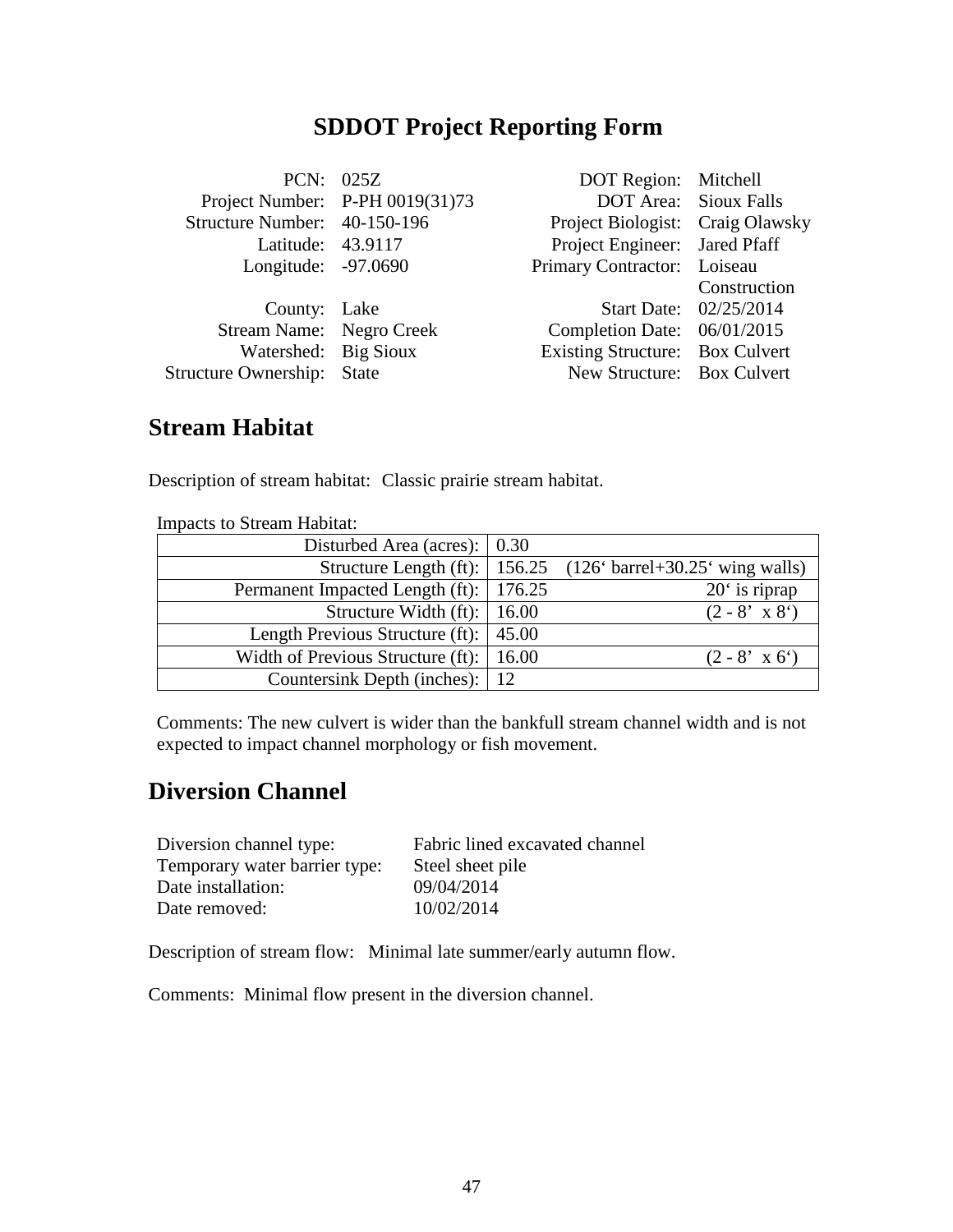BMPs implemented: Low flow silt fence, high flow silt fence, erosion control wattles, type 2 erosion control blanket, soil stabilizer, straw mulching, Class B riprap, permanent seeding.

Comments: BMPs appear to have been effective and functional.

## **Fish Removal**

| Topeka shiners present: | 30 Topeka shiners were found during seining event,<br>$9/5/2014$ .                                       |
|-------------------------|----------------------------------------------------------------------------------------------------------|
|                         | Topeka shiner mortality: 1 known. Remaining Topeka shiners were observed<br>swimming away after release. |

Comments: Other species included brassy minnow, creek chub, green sunfish. Extremely clear water at time of seining.

## **Impacts to Other Endangered Species:** None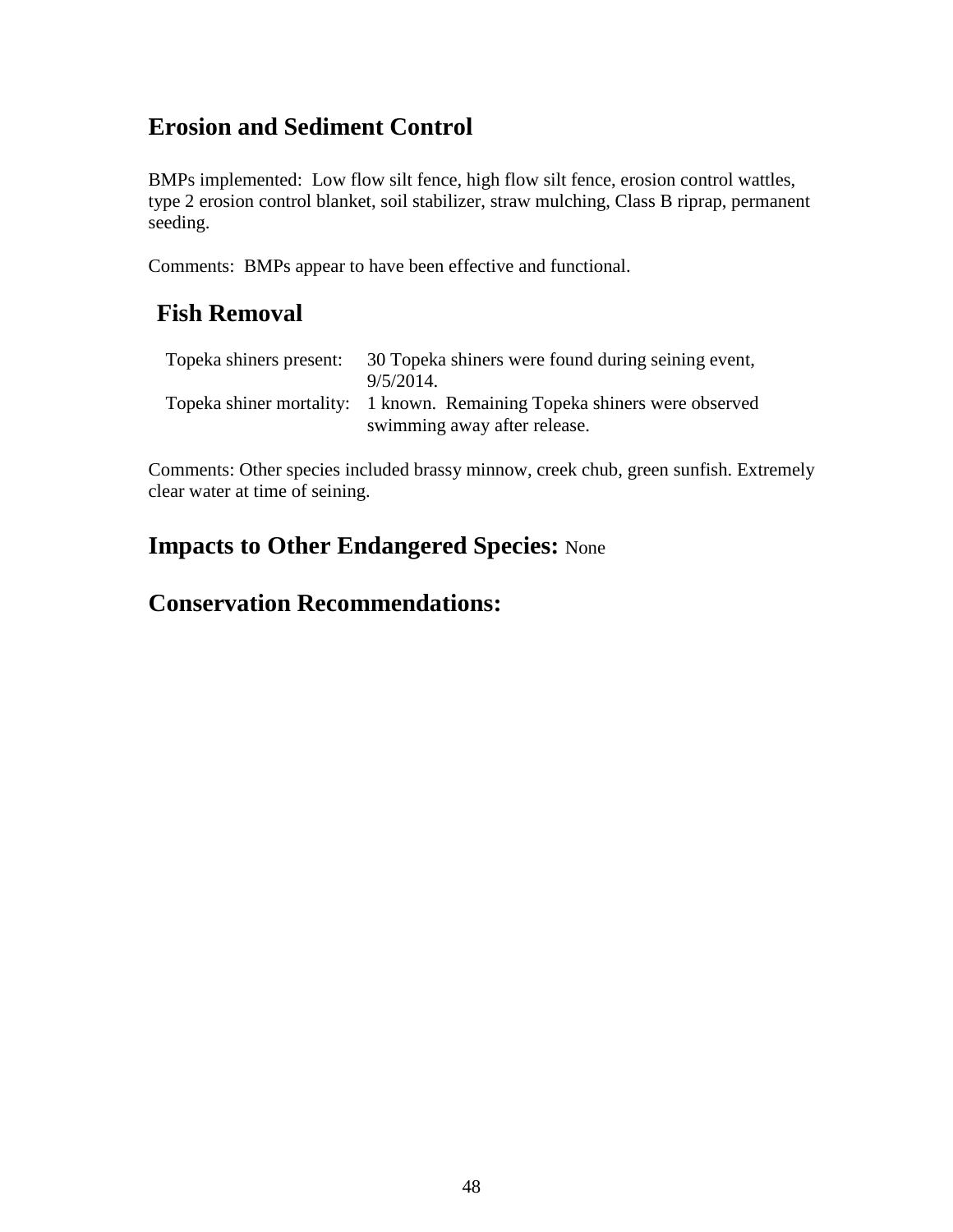|                              | PCN: 025Z                        | DOT Region: Mitchell             |                              |
|------------------------------|----------------------------------|----------------------------------|------------------------------|
|                              | Project Number: P-PH 0019(31)73  |                                  | <b>DOT Area:</b> Sioux Falls |
| Structure Number: 40-150-210 |                                  | Project Biologist: Craig Olawsky |                              |
| Latitude: 43.8917            |                                  | Project Engineer: Jared Pfaff    |                              |
| Longitude: -97.0690          |                                  | Primary Contractor: Loiseau      |                              |
|                              |                                  |                                  | Construction                 |
| County: Lake                 |                                  |                                  | Start Date: 02/25/2014       |
|                              | Stream Name: North Buffalo Creek | Completion Date: 12/10/2015      |                              |
| Watershed: Big Sioux         |                                  | Existing Structure: Box Culvert  |                              |
| Structure Ownership: State   |                                  | New Structure: Box Culvert       |                              |
|                              |                                  |                                  |                              |

#### **Stream Habitat**

Description of stream habitat: Intermittent and flashy stream habitat.

| mipacas to bucam Habhat.                     |       |                                                               |
|----------------------------------------------|-------|---------------------------------------------------------------|
| Disturbed Area (acres): $\vert 0.30 \rangle$ |       |                                                               |
| Structure Length $(ft)$ :   166.00           |       | $(166^{\circ} \text{ barrel} + 0^{\circ} \text{ wing walls})$ |
| Permanent Impacted Length (ft):   178.00     |       | $12′$ is riprap                                               |
| Structure Width $(ft)$ : 33.00               |       | $(3 - 11' \times 7')$                                         |
| Length Previous Structure (ft):              | 90.00 |                                                               |
| Width of Previous Structure (ft):            | 30.00 | $(3 - 10' \times 5')$                                         |
| Countersink Depth (inches):   12             |       |                                                               |

Impacts to Stream Habitat:

Comments: The new culvert is wider than the bankfull stream channel width and is not expected to impact channel morphology or fish movement.

#### **Diversion Channel**

| Diversion channel type:       | Fabric lined excavated channel |
|-------------------------------|--------------------------------|
| Temporary water barrier type: | Steel sheet pile               |
| Date installation:            | 08/28/2014                     |
| Date removed:                 | 09/24/2014                     |

Description of stream flow: Dry at time of construction.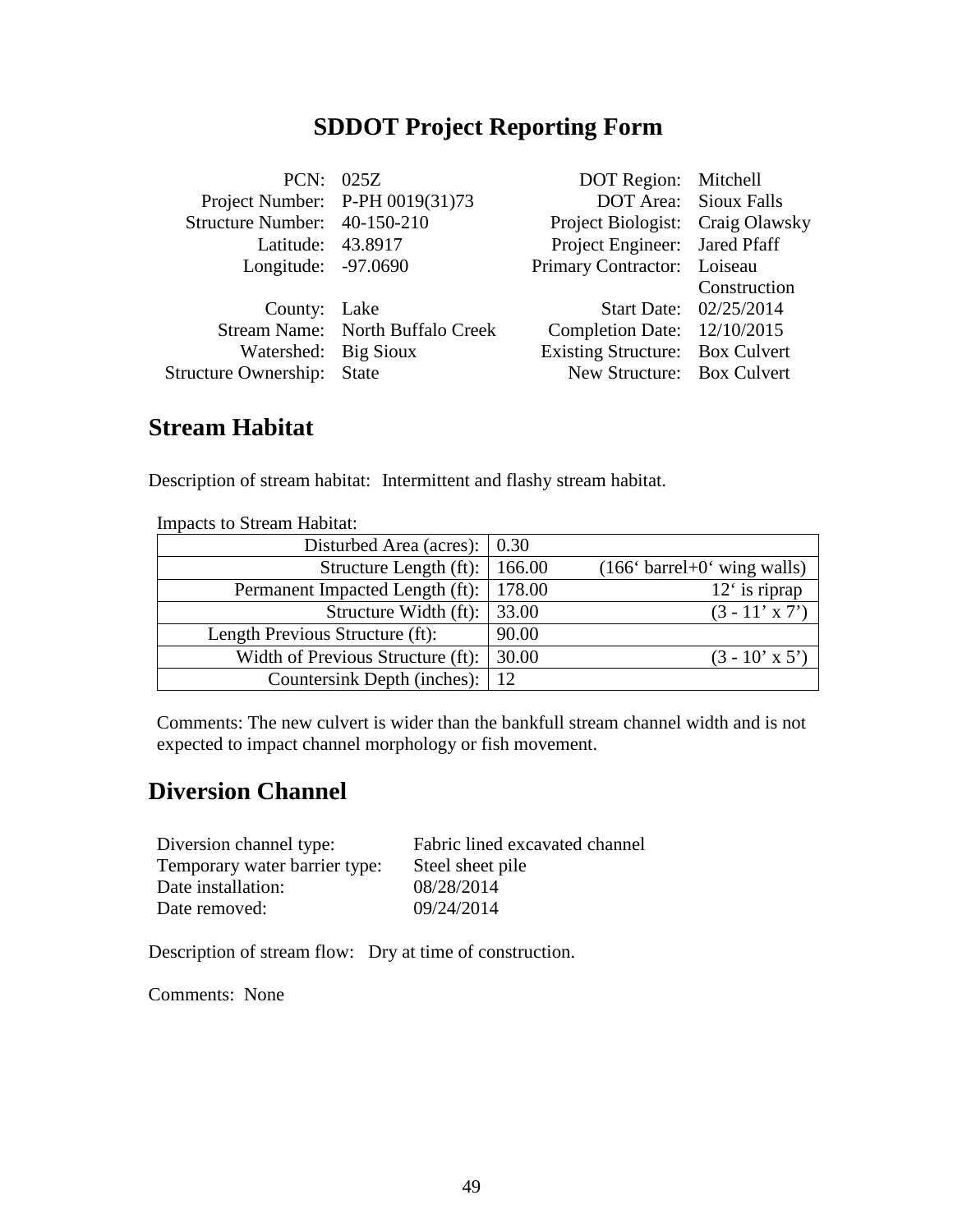BMPs implemented: Low flow silt fence, high flow silt fence, erosion control wattles, type 2 erosion control blanket, soil stabilizer, straw mulching, Class B riprap, permanent seeding.

Comments: BMPs appear to have been effective and functional.

#### **Fish Removal**

Topeka shiners present: Stream was dry when diversion installed. No seining was required. Topeka shiner mortality: 0

Comments:

#### **Impacts to Other Endangered Species:** None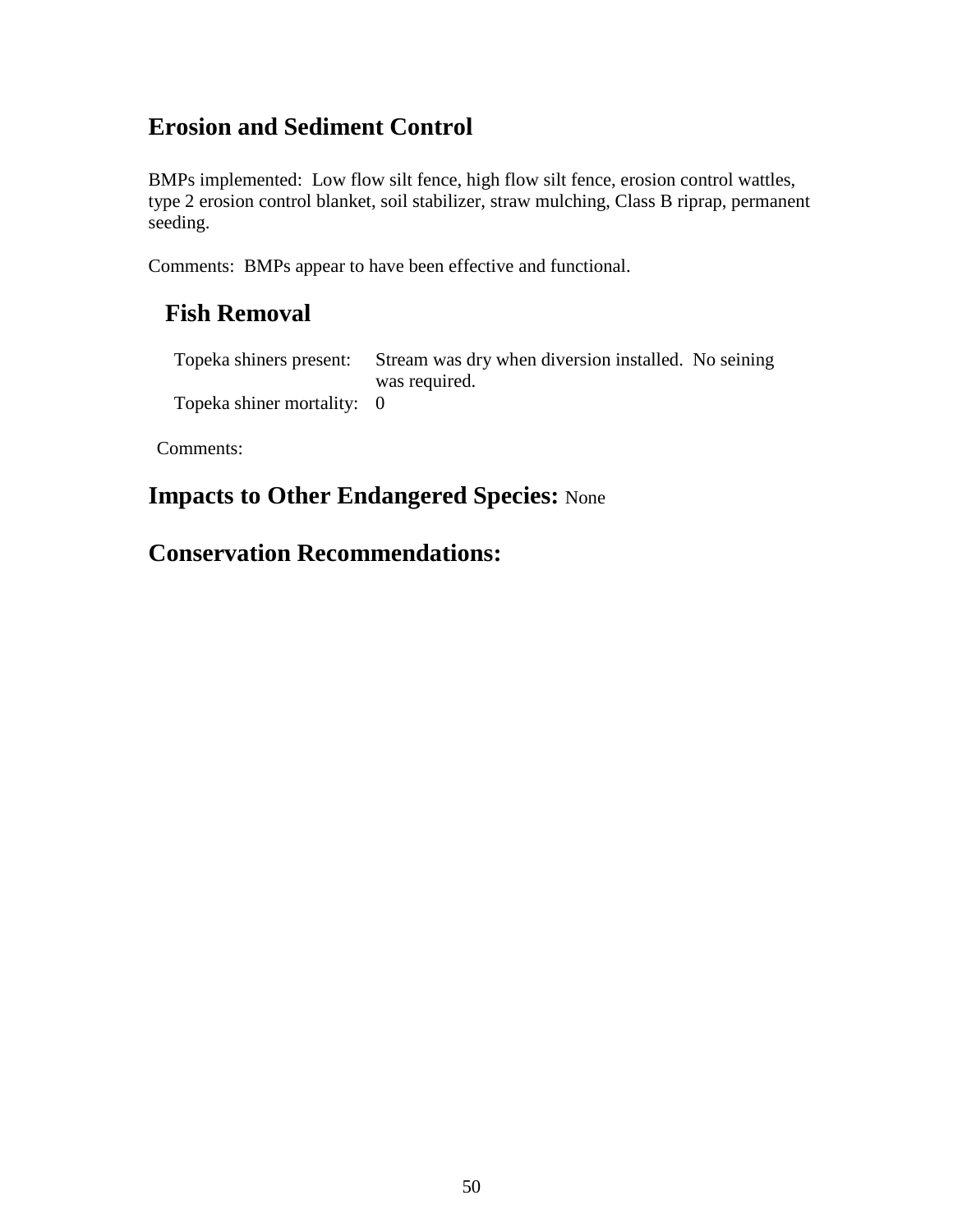|                              | PCN: 025Z                         | DOT Region: Mitchell             |                              |
|------------------------------|-----------------------------------|----------------------------------|------------------------------|
|                              | Project Number: $P-PH 0019(31)73$ |                                  | <b>DOT Area:</b> Sioux Falls |
| Structure Number: 40-149-155 |                                   | Project Biologist: Craig Olawsky |                              |
| Latitude: 43.9723            |                                   | Project Engineer: Jared Pfaff    |                              |
| Longitude: -97.0713          |                                   | Primary Contractor: Loiseau      |                              |
|                              |                                   |                                  | Construction                 |
| County: Lake                 |                                   |                                  | Start Date: 02/26/2014       |
| Stream Name: Park Creek      |                                   | Completion Date: 12/10/2015      |                              |
| Watershed: Big Sioux         |                                   | Existing Structure: Box Culvert  |                              |
| Structure Ownership: State   |                                   | New Structure: Box Culvert       |                              |
|                              |                                   |                                  |                              |

#### **Stream Habitat**

Description of stream habitat: Classic prairie stream habitat.

| mipacas to bucam Habitat.                       |                               |
|-------------------------------------------------|-------------------------------|
| Disturbed Area (acres): $\vert 0.30 \rangle$    |                               |
| Structure Length (ft):   114.00                 | $(866 barrel+286 wing walls)$ |
| Permanent Impacted Length (ft):   126.00        | $12′$ is riprap               |
| Structure Width (ft): $\vert$ 20.00             | $(2 - 10' \times 7')$         |
| Length Previous Structure (ft): $\vert$ 34.00   |                               |
| Width of Previous Structure (ft): $\vert$ 20.00 | $(2 - 10' \times 8')$         |
| Countersink Depth (inches):   12                |                               |

Impacts to Stream Habitat:

Comments: The new culvert is wider than the bankfull stream channel width and is not expected to impact channel morphology or fish movement.

#### **Diversion Channel**

| Diversion channel type:       | Fabric lined excavated channel |
|-------------------------------|--------------------------------|
| Temporary water barrier type: | Steel sheet pile               |
| Date installation:            | 10/23/2014                     |
| Date removed:                 | 12/23/2014                     |

Description of stream flow: Minimal late summer/autumn flow.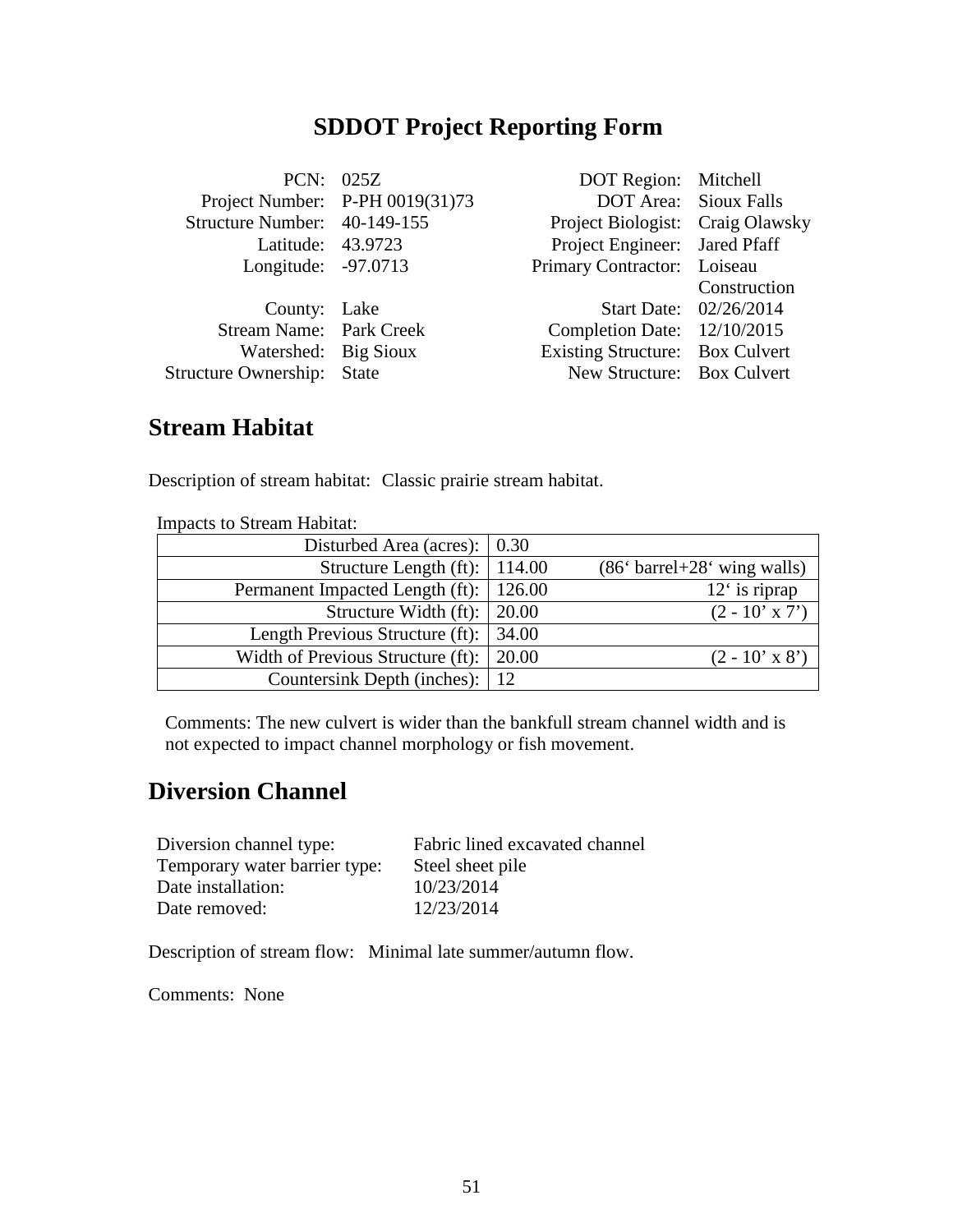BMPs implemented: Low flow silt fence, high flow silt fence, erosion control wattles, type 2 erosion control blanket, soil stabilizer, straw mulching, Class B riprap, permanent seeding.

Comments: BMPs appear to have been effective and functional.

#### **Fish Removal**

|                                               | Topeka shiners present: No Topeka shiners were found during seining event, |
|-----------------------------------------------|----------------------------------------------------------------------------|
|                                               | 10/24/2014.                                                                |
| Topeka shiner mortality: Presumed to be zero. |                                                                            |

Comments: Other species included brassy minnow, common shiner, yellow bullhead, green sunfish, largemouth bass, common carp, white sucker.

#### **Impacts to Other Endangered Species:** None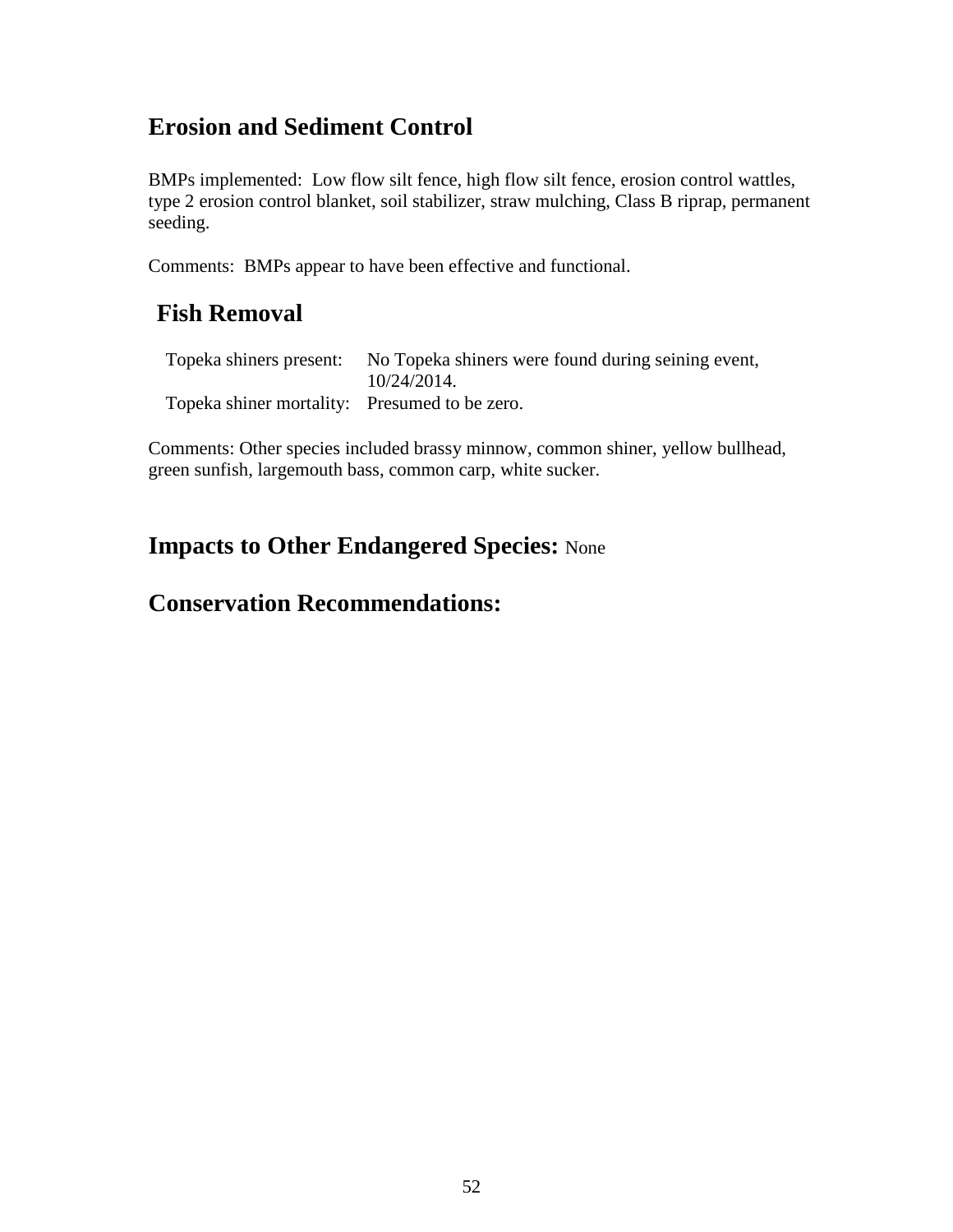|                                   | PCN: 03T6                        | DOT Region: Mitchell             |                        |
|-----------------------------------|----------------------------------|----------------------------------|------------------------|
| Project Number: P 0038(43)321     |                                  | DOT Area: Mitchell               |                        |
| <b>Structure Number:</b> None     |                                  | Project Biologist: Craig Olawsky |                        |
|                                   | Latitude: 43.71044               | Project Engineer: Rick Brandner  |                        |
| Longitude: -97.6021               |                                  | Primary Contractor: Spencer      |                        |
|                                   |                                  |                                  | Quarries Unltd         |
|                                   | County: McCook                   |                                  | Start Date: 07/08/2015 |
|                                   | Stream Name: Trib. to Wolf Creek | Completion Date: 09/21/2015      |                        |
| Watershed: Vermillion             |                                  | Existing Structure: Box Culvert  |                        |
| <b>Structure Ownership: State</b> |                                  | New Structure: RCP Arch          |                        |
|                                   |                                  |                                  |                        |

#### **Stream Habitat**

Description of stream habitat: Intermittent prairie stream habitat.

| mnouvio to is tream muortut.             |       |                                                     |
|------------------------------------------|-------|-----------------------------------------------------|
| Disturbed Area (acres):   0.20           |       |                                                     |
| Structure Length $(ft)$ :   108.00       |       | $(84' \text{ barrel} + 2x12' \text{ end sections})$ |
| Permanent Impacted Length (ft):   122.00 |       | $14'$ is riprap                                     |
| Structure Width (ft): $\vert 8.00 \vert$ |       | (96")                                               |
| Length Previous Structure (ft):          | 46.00 |                                                     |
| Width of Previous Structure (ft):        | 5.00  |                                                     |
| Countersink Depth (inches):   12         |       |                                                     |

Impacts to Stream Habitat:

Comments: The new reinforced concrete arch pipe is wider than the bankfull stream channel width and is not expected to impact channel morphology or fish movement.

#### **Diversion Channel**

| Diversion channel type:       | Fabric lined excavated channel |
|-------------------------------|--------------------------------|
| Temporary water barrier type: | Steel sheet pile               |
| Date installation:            | 08/11/2015                     |
| Date removed:                 | 09/04/2015                     |

Description of stream flow: Stream was completely dry during entire process.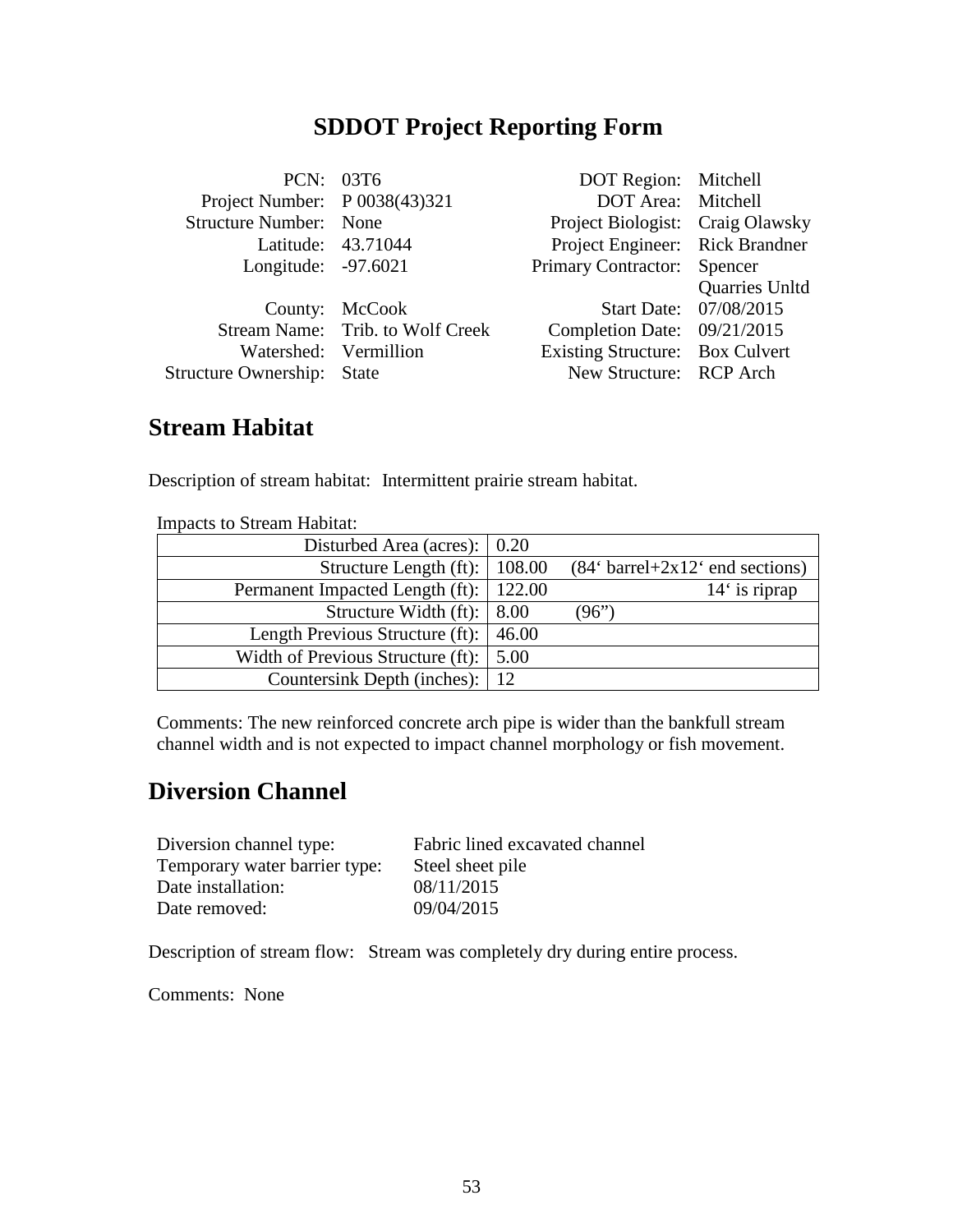BMPs implemented: Low flow silt fence, erosion control wattles, type 2 erosion control blanket, straw mulching, Class B riprap, permanent seeding.

Comments: BMPs appear to have been effective and functional.

## **Fish Removal**

Topeka shiners present: Stream was dry entire time diversion was in place. No seining was required. Topeka shiner mortality: 0

Comments:

## **Impacts to Other Endangered Species:** None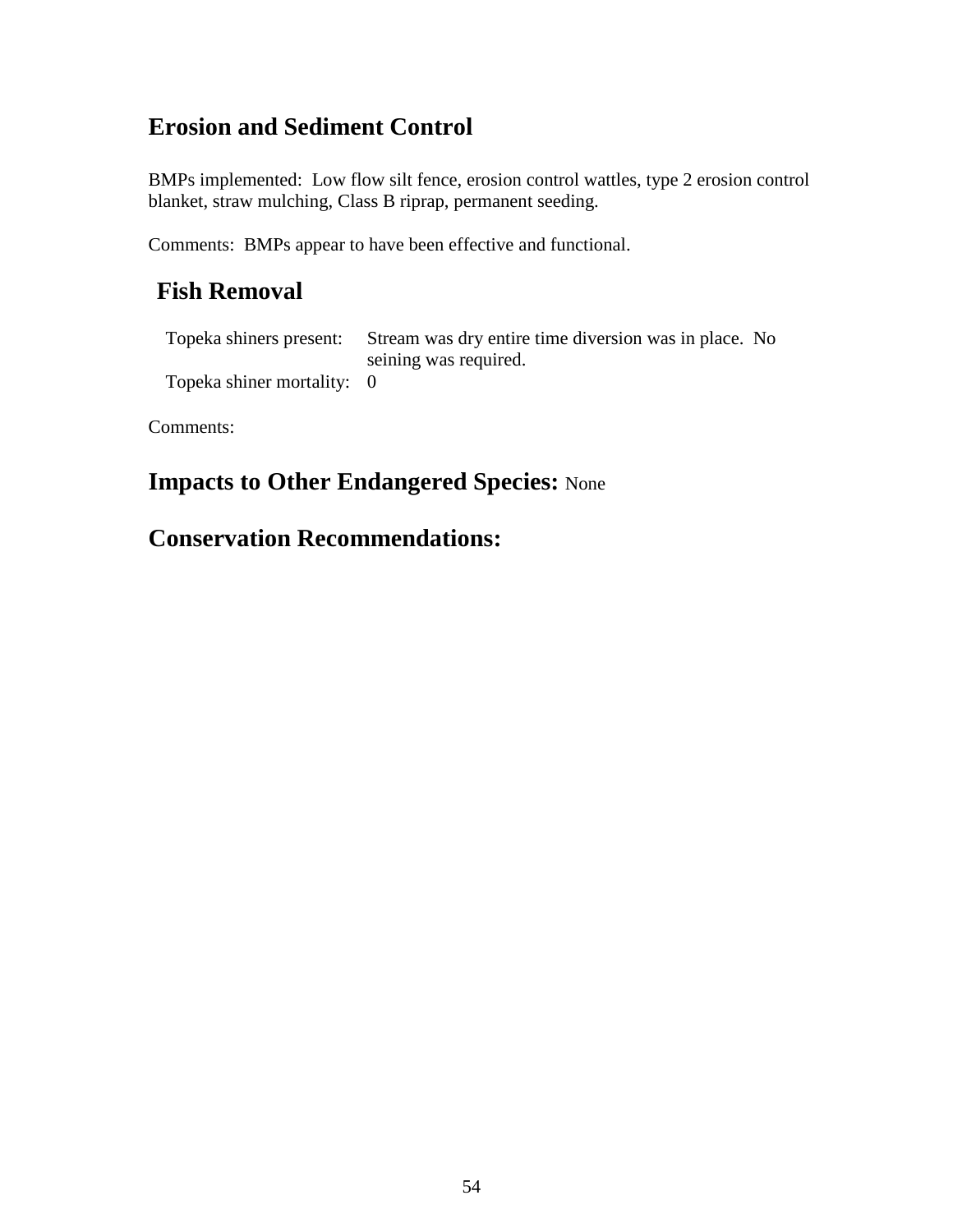|                                   | PCN: 03T6                        | DOT Region: Mitchell             |                        |
|-----------------------------------|----------------------------------|----------------------------------|------------------------|
| Project Number: P 0038(43)321     |                                  | DOT Area: Mitchell               |                        |
| Structure Number: 44-031-090      |                                  | Project Biologist: Craig Olawsky |                        |
|                                   | Latitude: 43.71707               | Project Engineer: Rick Brandner  |                        |
| Longitude: -97.54732              |                                  | Primary Contractor: Spencer      |                        |
|                                   |                                  |                                  | Quarries Unltd         |
|                                   | County: McCook                   |                                  | Start Date: 07/08/2015 |
|                                   | Stream Name: Trib. to Wolf Creek | Completion Date: 09/21/2015      |                        |
|                                   | Watershed: Vermillion            | Existing Structure: Box Culvert  |                        |
| <b>Structure Ownership: State</b> |                                  | New Structure: Box Culvert       |                        |
|                                   |                                  |                                  |                        |

#### **Stream Habitat**

Description of stream habitat: Intermittent prairie stream habitat.

| mnouves es s'avant riasitat.                 |       |                                                   |
|----------------------------------------------|-------|---------------------------------------------------|
| Disturbed Area (acres): $\vert 0.30 \rangle$ |       |                                                   |
| Structure Length $(ft)$ :   108.00           |       | $(80^{\circ}$ barrel + 2x14 $^{\circ}$ wing wall) |
| Permanent Impacted Length (ft):   120.00     |       | $12′$ is riprap                                   |
| Structure Width $(ft)$ :   14.00             |       |                                                   |
| Length Previous Structure (ft):              | 48.00 |                                                   |
| Width of Previous Structure (ft):            | 5.00  |                                                   |
| Countersink Depth (inches):   12             |       |                                                   |

Impacts to Stream Habitat:

Comments: The new box culvert is wider than the bankfull stream channel width and is not expected to impact channel morphology or fish movement.

#### **Diversion Channel**

| Diversion channel type:       | The new box culvert was placed 20' to the east of     |
|-------------------------------|-------------------------------------------------------|
|                               | the existing box culvert, which was used as the       |
|                               | diversion. Sheet pile was used as barrier between old |
|                               | box culvert and new box culvert.                      |
| Temporary water barrier type: | Steel sheet pile                                      |
| Date installation:            | 08/11/2015                                            |
| Date removed:                 | 09/21/2015                                            |

Description of stream flow: Stream was completely dry during entire process.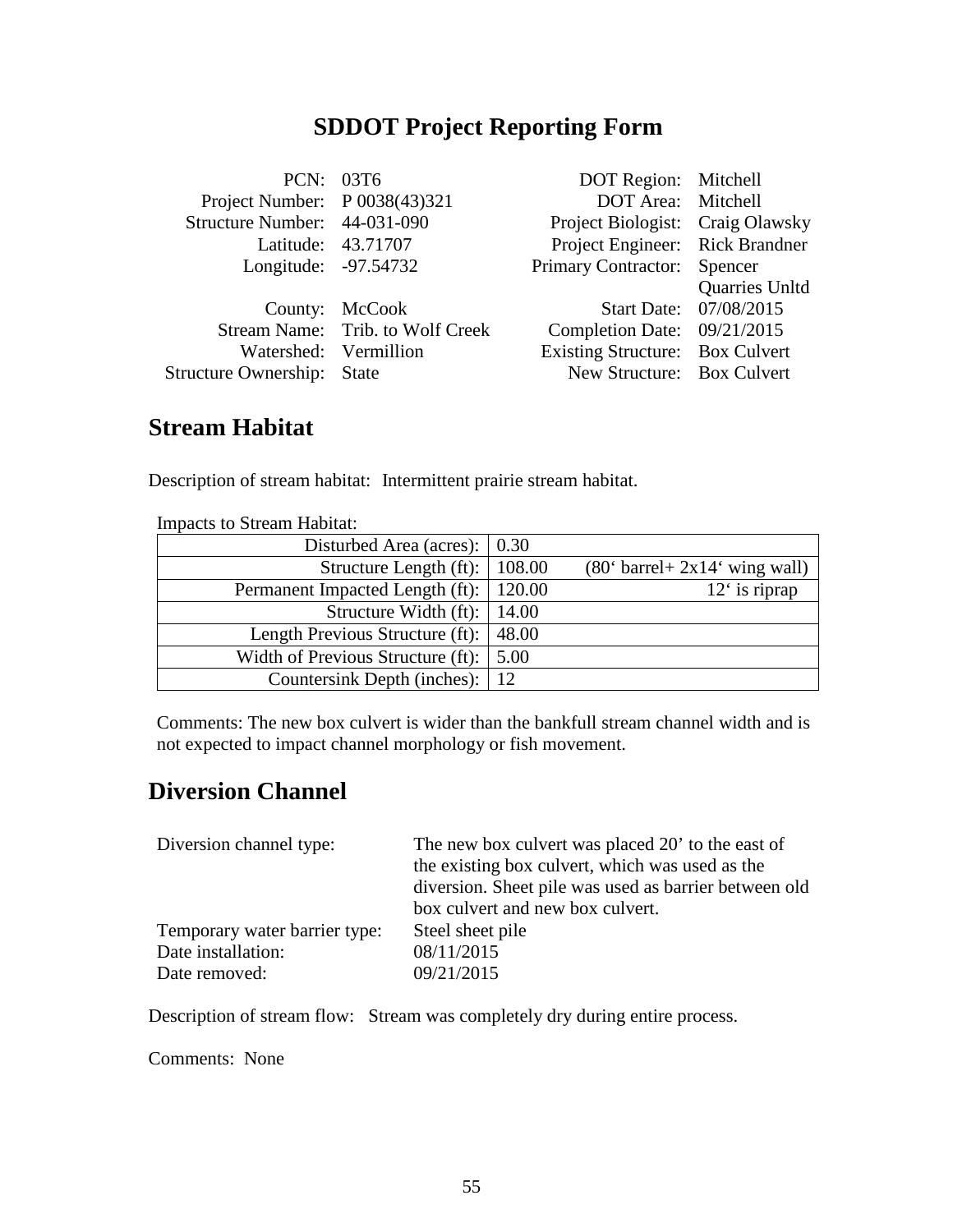BMPs implemented: Low flow silt fence, erosion control wattles, type 2 erosion control blanket, straw mulching, Class B riprap, permanent seeding.

Comments: BMPs appear to have been effective and functional.

## **Fish Removal**

Topeka shiners present: Stream was dry entire time diversion was in place. No seining was required. Topeka shiner mortality: 0

Comments:

## **Impacts to Other Endangered Species:** None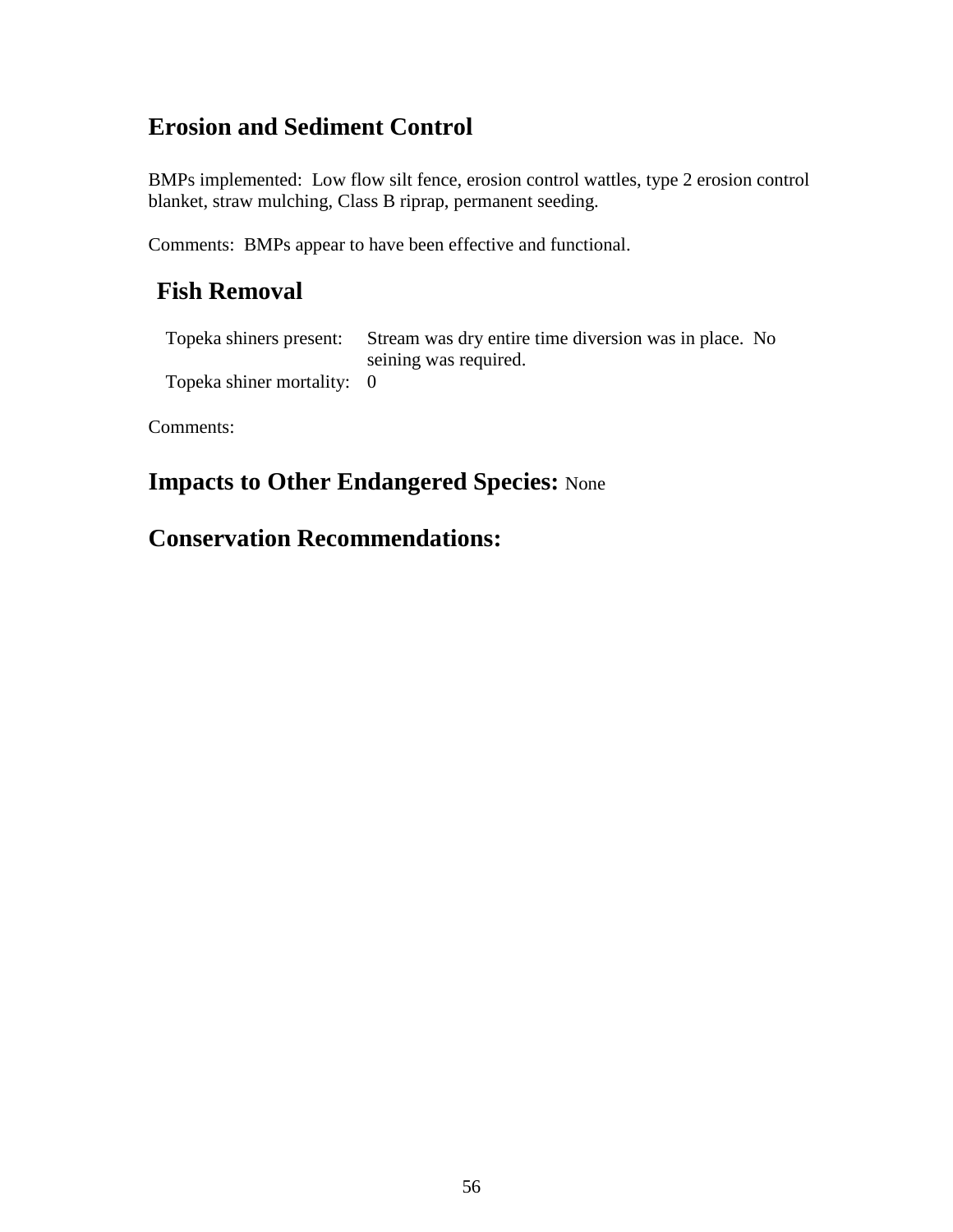|                                   | PCN: 03T6                     | DOT Region: Mitchell             |                        |
|-----------------------------------|-------------------------------|----------------------------------|------------------------|
| Project Number: P 0038(43)321     |                               | DOT Area: Mitchell               |                        |
| <b>Structure Number:</b> None     |                               | Project Biologist: Craig Olawsky |                        |
|                                   | Latitude: 43.71717            | Project Engineer: Rick Brandner  |                        |
| Longitude: -97.42370              |                               | Primary Contractor: Spencer      |                        |
|                                   |                               |                                  | Quarries Unltd         |
|                                   | County: McCook                |                                  | Start Date: 07/08/2015 |
|                                   | Stream Name: Trib. to W. Fork | Completion Date: 09/21/2015      |                        |
|                                   | <b>Vermillion River</b>       |                                  |                        |
| Watershed: Vermillion             |                               | Existing Structure: Box Culvert  |                        |
| <b>Structure Ownership: State</b> |                               | New Structure: RCP Arch          |                        |
|                                   |                               |                                  |                        |

#### **Stream Habitat**

Description of stream habitat: Intermittent prairie stream habitat.

| Impacts to bucam Habitat.                              |                                  |
|--------------------------------------------------------|----------------------------------|
| Disturbed Area (acres): $\vert 0.30 \rangle$           |                                  |
| Structure Length (ft): $\vert$ 72.00                   | $(566 barrel+2x86 end sections)$ |
| Permanent Impacted Length (ft): 86.00                  | $14'$ is riprap                  |
| Structure Width (ft): $\vert 4.50 \rangle$             | (54")                            |
| Length Previous Structure (ft): 52.00                  |                                  |
| Width of Previous Structure (ft): $\vert 5.00 \rangle$ |                                  |
| Countersink Depth (inches):   6                        |                                  |

Impacts to Stream Habitat:

Comments: The new reinforced concrete arch pipe is wider than the bankfull stream channel width and is not expected to impact channel morphology or fish movement.

#### **Diversion Channel**

| Diversion channel type:       | A diversion channel was not used. |
|-------------------------------|-----------------------------------|
| Temporary water barrier type: |                                   |
| Date installation:            |                                   |
| Date removed:                 |                                   |

Description of stream flow: Stream was completely dry during entire process.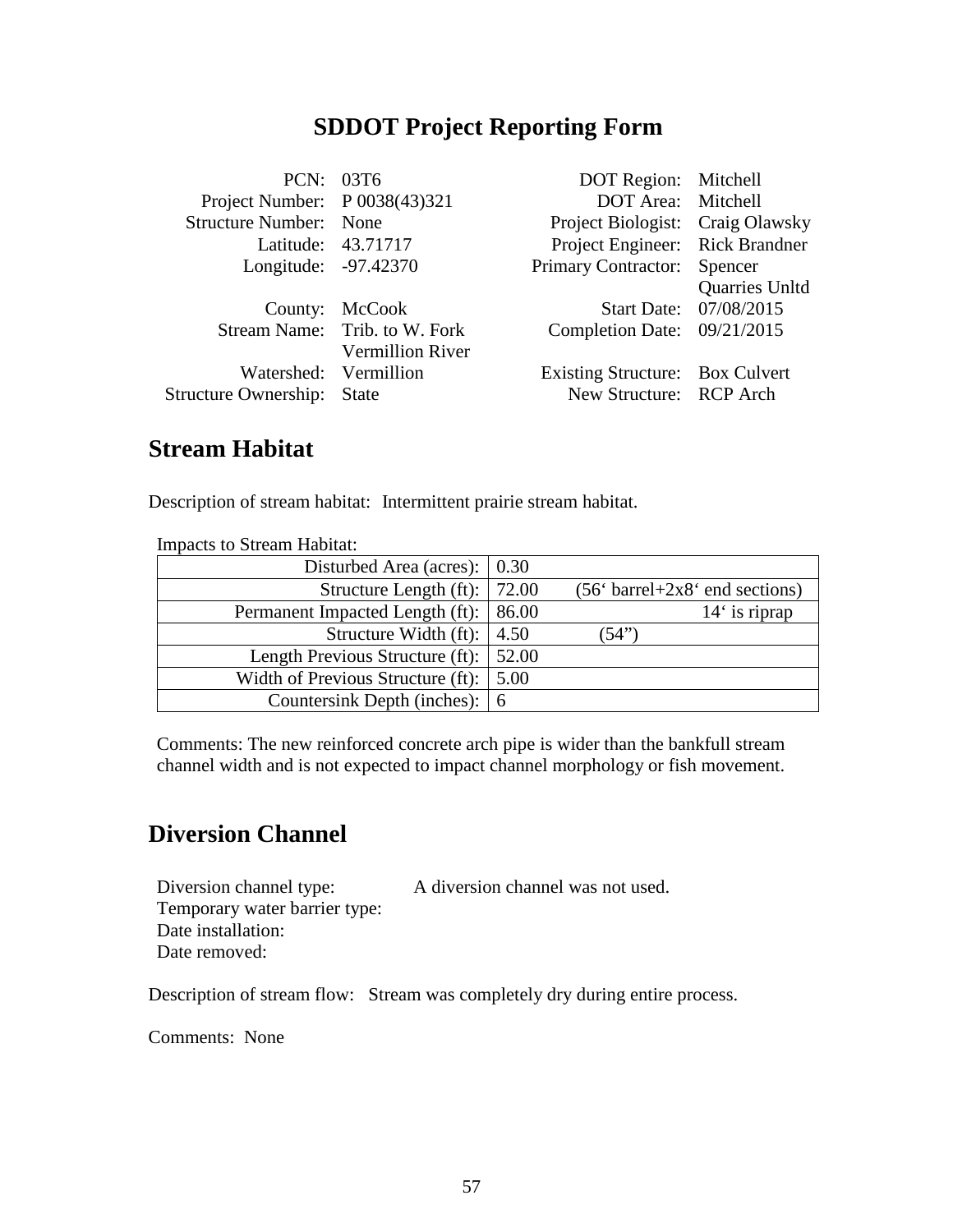BMPs implemented: Low flow silt fence, erosion control wattles, type 2 erosion control blanket, straw mulching, Class B riprap, permanent seeding.

Comments: BMPs appear to have been effective and functional.

## **Fish Removal**

Topeka shiners present: Stream was dry during entire construction period. No seining was required. Topeka shiner mortality: 0

Comments:

## **Impacts to Other Endangered Species:** None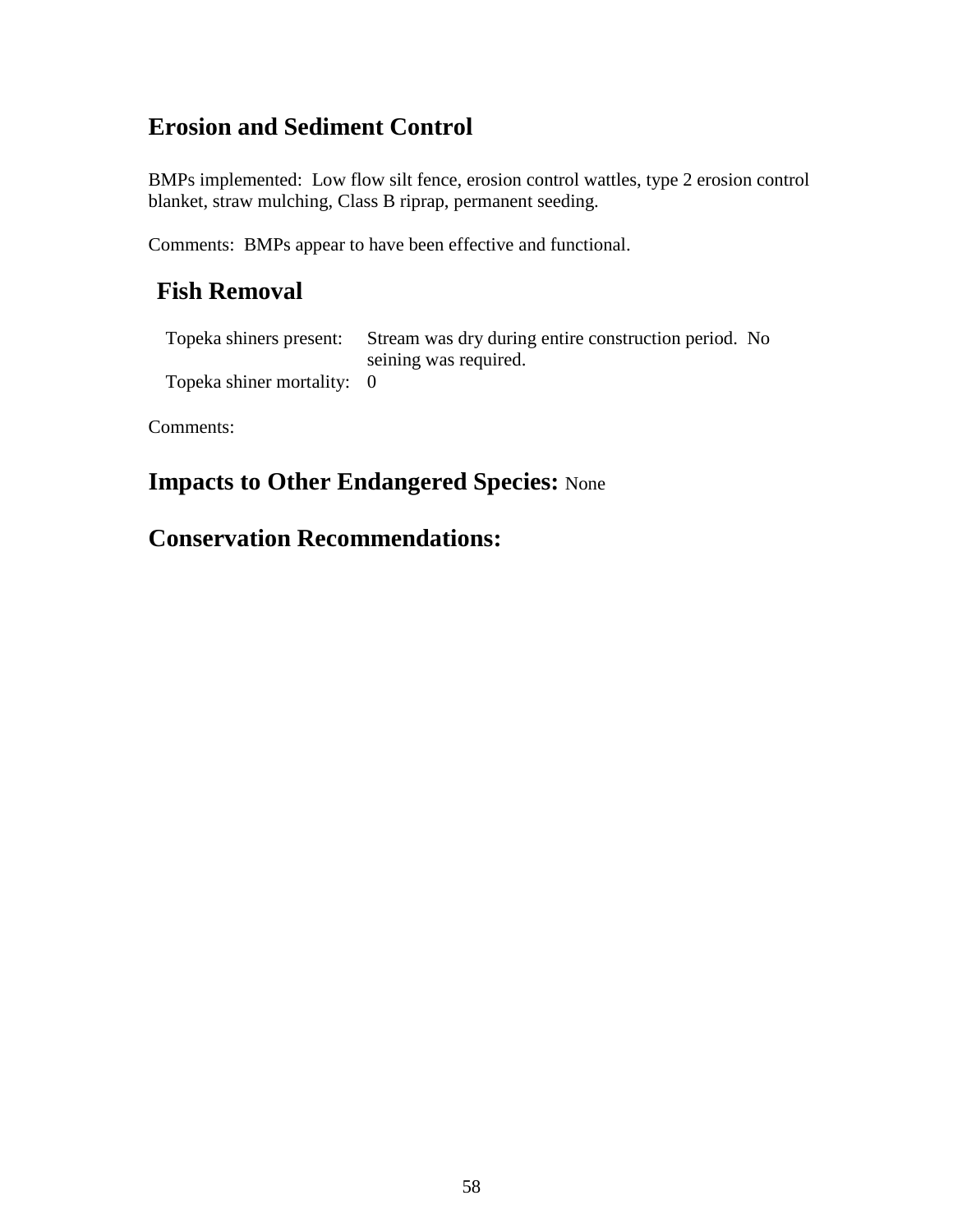|                               | PCN: 03A7                    | DOT Region: Mitchell             |                        |
|-------------------------------|------------------------------|----------------------------------|------------------------|
| Project Number: NH 0281(97)85 |                              | DOT Area: Mitchell               |                        |
| Structure Number: 02-180-013  |                              | Project Biologist: Craig Olawsky |                        |
|                               | Latitude: 43.91933           | Project Engineer: Tim Marshall   |                        |
| Longitude: -98.45149          |                              | Primary Contractor: VanderPol    |                        |
|                               |                              |                                  | Dragline               |
| County: Aurora                |                              |                                  | Start Date: 12/18/2014 |
|                               | Stream Name: Firesteel Creek | Completion Date: 04/17/2015      |                        |
| Watershed: James              |                              | Existing Structure: Bridge       |                        |
| Structure Ownership: State    |                              | New Structure: Same – Scour      |                        |
|                               |                              |                                  | <b>Protection Only</b> |
|                               |                              |                                  |                        |

## **Stream Habitat**

Description of stream habitat: Typical prairie stream habitat.

| <b>Impacts to Stream Habitat:</b>                |                                                  |
|--------------------------------------------------|--------------------------------------------------|
| Disturbed Area (acres): $\vert 0.60 \rangle$     |                                                  |
|                                                  | Structure Length (ft):   No change from previous |
| Permanent Impacted Length (ft):   193.00         |                                                  |
|                                                  | Structure Width (ft):   No change from previous  |
| Length Previous Structure (ft): 34.00            |                                                  |
| Width of Previous Structure (ft): $\vert$ 151.50 |                                                  |
| Countersink Depth (inches): Not applicable       |                                                  |

Comments: Scour protection (Class B riprap) placed on berm embankments under and around the bridge.

#### **Diversion Channel**

Diversion channel type: A diversion channel was not used. See comments. Temporary water barrier type: Date installation: Date removed:

Description of stream flow: Low stream flow at time of construction.

Comments: Steel sheet pile & floating silt curtain were used around the bridge abutments where riprap was placed; allowing the main stream channel to remain open.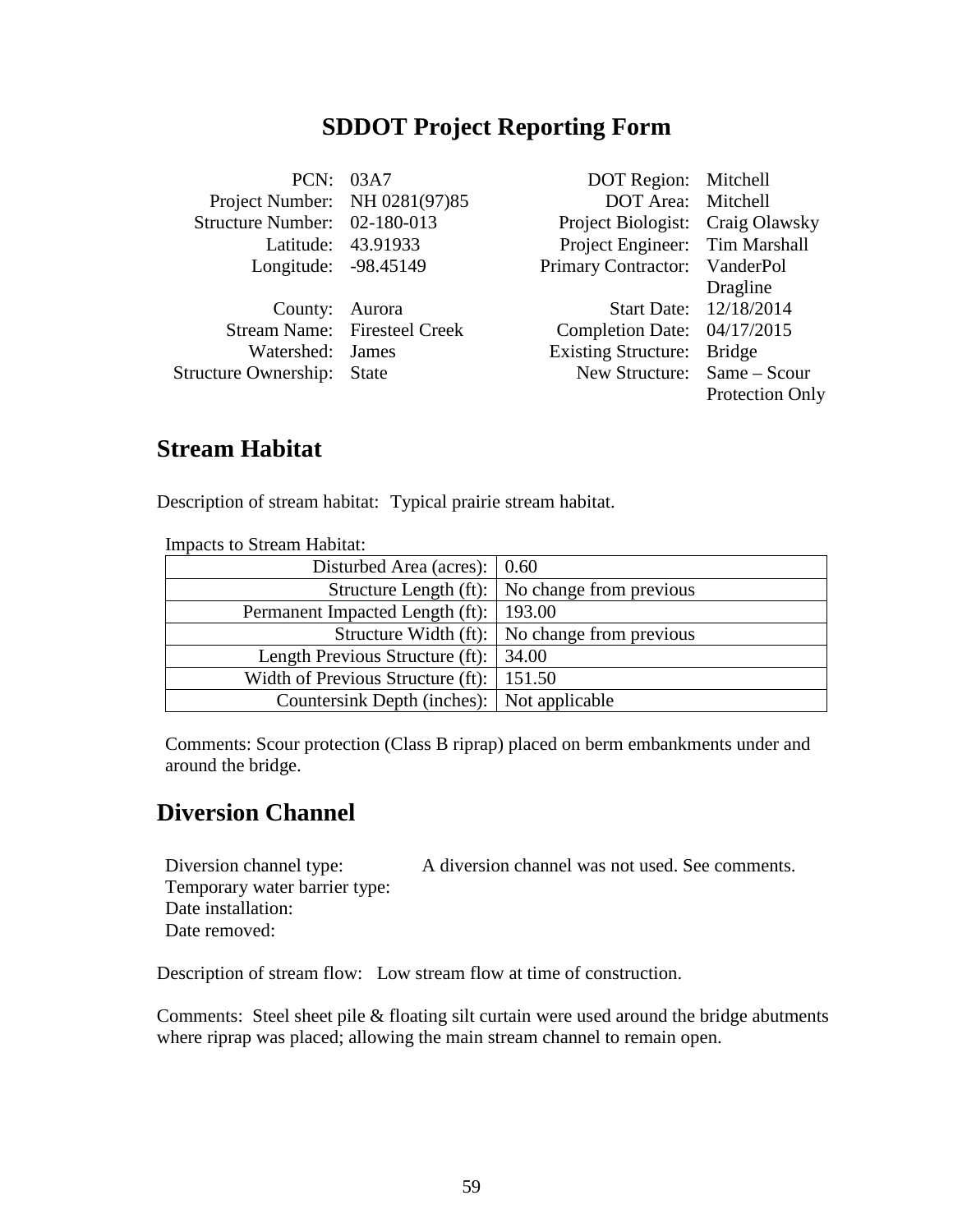BMPs implemented: High flow silt fence, floating silt curtain, erosion control wattle, erosion control blanket, turf reinforcement mat, vegetated buffer strips, straw mulching, permanent seeding, Class B riprap.

Comments: BMPs appear to have been effective and functional.

#### **Fish Removal**

|                                               | Topeka shiners present: Construction zone was isolated with floating silt curtain to |
|-----------------------------------------------|--------------------------------------------------------------------------------------|
|                                               | allow continued normal stream flow; no seining was                                   |
|                                               | required.                                                                            |
| Topeka shiner mortality: Presumed to be zero. |                                                                                      |

Comments:

## **Impacts to Other Endangered Species:** None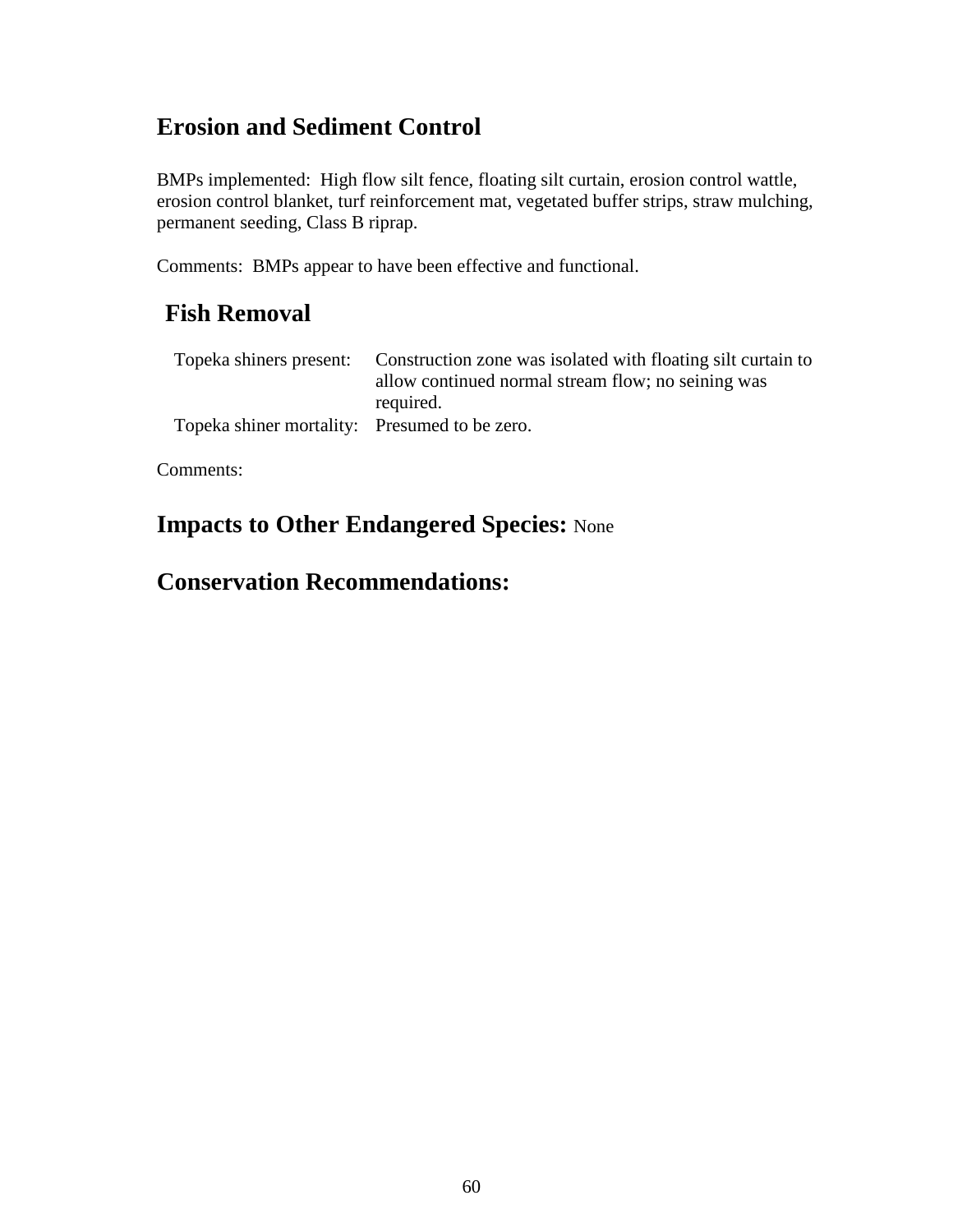|                                   | PCN: 03A7          | DOT Region: Mitchell             |                        |
|-----------------------------------|--------------------|----------------------------------|------------------------|
| Project Number: NH 0281(97)85     |                    | DOT Area: Mitchell               |                        |
| Structure Number: 37-239-014      |                    | Project Biologist: Craig Olawsky |                        |
|                                   | Latitude: 44.17943 | Project Engineer: Tim Marshall   |                        |
| Longitude: -98.45360              |                    | Primary Contractor: VanderPol    |                        |
|                                   |                    |                                  | Dragline               |
| County: Jerauld                   |                    |                                  | Start Date: 09/17/2015 |
| Stream Name: Sand Creek           |                    | Completion Date: 10/19/2015      |                        |
| Watershed: James                  |                    | Existing Structure: Bridge       |                        |
| <b>Structure Ownership:</b> State |                    | New Structure: Same – Scour      |                        |
|                                   |                    |                                  | <b>Protection Only</b> |

## **Stream Habitat**

Description of stream habitat: Typical prairie stream habitat.

| Impacts to bucam Habitat.                        |                                                       |  |
|--------------------------------------------------|-------------------------------------------------------|--|
| Disturbed Area (acres): $\vert 0.60 \rangle$     |                                                       |  |
|                                                  | Structure Length (ft):   No change from previous      |  |
| Permanent Impacted Length (ft):   129.00         |                                                       |  |
|                                                  | Structure Width (ft): $\vert$ No change from previous |  |
| Length Previous Structure (ft): $\vert$ 34.00    |                                                       |  |
| Width of Previous Structure (ft): $\vert$ 117.00 |                                                       |  |
| Countersink Depth (inches): Not applicable       |                                                       |  |

Impacts to Stream Habitat:

Comments: Scour protection (Class B riprap) placed on berm embankments under and around the bridge.

#### **Diversion Channel**

Diversion channel type: A diversion channel was not used. See comments. Temporary water barrier type: Date installation: Date removed:

Description of stream flow: Low stream flow at time of construction.

Comments: Steel sheet pile & floating silt curtain were used around the bridge abutments where riprap was placed; allowing the main stream channel to remain open.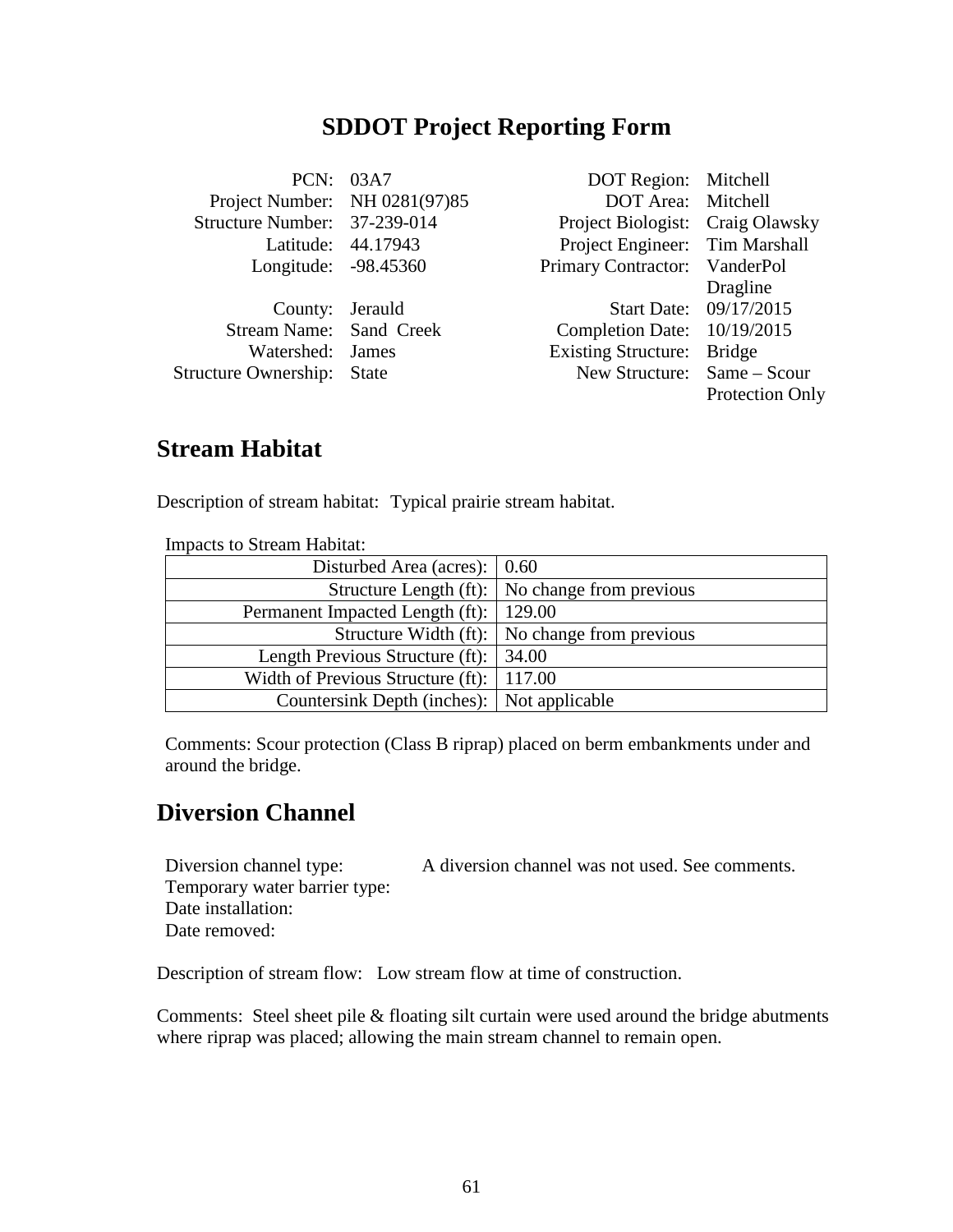BMPs implemented: High flow silt fence, floating silt curtain, erosion control wattle, erosion control blanket, turf reinforcement mat, vegetated buffer strips, straw mulching, permanent seeding, Class B riprap.

Comments: BMPs appear to have been effective and functional.

#### **Fish Removal**

|                                               | Topeka shiners present: Construction zone was isolated with floating silt curtain to |
|-----------------------------------------------|--------------------------------------------------------------------------------------|
|                                               | allow continued normal stream flow; no seining was                                   |
|                                               | required.                                                                            |
| Topeka shiner mortality: Presumed to be zero. |                                                                                      |

Comments:

## **Impacts to Other Endangered Species:** None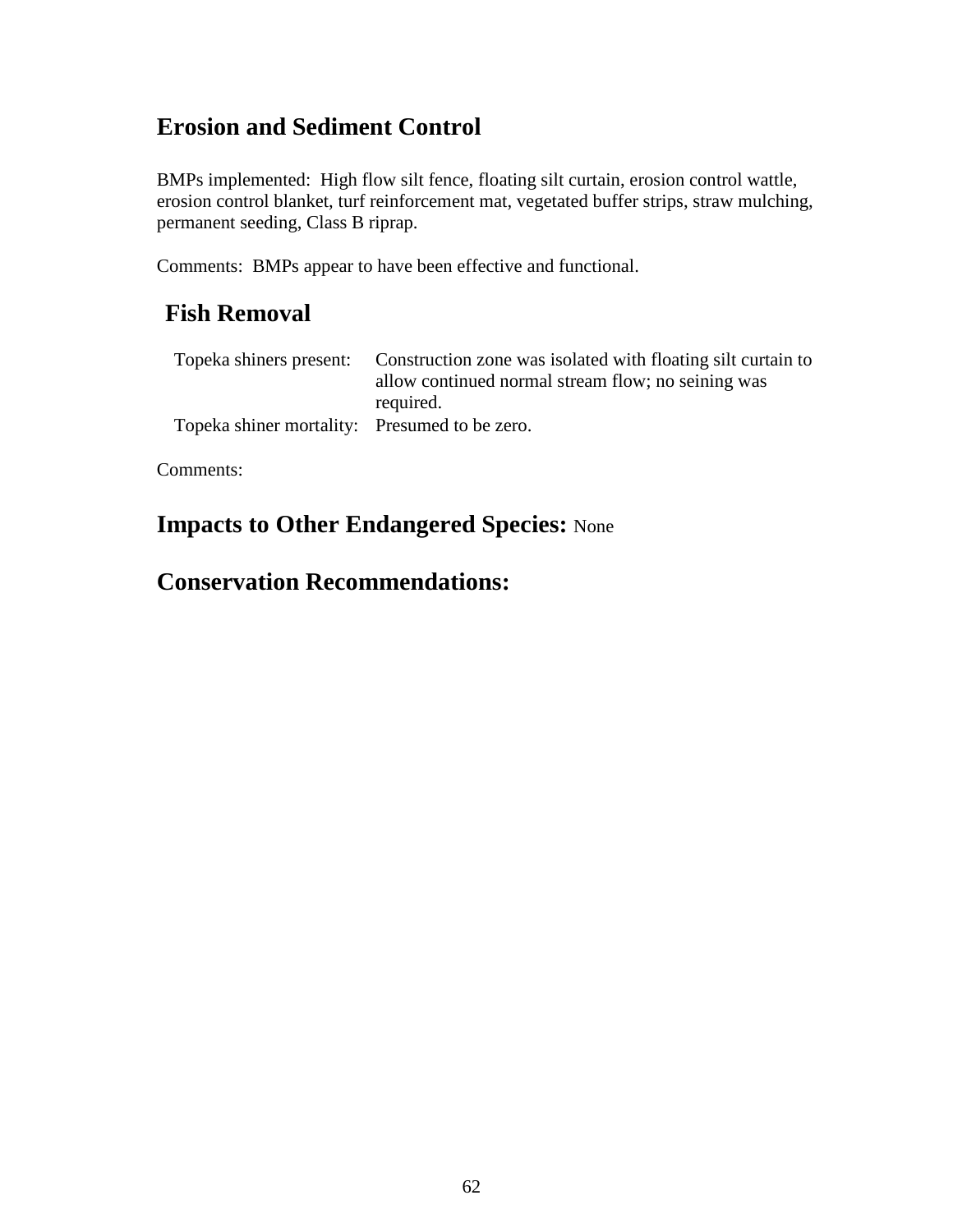**Appendix II. Individual stream crossing reporting forms for projects that were constructed in 2015 and also impacted the American burying beetle.**

#### **SDDOT Project Reporting Form**

| PCN: 00JN                         |                                     | DOT Region: Mitchell             |                        |
|-----------------------------------|-------------------------------------|----------------------------------|------------------------|
| Project Number: BRO 8027(11)      |                                     | DOT Area: Mitchell               |                        |
| Structure Number: 27-342-262      |                                     | Project Biologist: Craig Olawsky |                        |
| Latitude:                         |                                     | Project Engineer: Rick Brandner  |                        |
|                                   | Legal Descrip.: Sec. 23, T96N, R68W | Primary Contractor: Midwest      |                        |
|                                   |                                     |                                  | Contracting            |
|                                   | County: Gregory                     |                                  | Start Date: 08/03/2015 |
|                                   | Stream Name: North Scalp Creek      | Completion Date: 10/07/2015      |                        |
| Watershed: Missouri               |                                     | Existing Structure: Bridge       |                        |
| <b>Structure Ownership:</b> State |                                     | New Structure: $4 - RCP$ Low     |                        |
|                                   |                                     |                                  | <b>Water Crossing</b>  |

#### **Stream Habitat**

Description of stream habitat: Slow moving stream in heavily wooded area.

Impacts to Stream Habitat:

| Disturbed Area (acres):   1.10                  |                         |
|-------------------------------------------------|-------------------------|
| Structure Length (ft):   74.00                  |                         |
| Permanent Impacted Length (ft):   100.45        | $26.45$ is riprap       |
| Structure Width (ft): $\vert$ 27.00             | $(4 - 4' \times 3.83')$ |
| Length Previous Structure (ft):   16.60         |                         |
| Width of Previous Structure (ft): $\vert$ 32.60 |                         |
| Countersink Depth (inches): $\vert 0 \rangle$   |                         |

Comments: Structure was not countersunk due to heavy sedimentation history of this stream. Determination was made that heavy silt loads would fill up most of the structure, and cause water to back up on adjacent property if it was countersunk.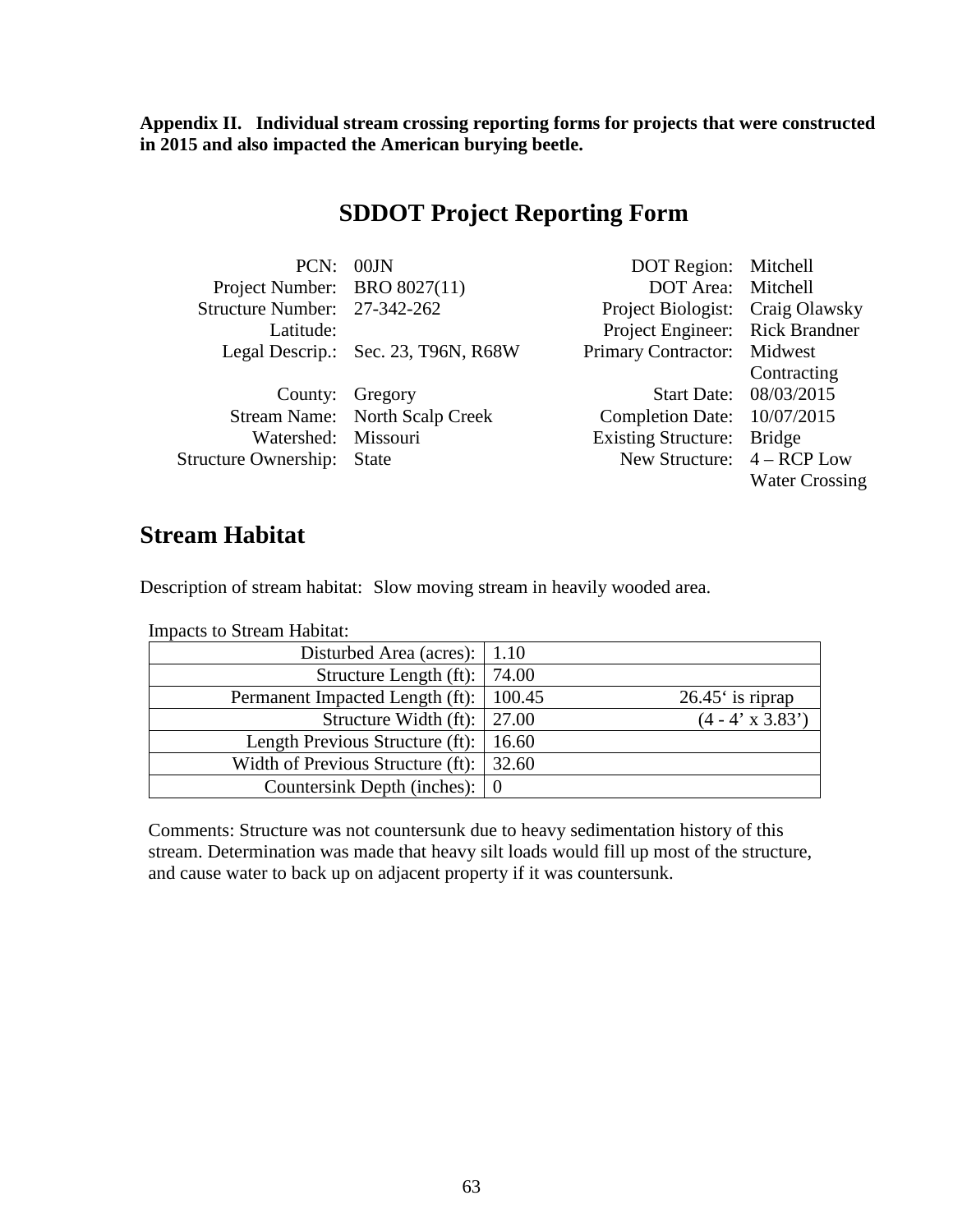## **Diversion Channel**

Diversion channel type: Fabric lined excavated channel Temporary water barrier type: Steel sheet pile Date installation: 8/16/2015 Date removed: 9/21/2015

Description of stream flow: Minimal late summer/early autumn flow

Comments: None

#### **Erosion and Sediment Control**

BMPs implemented: Low flow silt fence, straw mulching, erosion control wattle, gabions, Class C riprap, permanent seeding.

Comments: BMPs appear to have been effective and functional.

#### **Fish Removal**

Topeka shiners present: Gregory County is not located within Topeka shiner range. Topeka shiner mortality: Not applicable

Comments: None

**Impacts to Other Endangered Species:** Gregory County falls within the known range of the American burying beetle. Earth disturbing activities were kept to a minimum. Work limits were pulled in to the greatest extent possible during the preconstruction meeting.

**Conservation Recommendations:** Earth disturbing activities were kept to a minimum. Work limits were pulled in to the greatest extent possible during the preconstruction meeting.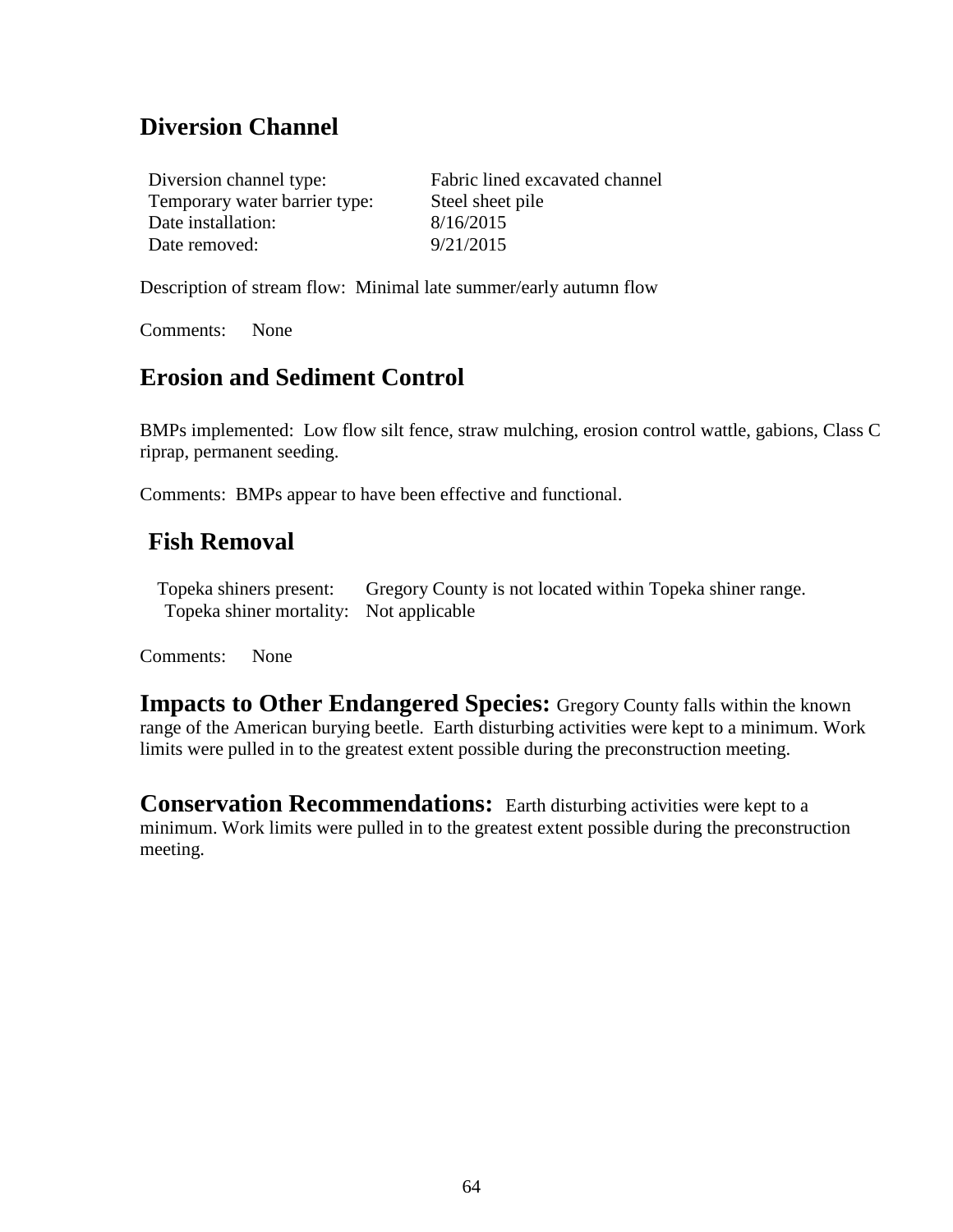#### **Appendix III. Monitoring Plan for structures which 'may adversely affect' Topeka shiners**

South Dakota Fish Passage Monitoring Protocol for Projects Regulated by the 2008 Programmatic Biological Opinion: Stream Crossing Projects Administered/Funded by the South Dakota Department of Transportation and the Federal Highway Administration

> Office of Project Development-Environmental South Dakota Department of Transportation 2012

> > Submitted to:

United States Fish and Wildlife Service Mountain-Prairie Region 6 South Dakota Ecological Services Office Pierre, SD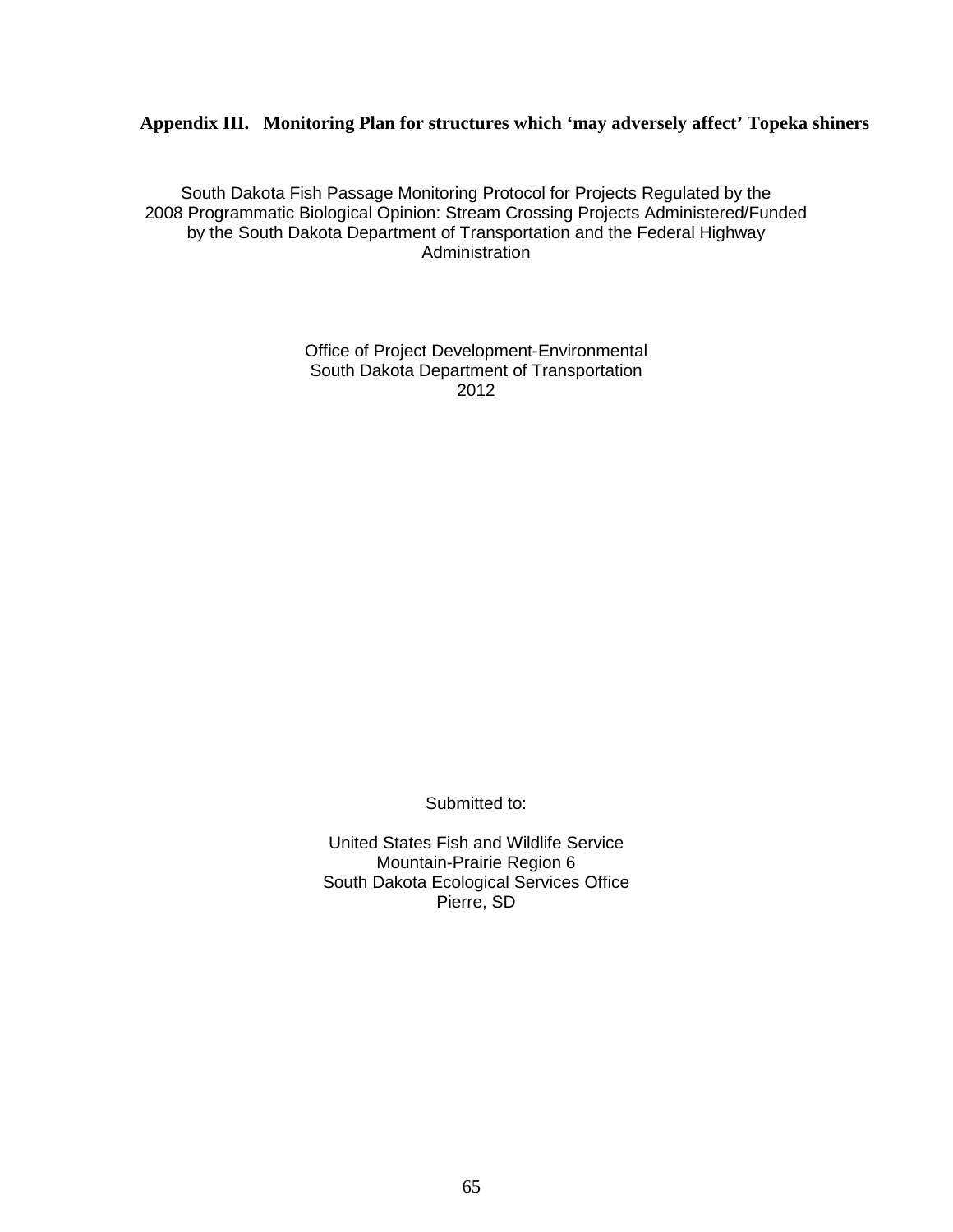#### **Background and Purpose:**

Construction of bridges and culverts by South Dakota Department of Transportation (SDDOT) and the Federal Highway Administration (FHWA) have and will continue to affect the streams and rivers of South Dakota. In 2008, SDDOT, FHWA, and the US Fish and Wildlife Service (FWS) developed and implemented a Programmatic Biological Opinion (Opinion) that evaluates potential impacts of stream-crossing projects on all federally listed Threatened and Endangered species in South Dakota. The Opinion specifically addresses adverse impacts to the Topeka Shiner (*Notropis topeka)* and the American Burying Beetle (*Nicrophorus americanus),* identifying nondiscretionary 'Reasonable and Prudent Measures' (RPMs) and their implementing Terms and Conditions (TCs) that, if followed, ensure the Incidental Take Statement issued with the Opinion remains valid and that any take resulting from stream-crossing projects is exempt under section 7(o)(2) of the Endangered Species Act. The RPMs and TCs relative to the Topeka Shiner are intended to minimize take primarily by preventing decreases in Topeka Shiner population and their occupied range in South Dakota.

Monitoring and reporting is required in the Opinion to ensure the RPMs and TCs for the Topeka shiner are appropriate and effective, and the level of take exempt by the Opinion is not exceeded. Development of a monitoring program is required under RPM 4 of the Opinion. The purpose of this monitoring program is to verify that SDDOT structures, as designed, constructed, and maintained are not influencing stream geomorphology or prohibiting fish movement.

The monitoring, to include field work and observations, will be done by SDDOT Environmental staff scientists and biologists, consultants, or temporary employees. Consultants and temporary employees will be trained by qualified SDDOT Environmental staff to ensure consistency in the assessments.

#### **Fish Passage and Stream Crossing Design:**

During project scoping, the Project Identification Coordinators (PICs) in cooperation with the Environmental Staff will identify structures where fish passage is required based on the Opinion. These structures are located in the eastern part of South Dakota where Topeka Shiners occur. Anomalous structures may also be included if it is determined that the structures may affect Topeka shiners. Anomalous structures may include features such as rock check dams to aid in fish passage or fish ladders when unusual methodology is determined necessary for fish passage. The USFWS will be notified if there are structures outside the main scope of this protocol.

TCs within the Opinion require that stream crossings be designed in a manner that facilitates development of normal channel features within the crossing. The SDDOT hydraulic design procedures have been established to meet or exceed the TCs of the BO. These procedures and definitions are documented in the South Dakota Drainage Manual hyperlinked at: [http://sddot.com/business/design/forms/drainage/Default.aspx.](http://sddot.com/business/design/forms/drainage/Default.aspx) Chapter 10 and sections 10.3.4.6 titled "Fish Passage" and Appendix 10.A titled "Fish Passage Guidelines" include additional design parameters used for fish passage.

The hydraulic design procedures for fish passage reference FHWA's Aquatic Organism Passage Design Guidelines for Roadway Culverts, Hydraulic Engineering Circular No. 26 (HEC 26). SDDOT design procedures and the USACE 404 nationwide permit further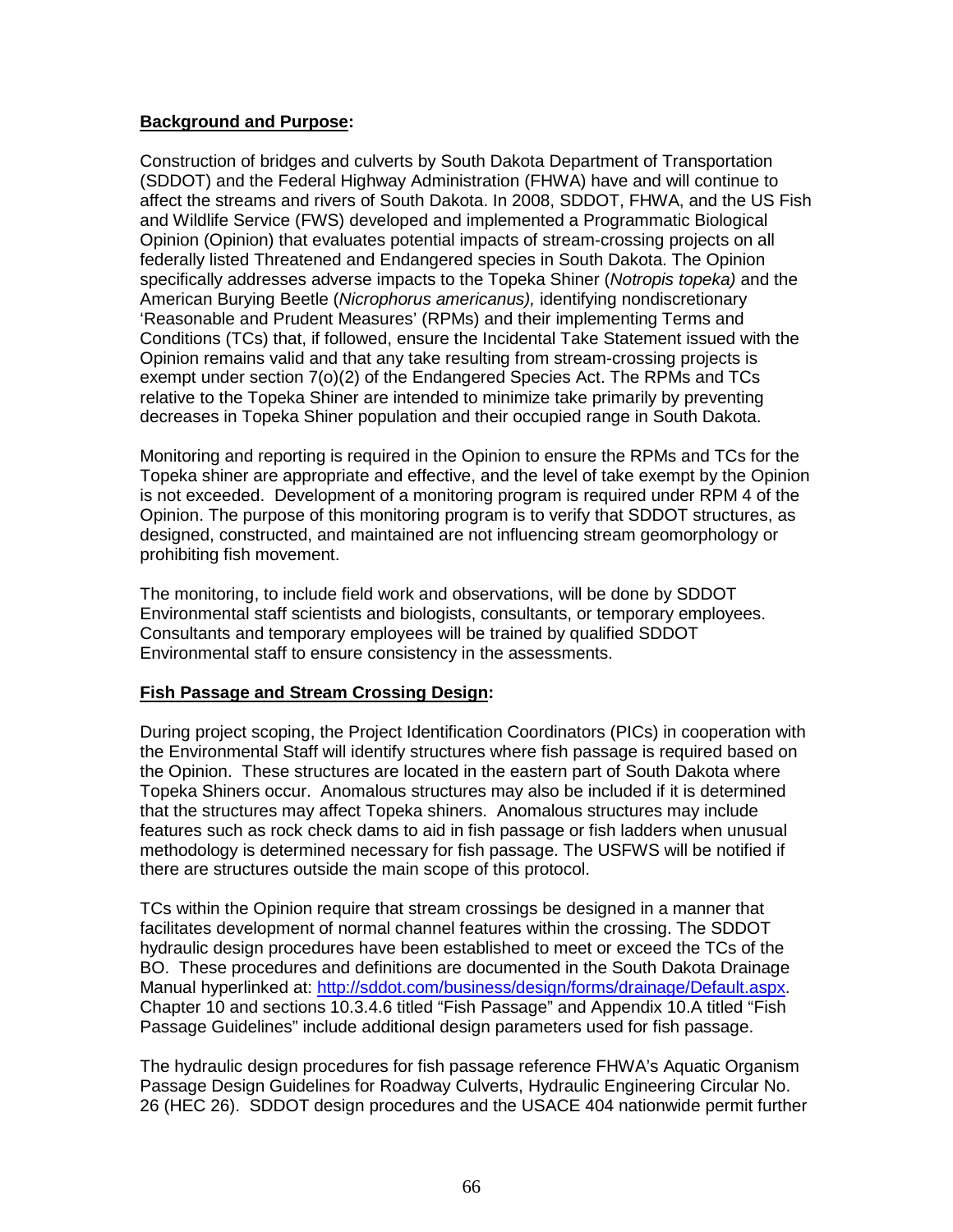require culverts be sunk below the stream flow line to allow development of natural channel features within the culvert and to prevent outlet perching that may lead to restricted fish movement.

Specifically, the natural channel forming process is to be maintained by sizing stream crossings according to bankfull  $(Q_2)$  channel size, streambed slope, and channel complexity. The floor elevation of culverts is to be set below flow line of the stream as appropriate to facilitate the development of normal channel features within the culvert. At a minimum the culvert floor elevation will be set 1 foot below the stream flow line but not less than the adjustment profile line. Depth of counter sinking will be determined through design analysis tools and programs as discussed in the hydraulics design procedures. The culvert width will be at least 1.2 times the  $Q<sub>2</sub>$  channel width unless special circumstances dictate otherwise and shall be estimated using project survey data and peak flow estimation models or other models as appropriate. Finally, any installed diversion channels must be at grade with the stream bed with no fish passage obstructions.

The bankfull channel can generally be defined as the Q2 stream channel or the elevation at which stream flow spills into the floodplain, whichever is less. In most cases, culverts will be sized much greater than the bankfull channel based solely on hydraulic criteria. In some rare cases, culverts may constrict the bankfull channel, especially if the culvert is designed for a very low flood recurrence frequency or the culvert is being placed in a watershed with a very large drainage area (i.e., > 100 sq mi). In some special cases, an exemption to the minimum culvert width may be allowed if strong evidence is available to suggest that fish passage will not be adversely impacted due to the width of the culvert. The USFWS will be notified if there are structures outside the main scope of this protocol and these projects will be processed through individual formal consultation. While exemptions do not fall under the terms and conditions of the BO, these structures will be monitored under this monitoring plan.

#### **Site Inspections:**

 $\overline{a}$ 

Monitoring in the late summer or fall will take place to adequately assess channel and streambed conditions resulting from past seasonal flows. Low flows of late summer and fall provide the best opportunity to access the site, evaluate channel and streambed conditions, take photos, and assess how the structure is functioning with regards to fish passage during low flows. Monitoring will be completed after the first high flow season following project completion and in the third and fifth year after construction<sup>[1](#page-66-0)</sup>. For example, a structure built in the summer of 2012 will be assessed in the fall of 2013, 2015 and finally 2017. In order to limit stream degradation and harm to fish during these assessments, stream disturbance will be limited to the greatest extent practicable.

The SDDOT will make a reasonable effort to perform surveys for each structure appended to the 2008 B.O. in accordance with this monitoring protocol however; the FWS recognizes there may be conditions and limitations that may preclude completion of surveys at each site. It is also noted that structures built between 2009 and 2011 have not been reviewed to date (pending an approved monitoring protocol). These structures will be given initial priority and the first assessment observations of these structures will be compared to the original design drawings and NBI photos (if available).

<span id="page-66-0"></span><sup>&</sup>lt;sup>1</sup> Opinion, p.46 RPMs/TCs B-1, Monitoring will be conducted on an annual or biennial basis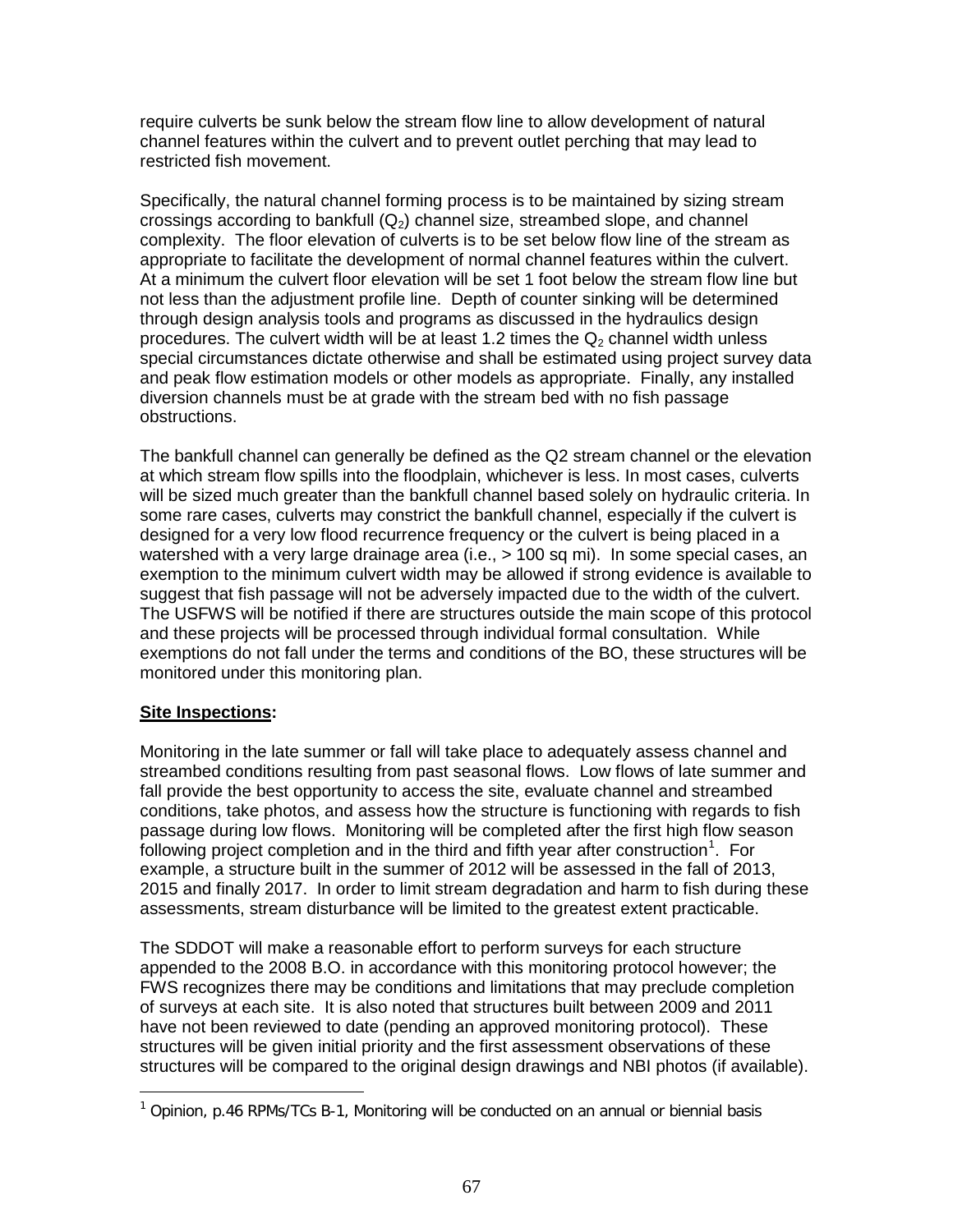The inspection and findings documentation will be recorded on the 'SDDOT Fish Passage Assessment' form (See Attachment A).

The 'SDDOT Fish Passage Assessment' form includes the following:

**General Project Information:** This information will include specific project information, year constructed, county, structure location, stream name, date of assessment, and name of person completing the assessment.

- **Structure Type**: The structure type and size will be documented.
- **Structure Shape Comment:** The structure shape will be recorded using descriptions defined in the data sheet. The intent of recording structure shapes is to document whether the stream transition to and from the structure maintains and promotes fish passage. Terms used to describe the applicable outlet configuration are as follows:

#### **Inlet Type**

**Projecting**: The barrel simply extends beyond the embankment. No additional support is used.

**Wing wall**: A wing wall is a retaining wall placed adjacent to a culvert to retain fill and to a lesser extent direct water.

**Head wall**: Used along with wing walls to retain the fill, resist scour and improve the hydraulic capacity of the culvert

**Apron**: Aprons are usually made of concrete or riprap and installed to prevent or reduce scour. If an apron exists, a brief description will be provided in the observation section, including any low flow concentration structures.

**Other:** Could be Energy dissipaters, Bridge, etc...

#### **Outlet Type**

**At Stream Grade**: No perched condition at the outlet exists

**Cascade over Riprap**: Culvert flows onto either a rough riprap surface causing turbulence or a riprap / bedrock surface where flow depth decreases as it exits the culvert. If this condition exists, observation will be made to document whether or not this condition may prevent fish passage.

**Free fall into Pool**: Culvert outlet is perched directly over a pool, requires migrating fish to jump into culvert from outlet pool. If this condition exists, observation will be made to document whether or not this condition may prevent fish passage.

**Free fall onto riprap**: Culvert outlet is perched and exiting water plunges onto riprap or bedrock with no pool. If this condition exists, observation will be made to document whether or not this condition may prevent fish passage.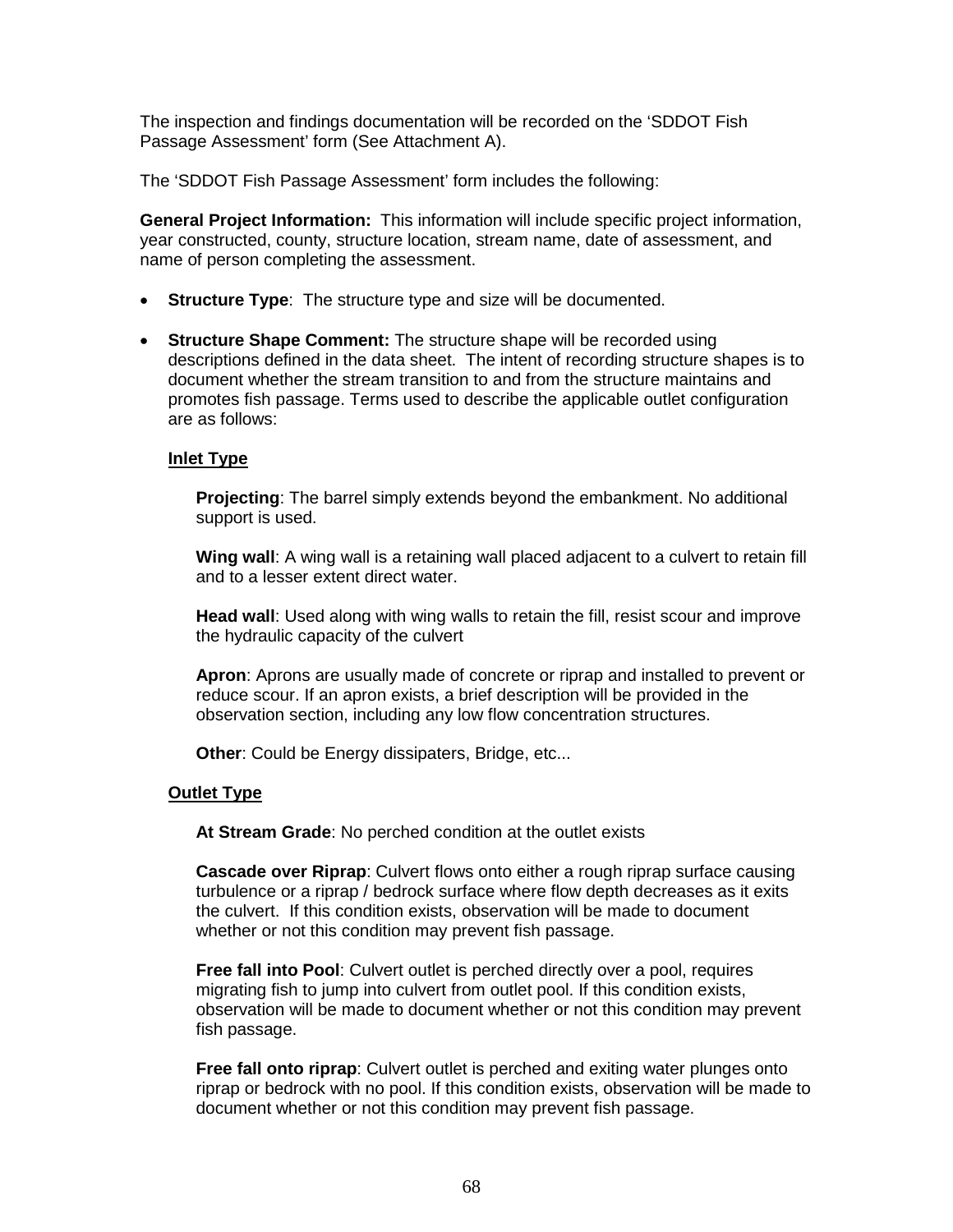**Outlet apron**: Aprons are usually made of concrete or riprap and installed to prevent or reduce scour. If an apron exists, provide a brief description in the observation section, including any low flow concentration structures.

#### • **Observations:**

- 1. *The structure is installed generally in accordance with plans (width, depth, location, size, countersunk, etc…).* This question will be answered during the first assessment only.
- 2. *Overall structure width is wider than the average stream width upstream and downstream.* This measurement will be compared to background information from the hydraulic data and cross sections developed and used during design. If the background information does not exist, the stream width will be determined during the  $1<sup>st</sup>$  assessment by taking an average of 3 measurements upstream and 3 measurements downstream.
- 3. *Natural streambed material exists throughout structure (i.e. structure remains counter sunk approximately 1 foot).*
- 4. *Stream channel is free of scour activity that may impede fish passage.*
- *5. A natural low flow channel exists through the structure or if not the streambed surface within the structure simulate the streambed beyond the structure inlet and outlet similar to design conditions.*
- 6. *Steam is free of channelizing along the surface of the structure.* Presence of a Thalweg allows the stream to flow in a narrower defined low flow channel within the stream which is suitable for fish passage and not along the surface of the structure. If a Thalweg is not present, a wider shallower stream may impede fish movement due to limited depths, elevated water temperatures, and/or other conditions that are not ideal for fish passage.
- 7. *Up & downstream channel appears stable (no apparent erosion).*
- *8. Vegetation is/has re-established on the stream banks within the construction area.*
- **Stream Cross-Sections:** To evaluate whether the SDDOT structures are performing as intended, stream cross-sections will be taken perpendicular to the stream at the following locations:

3 cross sections will be taken at the following locations to determine if a Thalweg exists within the structure (see Figure 1): 1) within 10 feet of the structure inlet, 2) within 10 feet of the structure outlet, and 3) inside the structure (if accessible). Visual observations will be used instead of the  $3<sup>rd</sup>$  cross section if this location is not be accessible (i.e. structure is too small to access with survey equipment, soil conditions are not stable, water volumes are excessive).

If a Thalweg does not exist within the structure (the area is flat or there is only a slight depression with no true defined low flow channel), a  $4<sup>th</sup>$  cross section will be taken downstream of the structure at a distance of approximately 7 times the width of the stream (refer to Figure 2) to determine whether the structure appears to be changing the stream profile.

If a Thalweg does not exist within the structure or downstream of the structure, a  $5<sup>th</sup>$ cross section will be taken upstream of the structure at approximately 7 times the width of the stream (refer to Figure 3) to determine whether the structure appears to be changing the stream profile.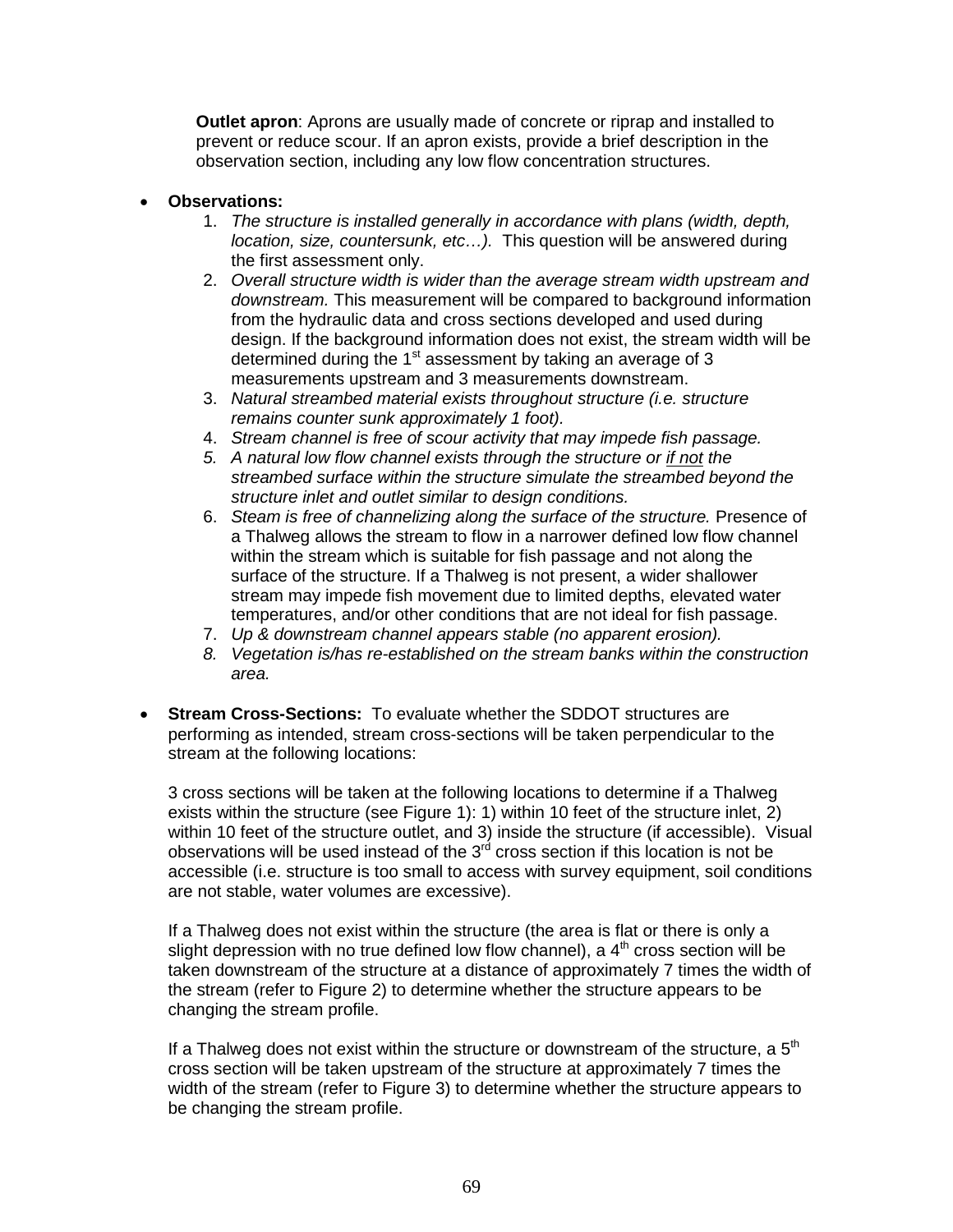Analysis of cross sections taken will be used as follows and findings will be documented in the report as shown below:

- 1. If a Thalweg exists within the structure (cross sections 1, 2, and 3), no additional cross-sections will be taken and the assessment will document the structure is performing as intended. Else…
- 2. If a Thalweg does not exist within the structure (cross sections 1, 2, and 3) and does not exist downstream (cross section 4), no additional cross-sections will be taken. The assessment will document "no further conclusion can be made at this time as fish restriction (if occurring) is below the structure". Else…
- 3. If a Thalweg does not exist upstream, exists downstream but does not exist within the structure the report will document "the structure is no more of a barrier than the stream upstream and no further conclusion can be made at this time".
- 4. If a Thalweg exists upstream and downstream of the structure but does not exist within the structure a detailed survey and correction plan will be required.
- **Stream Velocity:** A natural earthen and/or granular stream bank edge is a good indicator the stream is acting independent of the structure. If the edge of the stream is in contact with the structure during  $Q<sub>2</sub>$  or lower conditions, material within the structure may have shifted or water velocities, turbulence, and friction along the structure walls may have an effect on fish movement.

If the stream is in contact with one or both sides of the structure during the time of the assessment, the stream bed depth and reveal along the edges shall be evaluated to determine how the velocities compares to the natural stream edge outside the structure. The depth average velocity measured at a depth of 0.6 times the depth of the stream at the thalweg (see Figure 5) will be recorded and compared to the depth average velocity a distance approximately 7 times the width of the stream upstream and downstream of the structure within the Thalweg (see Figures 4) if a Thalweg exists.

Analysis of stream velocities taken will be used as follows and documented in the report findings.

- 1. If the stream is dry or water velocities are beyond the equipment's specified accuracy limits (i.e. <0.5 ft/s for March McBirney) at the locations where velocities are to be taken, the condition will be noted and no velocities will be taken. Else…
- 2. If the depth average velocities within the structure are at or below those recorded upstream and downstream, the assessment will document the structure is not considered to be impeding fish passage. Else…
- 3. If the depth average velocities within the structure are higher than those recorded upstream and downstream the structure and exceed the sustained swimming capabilities of Topeka shiner (0.9 ft./s -1.31ft./s. with burst swimming observed in water velocities of 1.31ft./s-[2](#page-69-0).46 ft./s (Adams 2000)<sup>2</sup>), the structure may be influencing the stream. A more detailed survey may be required. Further assessment and the need for a correction plan will be discussed with the FWS.

<span id="page-69-0"></span> $2$  S. Reid Adams, Jan Jeffrey Hoover and K. Jack Kilgore 2000. Swimming Performance of the Topeka Shiner (Notropis topeka) an Endangered Midwestern Minnow. *American Midland Naturalist* Vol. 144, No. 1 pp. 178-186 Published by the University of Notre Dame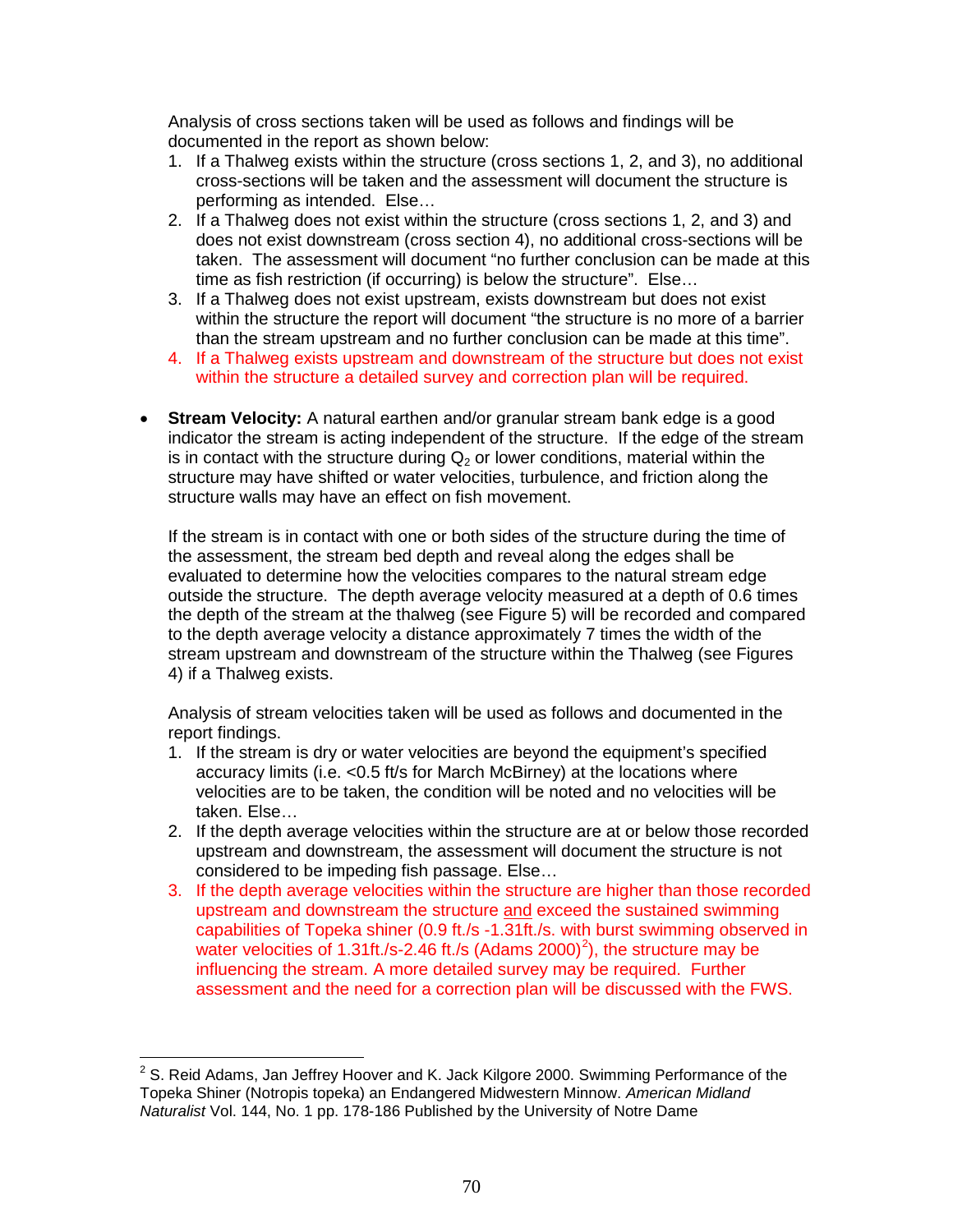

- **Comments**: Unique observations that have or may impact stream morphology or fish passage in the future such as widening of the channel, forming/changing pool locations/sizes, bank erosion, new deposits, isolated unusual channelization within the streambed, etc... will be noted. Changes to channel widths on structures designed narrower than the stream channel that were processed by Formal Consultation will be discussed.
- **Photographs:** A minimum of 2 photographs will be taken in the direction of the structure inlet and 2 in the direction of the structure outlet within a distance of 7 times the width of the structure. Photograph locations will be documented and recorded (i.e. GPS latitude and longitude coordinates) such that photographs taken during subsequent inspections will be from the same location and direction. The intent of these photographs is to document whether 1) the stream channel width, location, and/or depth is changing over time and 2) whether changes in the channel may obstruct fish passage at the site. It is most important to select locations that capture the intended need for the photograph therefore locations shall be selected both upstream and downstream that are representative of: undisturbed channel beyond the construction area, disturbed channel, and the structure.